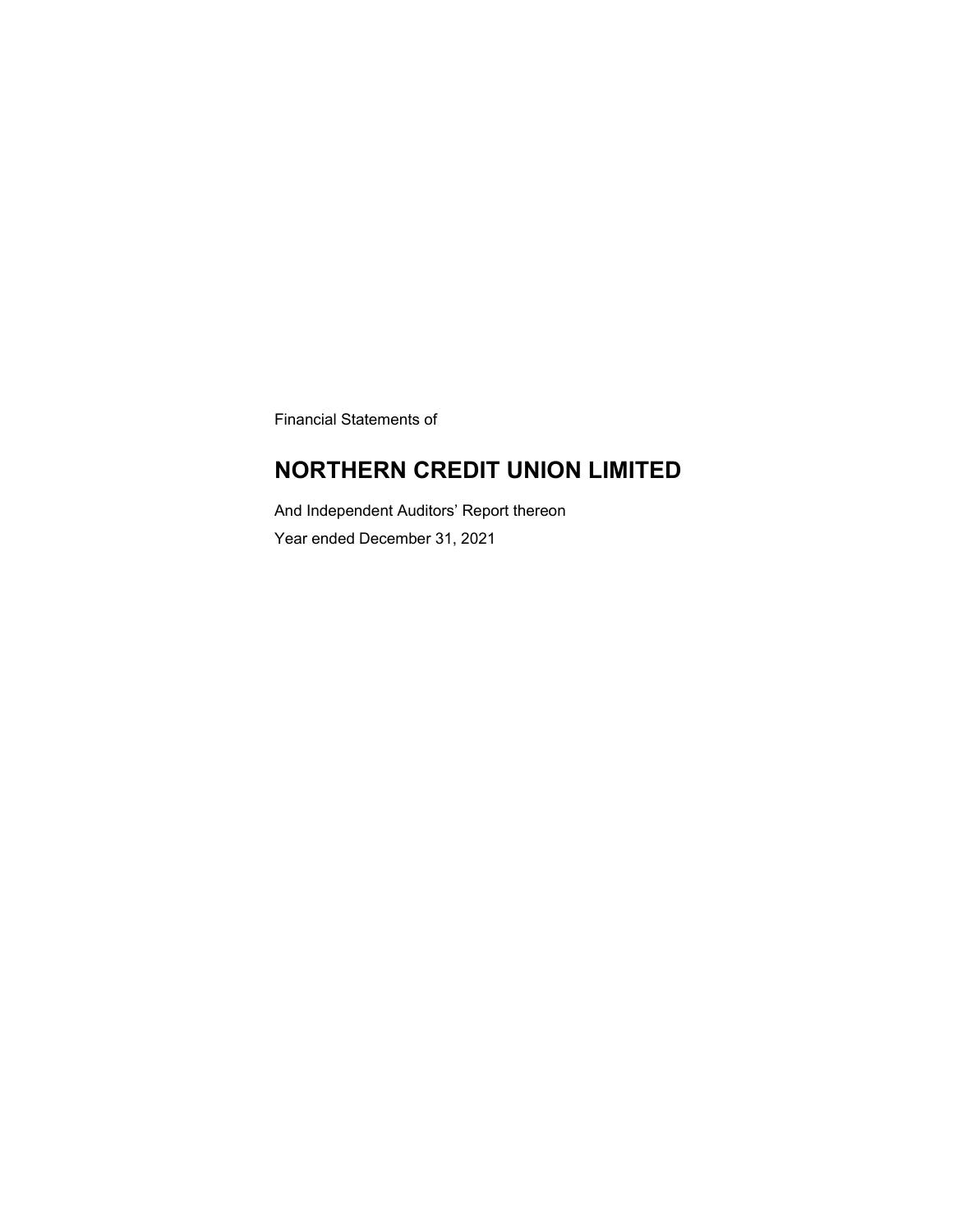

 KPMG LLP 111 Elgin Street, Suite 200 Sault Ste. Marie ON P6A 6L6 Canada Telephone 705-949-5811 Fax 705-949-0911

### **INDEPENDENT AUDITORS' REPORT**

To the Members of Northern Credit Union Limited

### *Opinion*

We have audited the accompanying financial statements of Northern Credit Union Limited (the "Credit Union"), which comprise:

- the statement of financial position as at December 31, 2021
- the statement of income for the year then ended
- the statement of comprehensive income for the year then ended
- the statement of changes in members' equity for the year then ended
- the statement of cash flows for the year then ended
- and notes to the financial statements, including a summary of significant accounting policies

(Hereinafter referred to as the "financial statements").

In our opinion, the accompanying financial statements present fairly, in all material respects, the financial position of the Credit Union as at December 31, 2021, and its financial performance and its cash flows for the year then ended in accordance with International Financial Reporting Standards (IFRS).

### *Basis for Opinion*

We conducted our audit in accordance with Canadian generally accepted auditing standards. Our responsibilities under those standards are further described in the "Auditors' Responsibilities for the Audit of the Financial Statements" section of our auditors' report.

We are independent of the Credit Union in accordance with the ethical requirements that are relevant to our audit of the financial statements in Canada and we have fulfilled our other responsibilities in accordance with these requirements.

We believe that the audit evidence we have obtained is sufficient and appropriate to provide a basis for our opinion.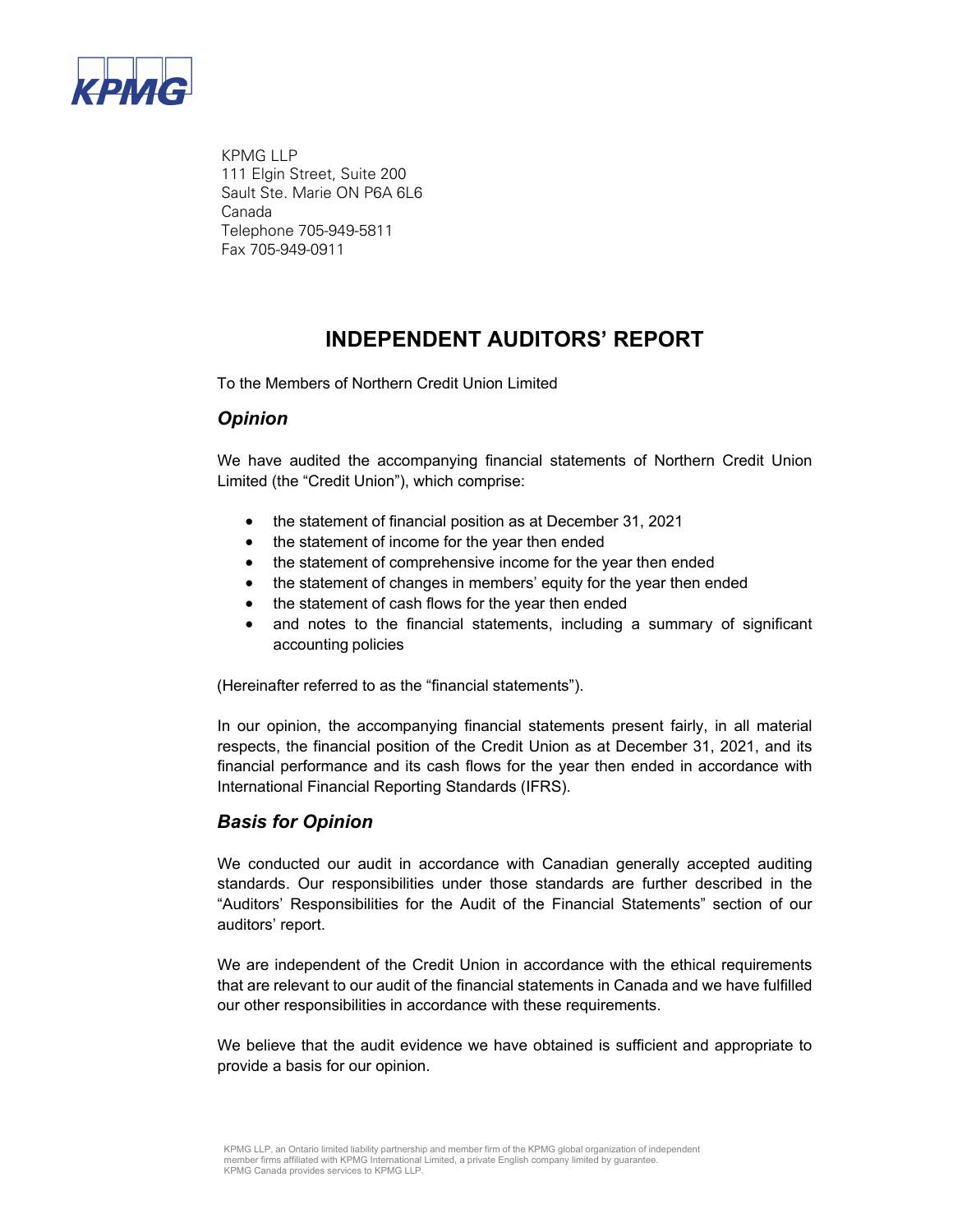

Page 2

### *Responsibilities of Management and Those Charged with Governance for the Financial Statements*

Management is responsible for the preparation and fair presentation of the financial statements in accordance with International Financial Reporting Standards (IFRS), and for such internal control as management determines is necessary to enable the preparation of financial statements that are free from material misstatement, whether due to fraud or error.

In preparing the financial statements, management is responsible for assessing the Credit Union's ability to continue as a going concern, disclosing as applicable, matters related to going concern and using the going concern basis of accounting unless management either intends to liquidate the Credit Union or to cease operations, or has no realistic alternative but to do so.

Those charged with governance are responsible for overseeing the Credit Union's financial reporting process.

### *Auditors' Responsibilities for the Audit of the Financial Statements*

Our objectives are to obtain reasonable assurance about whether the financial statements as a whole are free from material misstatement, whether due to fraud or error, and to issue an auditors' report that includes our opinion.

Reasonable assurance is a high level of assurance, but is not a guarantee that an audit conducted in accordance with Canadian generally accepted auditing standards will always detect a material misstatement when it exists.

Misstatements can arise from fraud or error and are considered material if, individually or in the aggregate, they could reasonably be expected to influence the economic decisions of users taken on the basis of the financial statements.

As part of an audit in accordance with Canadian generally accepted auditing standards, we exercise professional judgment and maintain professional skepticism throughout the audit.

We also:

 Identify and assess the risks of material misstatement of the financial statements, whether due to fraud or error, design and perform audit procedures responsive to those risks, and obtain audit evidence that is sufficient and appropriate to provide a basis for our opinion.

The risk of not detecting a material misstatement resulting from fraud is higher than for one resulting from error, as fraud may involve collusion, forgery, intentional omissions, misrepresentations, or the override of internal control.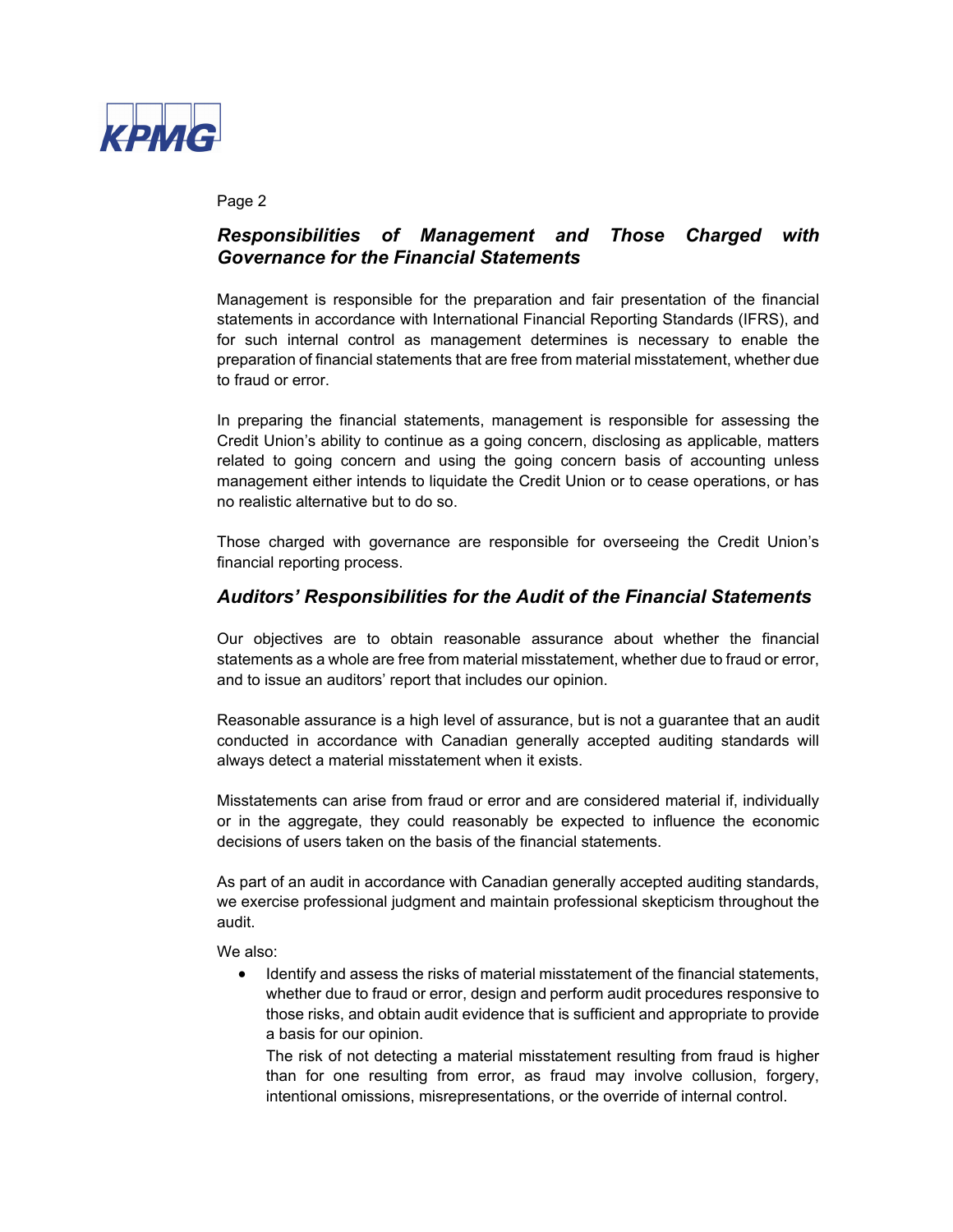

Page 3

- Obtain an understanding of internal control relevant to the audit in order to design audit procedures that are appropriate in the circumstances, but not for the purpose of expressing an opinion on the effectiveness of the Credit Union's internal control.
- Evaluate the appropriateness of accounting policies used and the reasonableness of accounting estimates and related disclosures made by management.
- Conclude on the appropriateness of management's use of the going concern basis of accounting and, based on the audit evidence obtained, whether a material uncertainty exists related to events or conditions that may cast significant doubt on the Credit Union's ability to continue as a going concern. If we conclude that a material uncertainty exists, we are required to draw attention in our auditors' report to the related disclosures in the financial statements or, if such disclosures are inadequate, to modify our opinion. Our conclusion is based on the audit evidence obtained up to the date of our auditors' report. However, future events or conditions may cause the Credit Union to cease to continue as a going concern.
- Evaluate the overall presentation, structure and content of the financial statements, including the disclosures, and whether the financial statements represent the underlying transactions and events in a manner that achieves fair presentation.
- Communicate with those charged with governance regarding, among other matters, the planned scope and timing of the audit and significant audit findings, including any significant deficiencies in internal control that we identify during our audit.

KPMG LLP

Chartered Professional Accountants, Licensed Public Accountants

Sault Ste. Marie, Canada March 2, 2022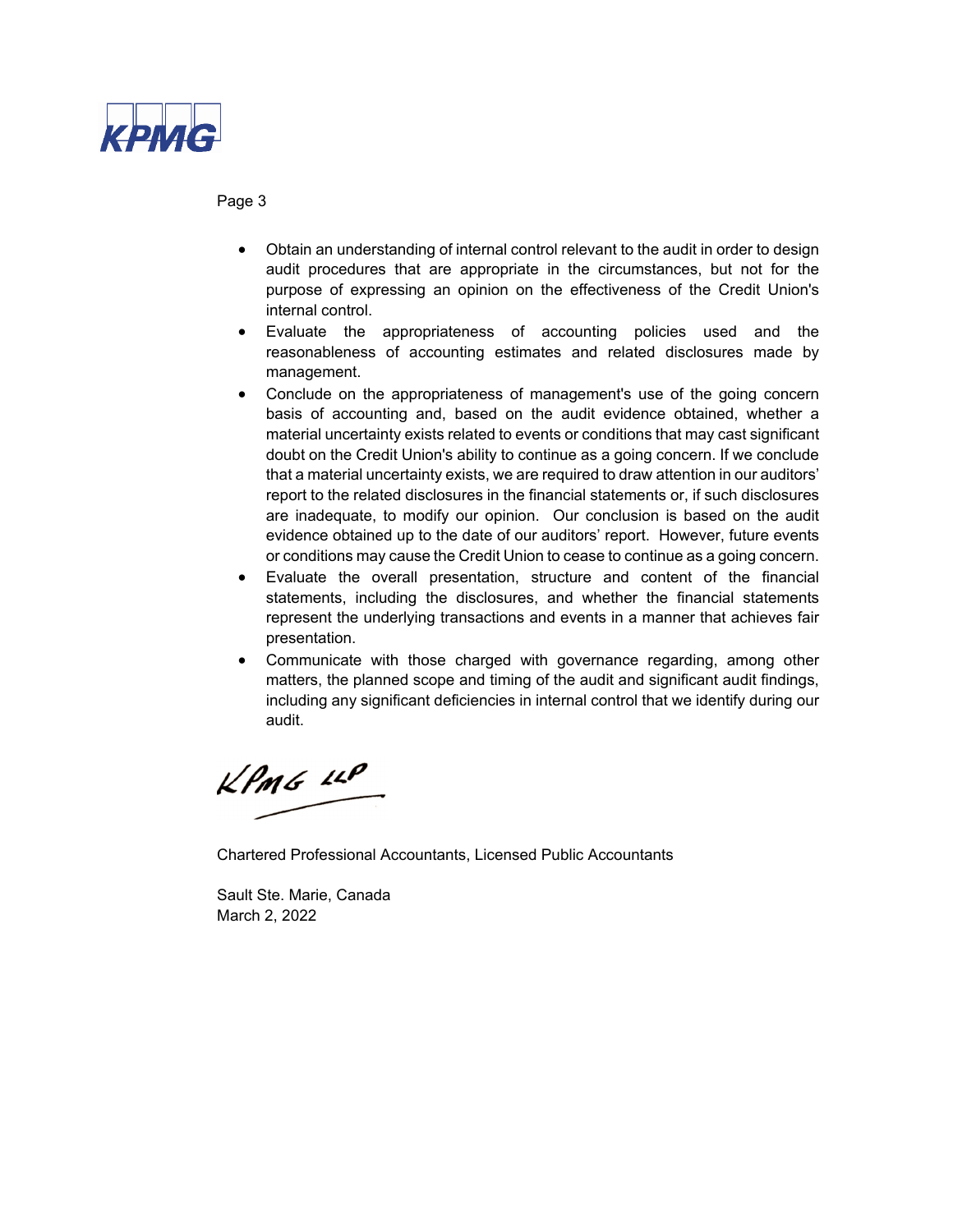Statement of Financial Position

December 31, 2021, with comparative information for 2020

| (in thousands of Canadian dollars)                                                                                                                                                                                                                                                     | 2021                                                                 | 2020                                                                 |
|----------------------------------------------------------------------------------------------------------------------------------------------------------------------------------------------------------------------------------------------------------------------------------------|----------------------------------------------------------------------|----------------------------------------------------------------------|
| Assets                                                                                                                                                                                                                                                                                 |                                                                      |                                                                      |
| Cash and cash equivalents (note 5)                                                                                                                                                                                                                                                     | \$<br>46,828                                                         | \$<br>61,887                                                         |
| Investments (note 6)                                                                                                                                                                                                                                                                   | 198,617                                                              | 238,008                                                              |
| Other assets (note 7)                                                                                                                                                                                                                                                                  | 12,387                                                               | 6,831                                                                |
| Loans to members (notes 8 and 9)                                                                                                                                                                                                                                                       | 1,465,349                                                            | 1,370,072                                                            |
| Deferred income taxes (note 17)                                                                                                                                                                                                                                                        | 2,125                                                                | 3,040                                                                |
| Right-of-use assets (note 14)                                                                                                                                                                                                                                                          | 1,795                                                                | 2,337                                                                |
| Property and equipment (note 10)                                                                                                                                                                                                                                                       | 12,584                                                               | 14,870                                                               |
| Intangible assets (note 10)                                                                                                                                                                                                                                                            | 1,117                                                                | 1,864                                                                |
|                                                                                                                                                                                                                                                                                        |                                                                      |                                                                      |
| <b>Total assets</b>                                                                                                                                                                                                                                                                    | \$<br>1,740,802                                                      | \$<br>1,698,909                                                      |
| Liabilities and Members' Equity<br>Members' deposits (note 11)<br>Accounts payable and accrued liabilities<br>Lease liabilities (note 14)<br>Securitized liabilities (note 13)<br>Liabilities qualifying as regulatory capital:<br>Share capital (note 15)<br><b>Total liabilities</b> | \$<br>1,490,261<br>15,765<br>1,857<br>136,599<br>29,408<br>1,673,890 | \$<br>1,407,045<br>12,551<br>2,401<br>188,565<br>30,797<br>1,641,359 |
| Members' equity:                                                                                                                                                                                                                                                                       |                                                                      |                                                                      |
| Contributed surplus                                                                                                                                                                                                                                                                    | 19,134                                                               | 19,134                                                               |
| Retained earnings                                                                                                                                                                                                                                                                      | 45,379                                                               | 37,667                                                               |
| Accumulated other comprehensive income                                                                                                                                                                                                                                                 | 2,399                                                                | 749                                                                  |
| Total members' equity                                                                                                                                                                                                                                                                  | 66,912                                                               | 57,550                                                               |
| Commitments and contingencies (note 18)                                                                                                                                                                                                                                                |                                                                      |                                                                      |
| Total liabilities and members' equity                                                                                                                                                                                                                                                  | \$<br>1,740,802                                                      | \$<br>1,698,909                                                      |

See accompanying notes to financial statements.

On behalf of the Board:

\_\_\_\_\_\_\_\_\_\_\_\_\_\_\_\_\_\_\_\_\_\_\_\_\_\_\_\_\_ Director \_\_\_\_\_\_\_\_\_\_\_\_\_\_\_\_\_\_\_\_\_\_\_\_\_\_\_\_\_ Director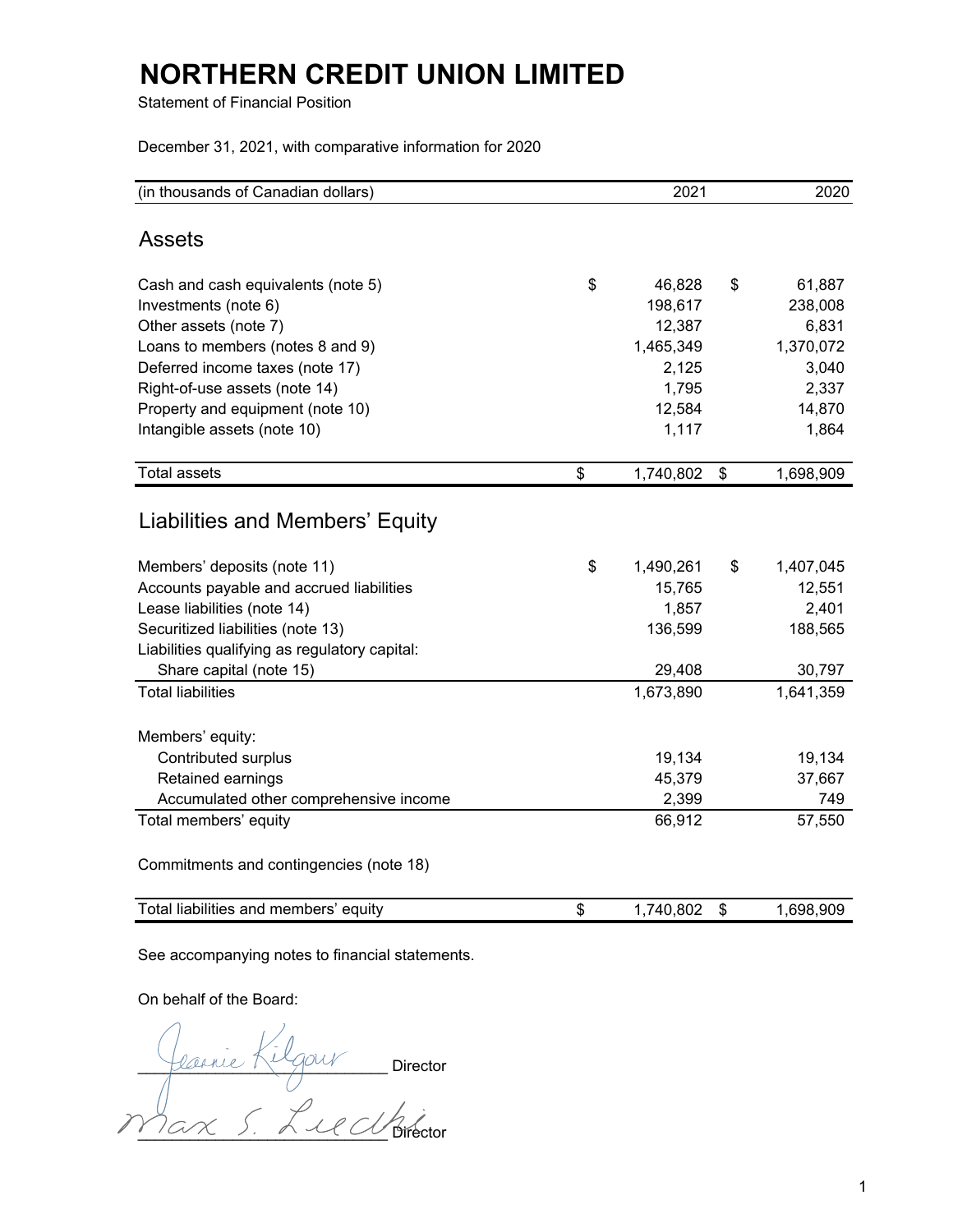Statement of income

#### Year ended December 31, 2021, with comparative information for 2020

| (in thousands of Canadian dollars)                                   | 2021               | 2020   |
|----------------------------------------------------------------------|--------------------|--------|
|                                                                      |                    |        |
| Revenue:                                                             | \$<br>25,253<br>\$ | 26,466 |
| Interest - residential mortgage loans                                | 15,336             | 19,233 |
| - personal loans<br>- commercial loans                               | 9,753              | 9,931  |
|                                                                      | 1,581              | 3,235  |
| Investment income                                                    | 51,923             | 58,865 |
| Cost of financing:                                                   |                    |        |
|                                                                      | 1,378              | 1,888  |
| Interest - demand deposits                                           | 6,317              | 8,292  |
| - term deposits<br>- registered savings plans                        | 6,405              | 7,969  |
|                                                                      | 687                | 827    |
| Distribution to members (note 15)<br>Interest on external borrowings | 3,849              | 5,007  |
|                                                                      | 18,636             | 23,983 |
|                                                                      |                    |        |
| Net interest income                                                  | 33,287             | 34,882 |
| Impairment loss (recovery) on loans (note 9)                         | (168)              | 5,470  |
| Net interest income after impairment (recovery) loss on loans        | 33,455             | 29,412 |
| Non-interest revenue (note 19)                                       | 15,163             | 11,589 |
|                                                                      | 48,618             | 41,001 |
| Operating expenses:                                                  |                    |        |
| Salaries, wages and benefits                                         | 18,347             | 19,837 |
| Board, delegate and committee                                        | 270                | 248    |
| Data processing and clearing                                         | 1,072              | 1,067  |
| General and administration                                           | 11,830             | 11,271 |
| Insurance                                                            | 1,713              | 1,484  |
| Occupancy                                                            | 2,637              | 2,800  |
| Depreciation and amortization                                        | 2,882              | 2,851  |
|                                                                      | 38,751             | 39,558 |
| Operating income                                                     | 9,867              | 1,443  |
|                                                                      |                    |        |
| Unrealized gains (losses):                                           |                    |        |
| Unrealized gain on investments                                       |                    | 362    |
| Unrealized (loss) gain on interest rate swaps                        |                    |        |
| and forward exchange contracts                                       | (136)              | 250    |
| Income before income taxes                                           | 9,731              | 2,055  |
|                                                                      |                    |        |
| Income taxes (note 17):                                              |                    |        |
| Current                                                              | 1,674              | 1,009  |
| Deferred (recovery)                                                  | 345                | (949)  |
|                                                                      | 2,019              | 60     |
| Net income                                                           | \$<br>7,712<br>\$  | 1,995  |

See accompanying notes to financial statements.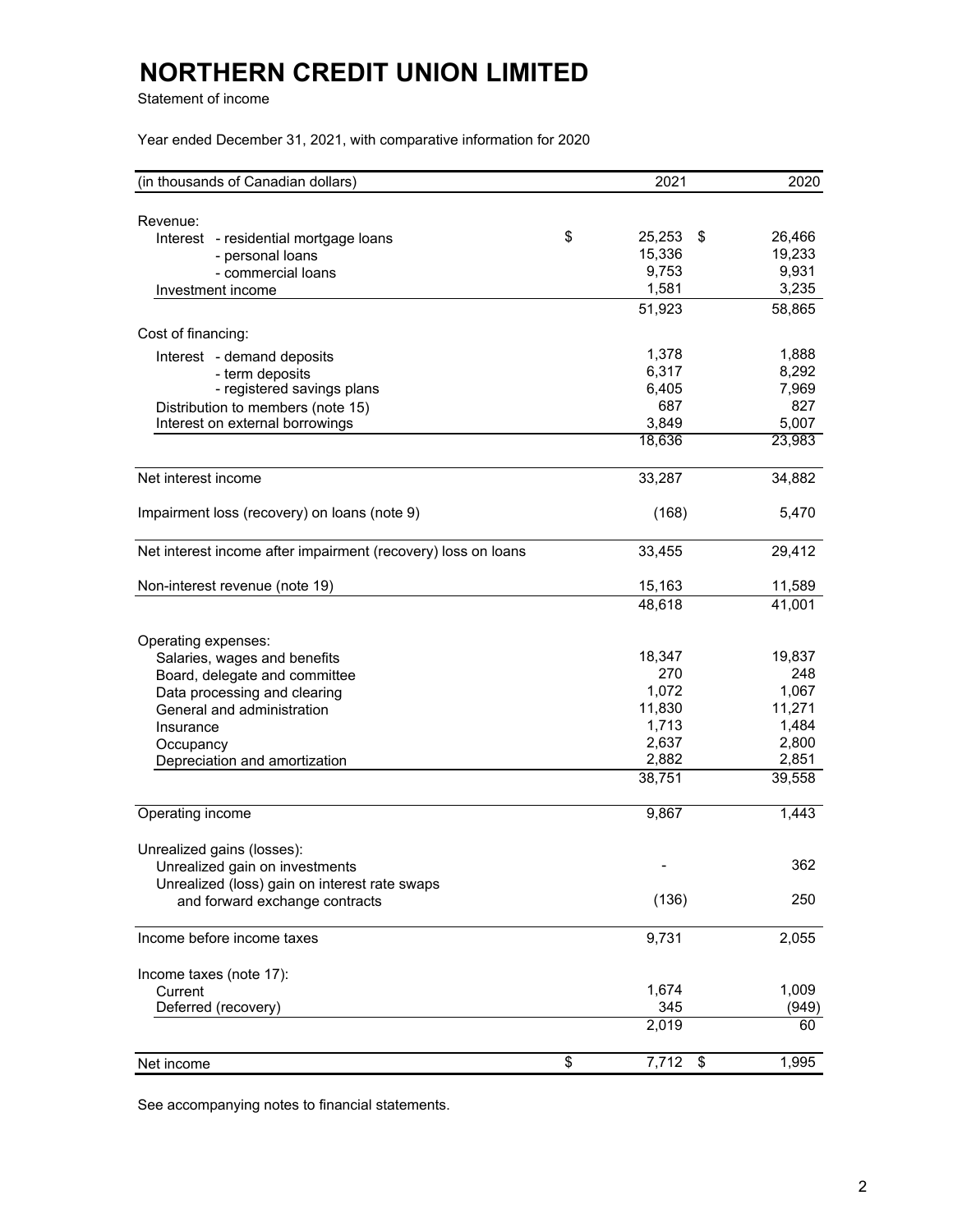Statement of Comprehensive Income

Year ended December 31, 2021, with comparative information for 2020

| (in thousands of Canadian dollars)                                    |    | 2021       | 2020  |
|-----------------------------------------------------------------------|----|------------|-------|
| Net income                                                            | \$ | $7.712$ \$ | 1,995 |
| Other comprehensive income, net of income taxes:                      |    |            |       |
| Items that are or may be reclassified subsequently to profit or loss: |    |            |       |
| Net gain on cash flow hedges                                          |    | 14         | 61    |
| Net change in fair value of debt investments                          |    | (1, 176)   |       |
| Debt investments at FVOCI - reclassified to profit or loss            |    | 782        |       |
| Related income tax (expense) recovery (note 17)                       |    | 114        | (18)  |
| Items that will never be reclassified to profit or loss:              |    |            |       |
| Defined benefit plan actuarial gains (losses)                         |    | 2,733      | (753) |
| Net change in fair value of equity investments                        |    | (133)      |       |
| Related income tax (expense) recovery (note 17)                       |    | (684)      | 199   |
|                                                                       |    | 1,650      | (511) |
| Comprehensive income                                                  | \$ | 9,362<br>S | 1,484 |

Statement of Changes in Members' Equity

Year ended December 31, 2021, with comparative information for 2020

| (in thousands of Canadian dollars)      | 2021         |      | 2020   |
|-----------------------------------------|--------------|------|--------|
| Contributed surplus                     | \$<br>19,134 | - \$ | 19,134 |
| Retained earnings                       | 37,667       |      | 35,672 |
| Net income                              | 7,712        |      | 1,995  |
| As at December 31                       | 45,379       |      | 37,667 |
| Accumulated other comprehensive income: |              |      |        |
| Representing the fair value reserve:    |              |      |        |
| As at January 1                         | 749          |      | 1,260  |
| Other comprehensive income              | 1,650        |      | (511)  |
| Balance, end of year                    | 2,399        |      | 749    |
| Member's equity, end of year            | \$<br>66,912 | \$   | 57,550 |

See accompanying notes to financial statements.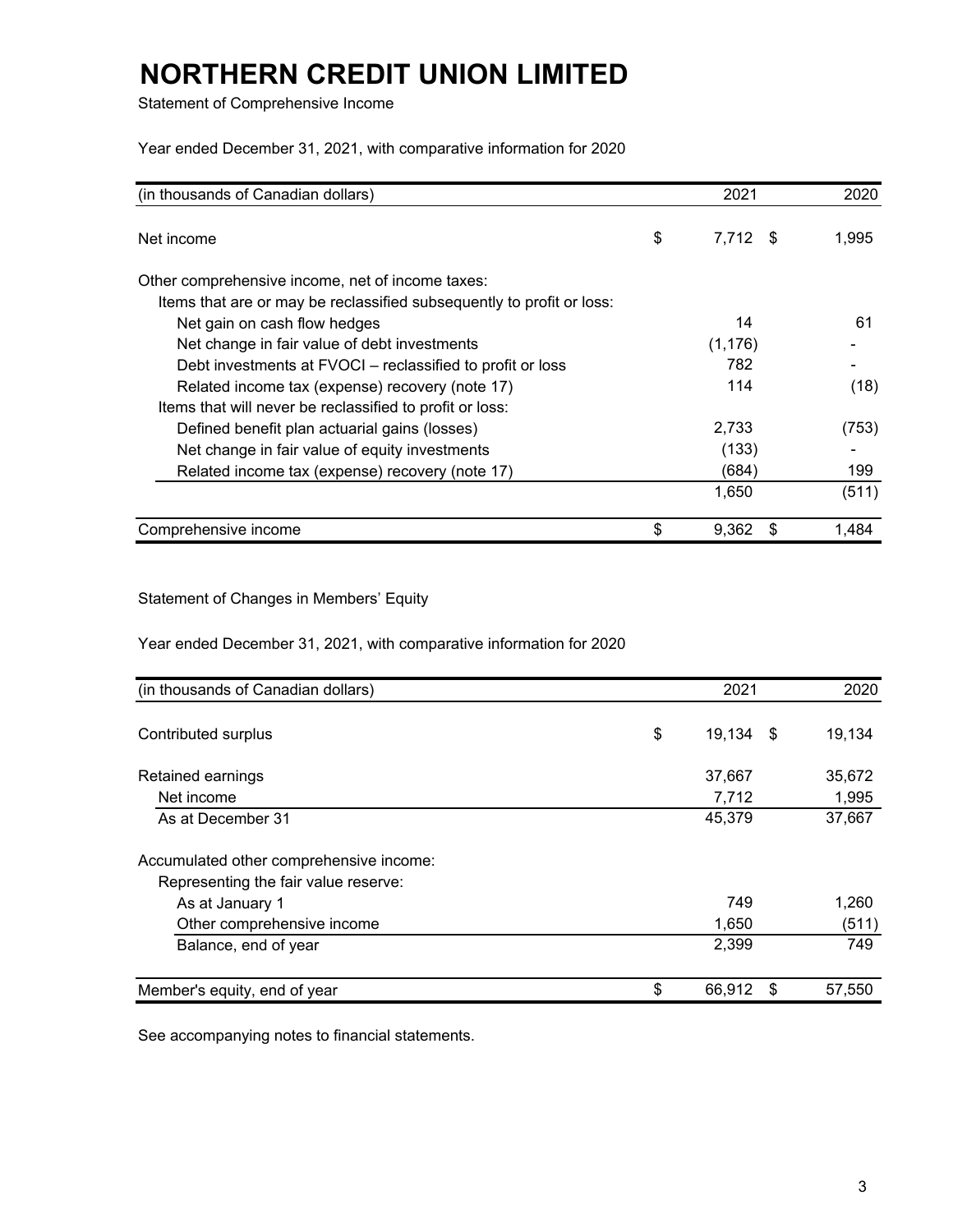Statement of Cash Flows

Year ended December 31, 2021, with comparative information for 2020

| (in thousands of Canadian dollars)                                     | 2021           | 2020           |
|------------------------------------------------------------------------|----------------|----------------|
|                                                                        |                |                |
| Cash flows from operating activities:                                  |                |                |
| Net income                                                             | \$<br>7,712    | \$<br>1,995    |
| Adjustments for:                                                       |                |                |
| Change in non-cash items:                                              |                |                |
| Net interest income                                                    | (33, 287)      | (34, 882)      |
| Provision for impaired loans                                           | (168)          | 5,470          |
| Provision for income tax                                               | 2,019          | 60             |
| Depreciation and amortization                                          | 2,882          | 2,851          |
| Depreciation on right-of-use assets                                    | 951            | 987            |
| Gain on lease modifications                                            | (1)            |                |
| Unrealized losses (gains) on interest rate swaps                       | 136            | (250)          |
| Unrealized gain on investments                                         |                | (362)          |
| (Gain) loss on disposal of property and equipment                      |                |                |
| and intangibles                                                        | (213)          | 66             |
|                                                                        | (19,969)       | (24,065)       |
| Change in operating assets/liabilities:                                |                |                |
| Changes in other assets                                                | (5, 556)       | (3,000)        |
| Changes in accounts payable and accrued liabilities                    | 4,646          | 3,102          |
|                                                                        | (910)          | 102            |
| Changes in member activities (net):                                    |                |                |
| Changes in member loans                                                | (95, 460)      | 17,524         |
| Changes in member deposits                                             | 85.717         | 158,448        |
|                                                                        | (9,743)        | 175,972        |
| Cash flows related to interest, dividends and income taxes:            |                |                |
| Interest received on member loans                                      | 50,693         | 55,831         |
| Interest received on investments                                       | 3,064          | 3,083          |
| Interest paid on member deposits                                       | (16, 601)      | (18, 189)      |
| Interest paid on external borrowings                                   | (3,786)        | (4,938)        |
| Dividends paid                                                         | (687)          | (827)          |
| Income taxes paid                                                      | (374)          | (418)          |
|                                                                        | 32,309         | 34,542         |
|                                                                        | 1,687          | 186,551        |
|                                                                        |                |                |
| Cash flows from financing activities:<br>Payments of lease liabilities | (1,000)        | (1,041)        |
| Redemption of membership shares - net                                  | (71)           | (5)            |
| Issuance of loyalty shares - net                                       | 3              | 18             |
| Redemption of Class A patronage shares                                 | (42)           | (50)           |
| Redemption of Class B investment shares - net                          | (1, 279)       | (606)          |
| Net change securitized liabilities                                     | (51, 966)      | (29, 298)      |
|                                                                        | (54, 355)      | (30, 982)      |
|                                                                        |                |                |
| Cash flows from investing activities:                                  |                |                |
| Net investment proceeds (purchases)                                    | 37,245         | (134, 853)     |
| Proceeds on disposal of property and equipment                         | 1,095          |                |
| Additions to intangible assets<br>Additions to property and equipment  | (236)<br>(495) | (203)<br>(307) |
|                                                                        | 37,609         | (135, 363)     |
|                                                                        |                |                |
| Net (decrease) increase in cash and cash equivalents                   | (15,059)       | 20,206         |
| Cash and cash equivalents, beginning of year                           | 61,887         | 41,681         |
| Cash and cash equivalents, end of year                                 | \$<br>46,828   | \$<br>61,887   |

See accompanying notes to financial statements. 4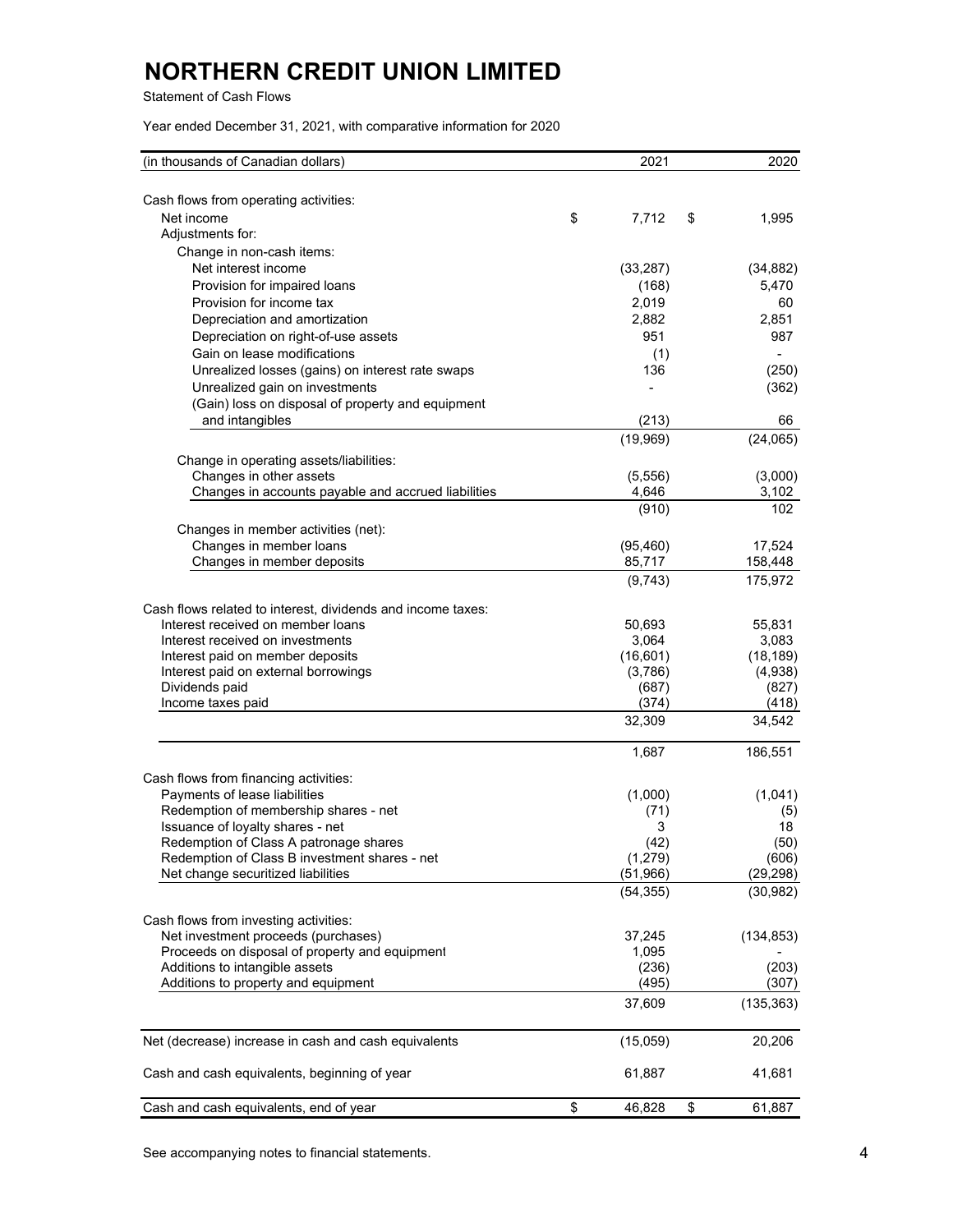Notes to Financial Statements (in thousands of Canadian dollars)

Year ended December 31, 2021

### **1. Reporting entity:**

Northern Credit Union Limited (the "Credit Union"), was incorporated under the laws of Ontario and operates in compliance with the Credit Union ("Unions") and Caisse Populaires ("Caisses") Act of Ontario (the "Act"). The Credit Union is a member of the Financial Services Regulatory Authority of Ontario ("FSRA") and of the Central 1 Credit Union ("Central 1"). The Credit Union is domiciled in Canada. The address of the Credit Union's registered office is 280 McNabb Street, Sault Ste. Marie, Ontario. The Credit Union is primarily involved in corporate and retail banking.

### **2. Basis of preparation:**

(a) Statement of compliance:

These financial statements have been prepared in accordance with International Financial Reporting Standards (IFRS) as issued by the International Accounting Standards Board (the IASB).

These financial statements have been authorized for issue by the Board of Directors on March 2, 2022.

(b) Functional and presentation currency:

These financial statements are presented in Canadian dollars, which is the Credit Union's functional currency. They are prepared on the historical cost basis except as described in the accounting policies below.

(c) Use of estimates and judgments:

The preparation of financial statements in compliance with IFRS requires management to make certain critical accounting estimates. It also requires management to exercise judgment in applying the Credit Union's accounting policies. The areas involving a higher degree of judgment or complexity, or areas where assumptions and estimates are significant to the financial statements are disclosed in note 4.

### **3. Significant accounting policies:**

The accounting policies set out below have been applied consistently to all periods presented in these financial statements.

(a) Financial instruments:

The Credit Union initially recognizes loans and advances, deposits and mortgage securitization liabilities on the date on which they are originated. All other financial instruments (including regular-way purchases and sales of financial assets) are recognized on the trade date, which is the date on which the Credit Union becomes a party to the contractual provisions of the instrument.

A financial asset or financial liability is measured initially at fair value plus, for an item not at fair value through profit/loss (FVTPL), transaction costs that are directly attributable to its acquisition or issue.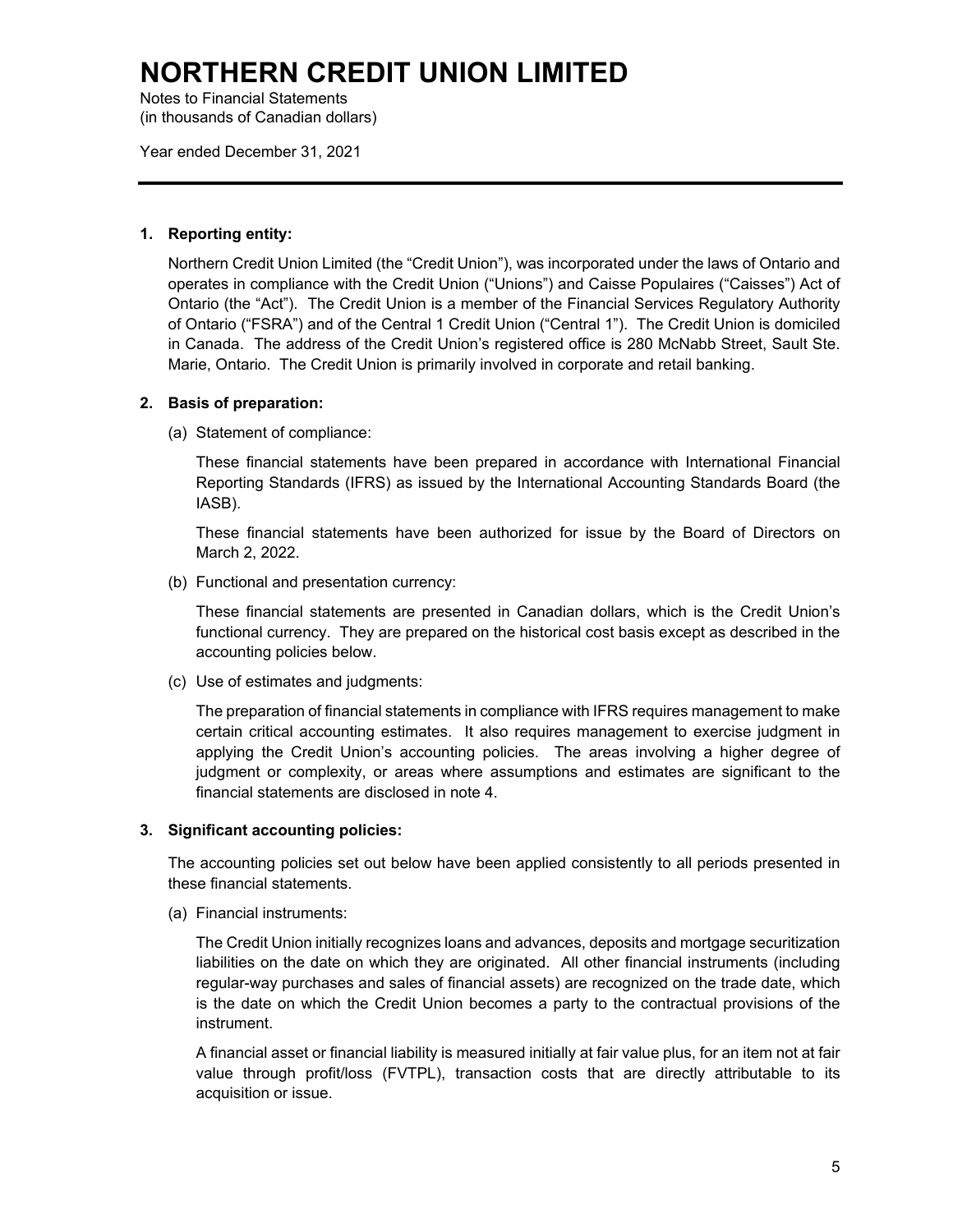Notes to Financial Statements (in thousands of Canadian dollars)

Year ended December 31, 2021

### **3. Significant accounting policies (continued):**

- (a) Financial instruments (continued):
	- (i) Classification:

On initial recognition, a financial asset is classified and measured at: amortized cost, fair value through other comprehensive income (FVOCI) or FVTPL.

A financial asset is measured at amortized cost if it meets both of the following conditions and is not designated as FVTPL:

- the asset is held within a business model whose objective is to hold assets to collect contractual cash flows; and
- the contractual terms of the financial asset give rise on specified dates to cash flows that are solely payments of principal and interest on the principal amount outstanding.

A debt instrument is measured at FVOCI only if it meets both of the following conditions and is not designated as FVTPL:

- the asset is held within a business model whose objective is achieved by both collecting contractual cash flows and selling financial assets; and
- the contractual terms of the financial asset give rise on specified dates to cash flows that are solely payments of principal and interest on the principal amount outstanding.

On initial recognition of an equity investment that is not held for trading, the Credit Union may irrevocably elect to present subsequent changes in fair value in OCI. This election is made on an investment-by-investment basis.

All other financial assets are classified and measured at FVTPL.

In addition, on initial recognition, the Credit Union may irrevocably designate a financial asset that otherwise meets the requirements to be measured at amortized cost or at FVOCI as FVTPL if doing so eliminates or significantly reduces an accounting mismatch that would otherwise arise.

Subsequent to initial recognition, FVOCI financial assets are measured at fair value whereby the unrealized gains and losses are recorded in other comprehensive income ("OCI") and included in accumulated other comprehensive income ("AOCI"). Upon derecognition, the cumulative gains or losses of debt instruments are reclassified from OCI and recorded in the Statement of Income.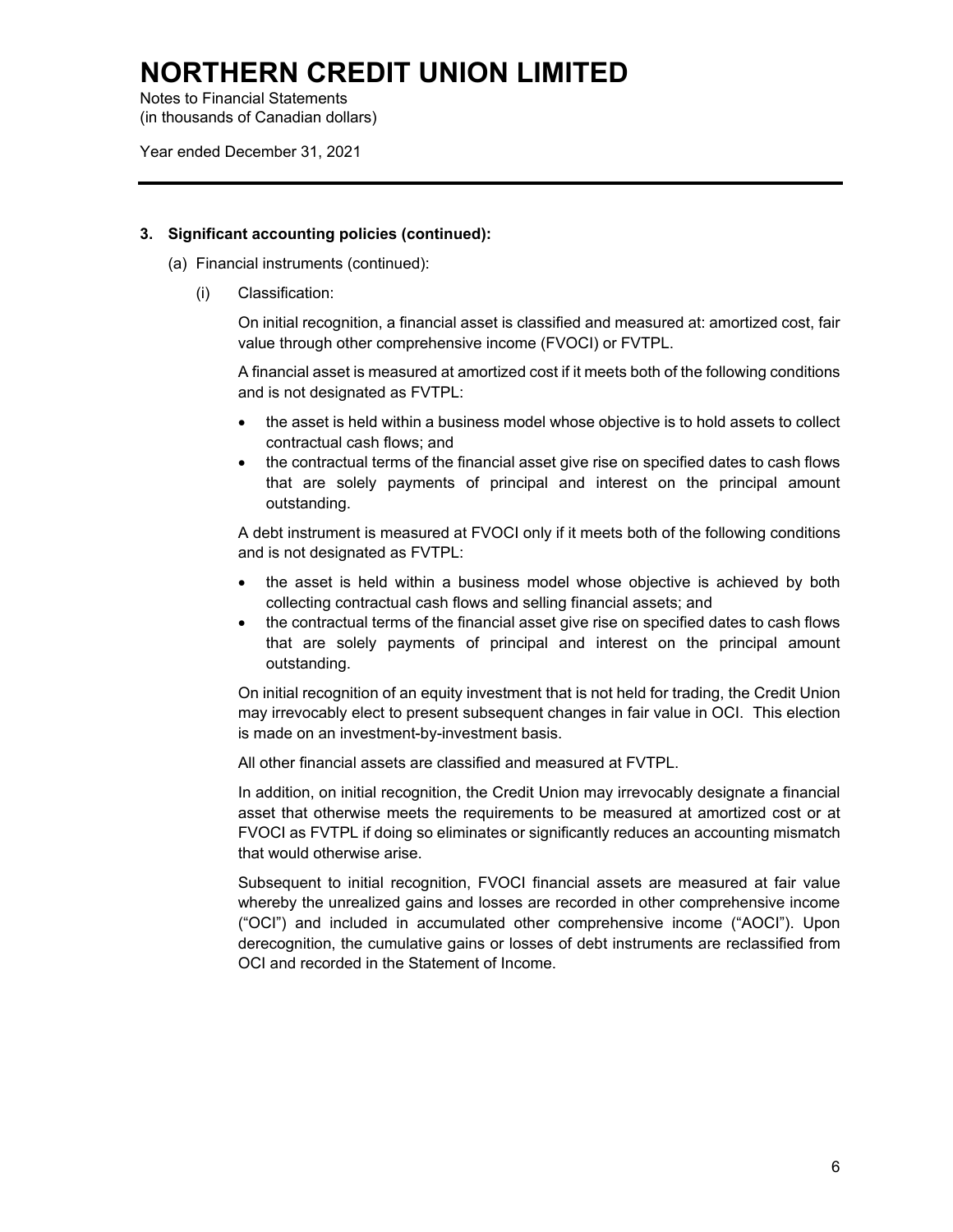Notes to Financial Statements (in thousands of Canadian dollars)

Year ended December 31, 2021

### **3. Significant accounting policies (continued):**

- (b) Financial instruments (continued):
	- (i) Classification (continued):

### Business model assessment

The Credit Union makes an assessment of the objective of a business model in which an asset is held at a portfolio level because this best reflects the way the business is managed and information is provided to management. The information considered includes:

- the stated policies and objectives for the portfolio and the operation of those policies in practice. In particular, whether management's strategy focuses on earning contractual interest revenue, maintaining a particular interest rate profile, matching the duration of the financial assets to the duration of the liabilities that are funding those assets or realizing cash flows through the sale of the assets;
- how the performance of the portfolio is evaluated and reported to the Credit Union's management;
- the risks that affect the performance of the business model (and the financial assets held within that business model) and how those risks are managed;
- $\bullet$  how managers of the business are compensated e.g. whether compensation is based on the fair value of the assets managed or the contractual cash flows collected; and
- the frequency, volume and timing of sales in prior periods, the reasons for such sales and its expectations about future sales activity. However, information about sales activity is not considered in isolation, but as part of an overall assessment of how the Credit Union's stated objective for managing the financial assets is achieved and how cash flows are realized.

Financial assets that are held for trading or managed and whose performance is evaluated on a fair value basis are measured at FVTPL because they are neither held to collect contractual cash flows nor held both to collect contractual cash flows and to sell financial assets.

The Credit Union has established specific criteria for financial assets that are originated or acquired for the purpose of securitization in a subsequent period. If, at origination or acquisition, based on this established criteria the financial asset is expected to be securitized as part of a portfolio that:

- qualifies for derecognition as detailed below, the business objective of holding the financial asset to collect contractual cash flows is not met. Such financial assets are measured at FVTPL; or
- does not qualify for derecognition, the Credit Union has elected, as its accounting policy, to determine the business model based on the accounting result of the securitization. As such, the held-to-collect business model is considered to be met.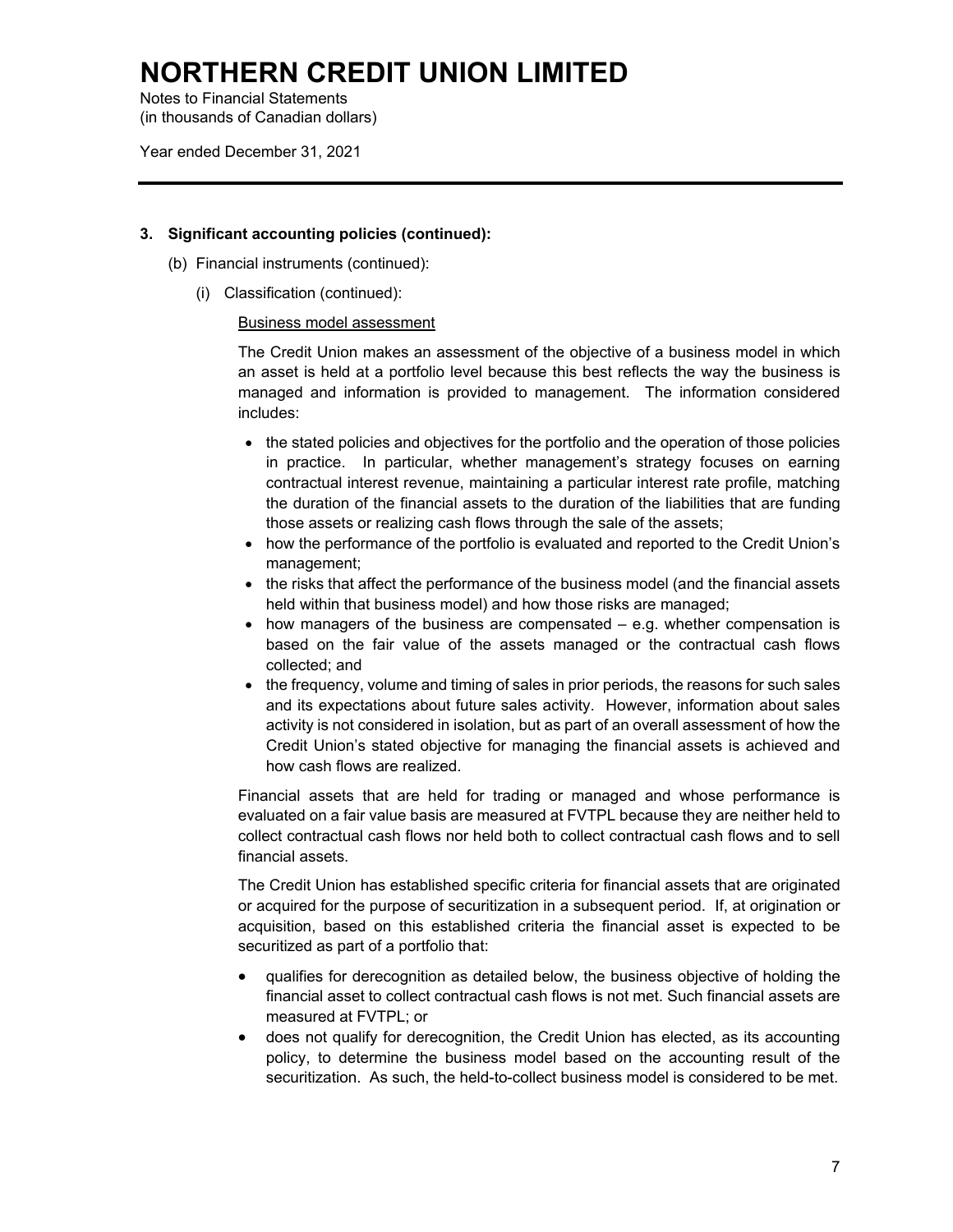Notes to Financial Statements (in thousands of Canadian dollars)

Year ended December 31, 2021

### **3. Significant accounting policies (continued):**

- (a) Financial instruments (continued):
	- (i) Classification (continued):

### Assessment whether contractual cash flows are solely payments of principal and interest

For the purposes of this assessment, 'principal' is defined as the fair value of the financial asset on initial recognition. 'Interest' is defined as consideration for the time value of money and for the credit risk associated with the principal amount outstanding during a particular period of time and for other basic lending risks and costs (e.g. liquidity risk and administrative costs), as well as profit margin.

In assessing whether the contractual cash flows are solely payments of principal and interest, the Credit Union considers the contractual terms of the instrument. This includes assessing whether the financial asset contains a contractual term that could change the timing or amount of contractual cash flows such that it would not meet this condition. In making the assessment, the Credit Union considers:

- contingent events that would change the amount and timing of cash flows;
- leverage features;
- prepayment and extension terms;
- terms that limit the Credit Union's claim to cash flows from specified assets (e.g. nonrecourse asset arrangements); and
- $\bullet$  features that modify consideration of the time value of money  $-$  e.g. periodical reset of interest rates.

### **Reclassifications**

Financial assets are not reclassified subsequent to their initial recognition, except in the period after the Credit Union changes its business model for managing financial assets. There were no changes to any of the Credit Union business models related to previously designated assets for the years ended December 31, 2021 and December 31, 2020.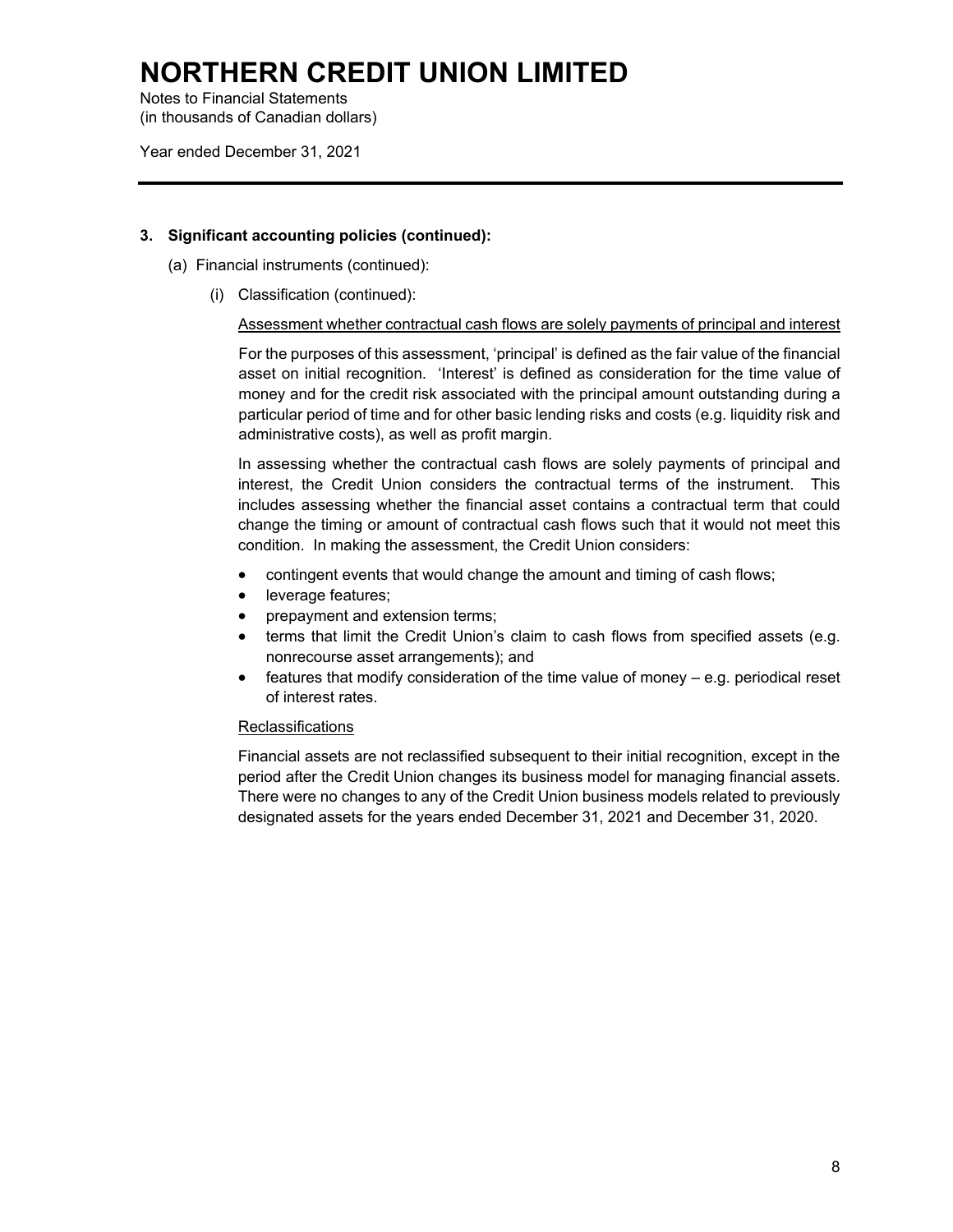Notes to Financial Statements (in thousands of Canadian dollars)

Year ended December 31, 2021

### **3. Significant accounting policies (continued):**

- (a) Financial instruments (continued):
	- (i) Classification (continued):

The classifications are noted below:

| Financial asset/liability                | Classification        |
|------------------------------------------|-----------------------|
|                                          |                       |
| Cash                                     | Amortized Cost        |
| Investments – debt securities:           |                       |
| Marketable securities                    | <b>FVOCI</b>          |
| Liquidity reserves                       | <b>Amortized Cost</b> |
| Excess liquidity deposits                | Amortized Cost        |
| Other investments                        | Amortized Cost        |
| Investments – equity instruments:        |                       |
| Class A, E & F shares - Central 1        | <b>FVOCI</b>          |
| Other equity investments                 | <b>FVOCI</b>          |
| Derivative financial instruments         | <b>FVTPL</b>          |
| Loans to members                         | Amortized Cost        |
| Deposits from members                    | <b>Amortized Cost</b> |
| Accounts payable and accrued liabilities | <b>Amortized Cost</b> |
| Short-term borrowings                    | <b>Amortized Cost</b> |
| Securitization liabilities               | Amortized Cost        |
|                                          |                       |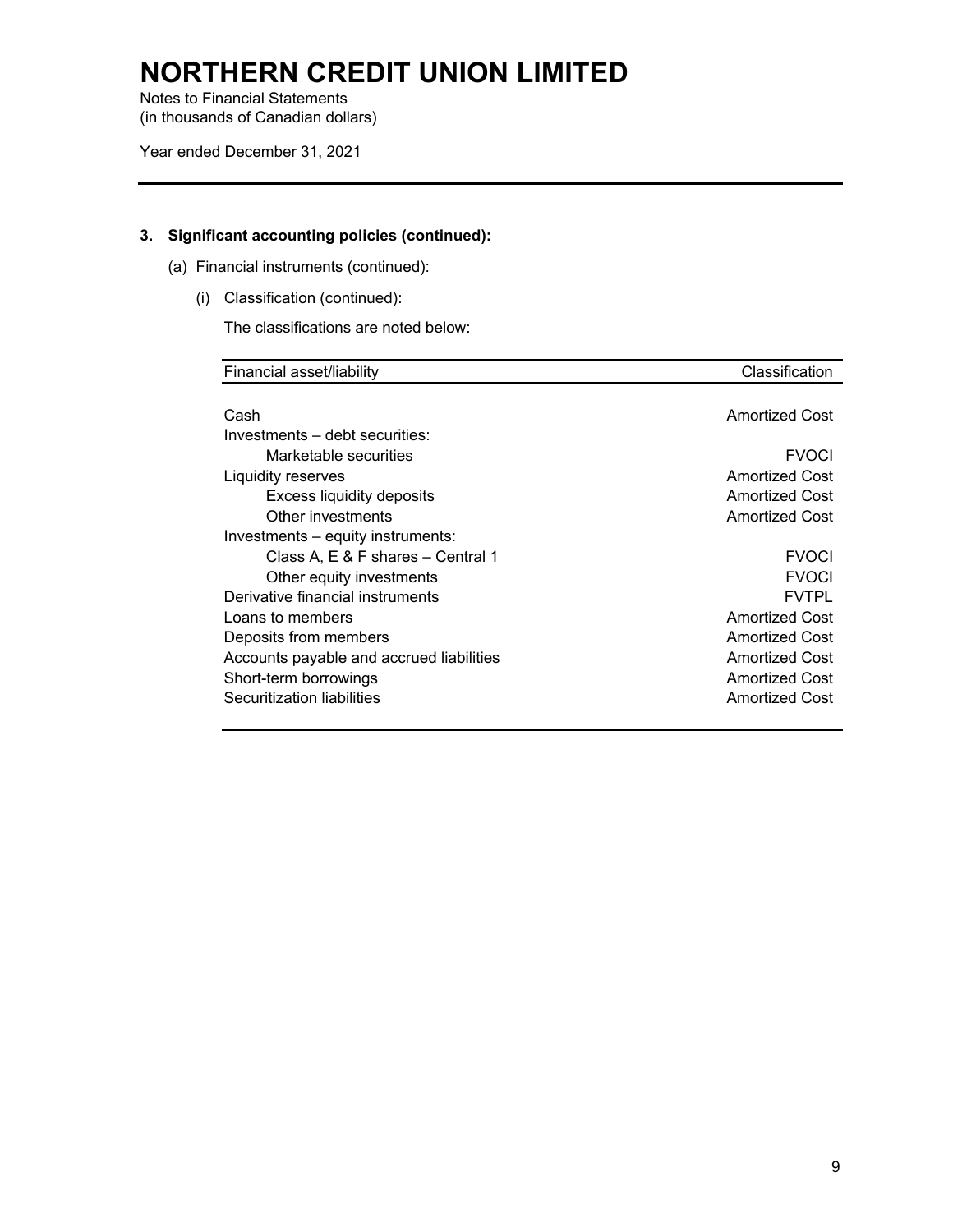Notes to Financial Statements (in thousands of Canadian dollars)

Year ended December 31, 2021

### **3. Significant accounting policies (continued):**

- (a) Financial instruments (continued):
	- (ii) Recognition and measurement:

### Financial assets

At initial recognition, the Credit Union has the option to designate certain financial assets as FVTPL to eliminate or significantly reduce an accounting mismatch which would otherwise arise.

#### Financial liabilities

The Credit Union has designated certain financial liabilities as FVTPL in either of the following circumstances:

- the liabilities are managed, evaluated and reported internally on a fair value basis; or
- the designation eliminates or significantly reduces an accounting mismatch that would otherwise arise.
- (iii) Effective interest method:

Interest income and expense are recognized in profit or loss using the effective interest method. The 'effective interest rate' is the rate that exactly discounts estimated future cash payments or receipts through the expected life of the financial instrument to:

- the gross carrying amount of the financial asset; or
- the amortized cost of the financial liability.

When calculating the effective interest rate for financial instruments other than credit impaired assets, the Credit Union estimates future cash flows considering all contractual terms of the financial instrument, but not expected credit losses ("ECL"). For creditimpaired financial assets, a credit-adjusted effective interest rate is calculated using estimated future cash flows including expected credit losses.

The calculation of the effective interest rate includes transaction costs and fees and points paid or received that are an integral part of the effective interest rate. Transaction costs include incremental costs that are directly attributable to the acquisition or issue of a financial asset or financial liability.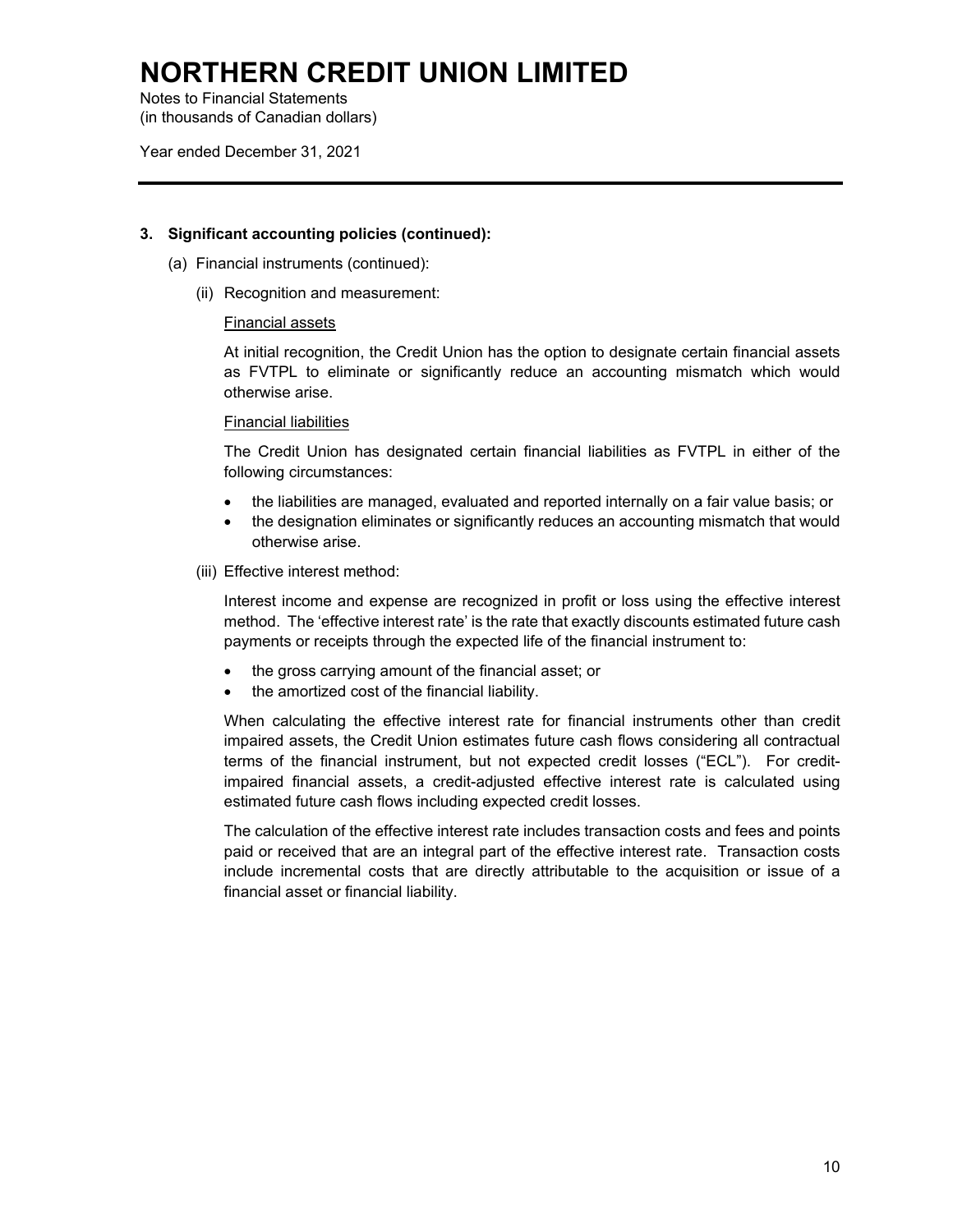Notes to Financial Statements (in thousands of Canadian dollars)

Year ended December 31, 2021

### **3. Significant accounting policies (continued):**

- (a) Financial instruments (continued):
	- (iv) Impairment of financial assets:

The Credit Union recognizes loss allowances for ECL on the following financial instruments that are not measured at FVTPL:

- financial assets that are debt instruments (loans to members);
- loan commitments issued.

No impairment loss is recognized on equity investments.

The Credit Union measures loss allowances at an amount equal to lifetime ECL, except for the following, for which they are measured as 12-month ECL:

- debt investment securities that are determined to have low credit risk at the reporting date; and
- other financial instruments on which credit risk has not increased significantly since their initial recognition (see note 9).

The Credit Union considers a debt security to have low credit risk when their credit risk rating is equivalent to the globally understood definition of 'investment grade'. 12-month ECL are the portion of ECL that result from default events on a financial instrument that are possible within the 12 months after the reporting date.

#### Measurement of ECL

ECL are a probability-weighted estimate of credit losses. They are measured as follows:

- financial assets that are not credit-impaired at the reporting date: as the present value of all cash shortfalls (i.e. the difference between the cash flows due to the Credit Union in accordance with the contract and the cash flows that the Credit Union expects to receive);
- financial assets that are credit-impaired at the reporting date: as the difference between the gross carrying amount and the present value of estimated future cash flows;
- undrawn loan commitments: as the present value of the difference between the contractual cash flows that are due to the Credit Union if the commitment is drawn down and the cash flows that the Credit Union expects to receive; and
- financial guarantee contracts: the expected payments to reimburse the holder less any amounts that the Credit Union expects to recover.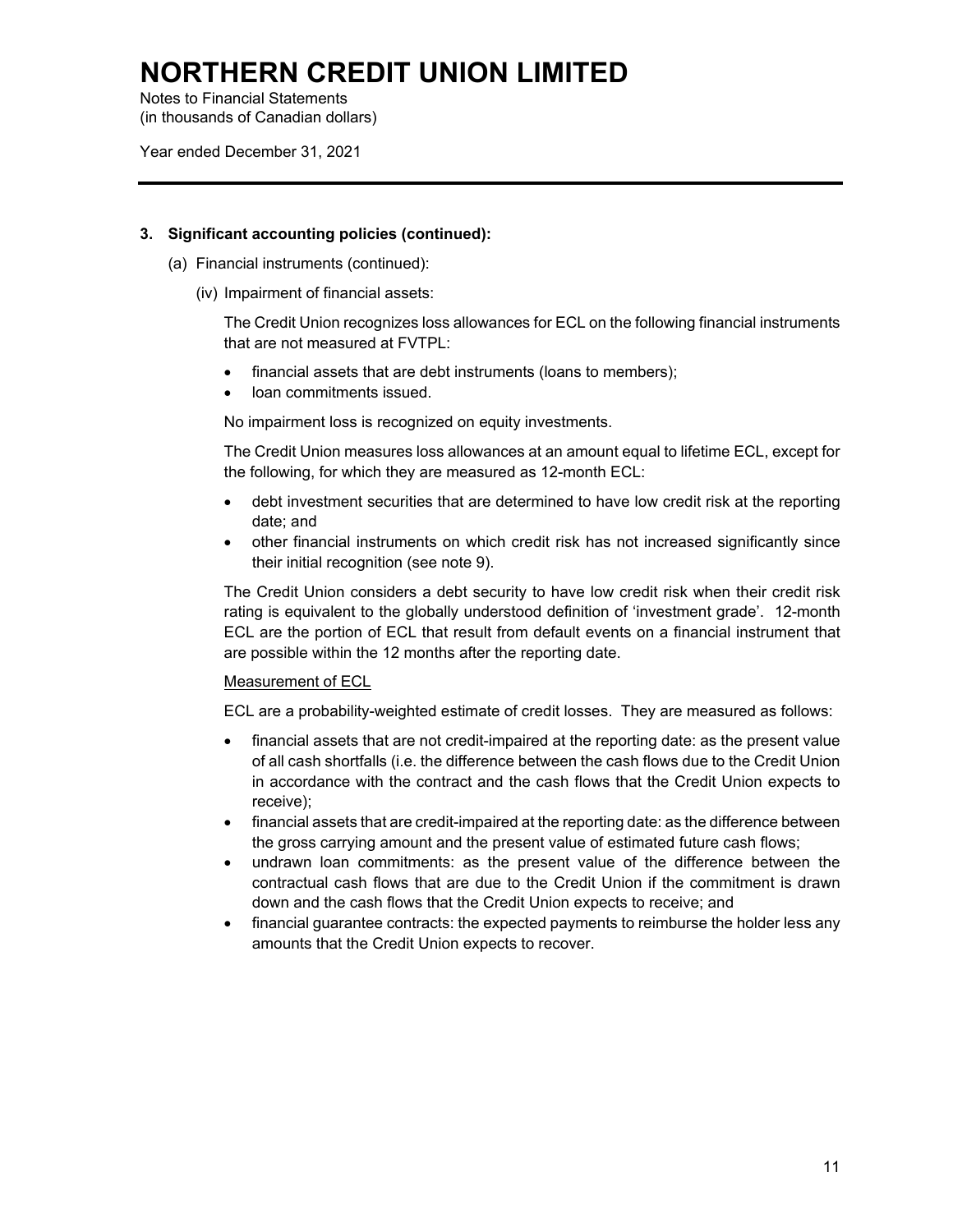Notes to Financial Statements (in thousands of Canadian dollars)

Year ended December 31, 2021

### **3. Significant accounting policies (continued):**

- (a) Financial instruments (continued):
	- (iv) Impairment of financial assets (continued):

### Restructured financial assets

If the terms of a financial asset are renegotiated or modified or an existing financial asset is replaced with a new one due to financial difficulties of the borrower, then an assessment is made of whether the financial asset should be derecognized and ECL are measured as follows.

- If the expected restructuring will not result in derecognition of the existing asset, then the expected cash flows arising from the modified financial asset are included in calculating the cash shortfalls from the existing asset
- If the expected restructuring will result in derecognition of the existing asset, then the expected fair value of the new asset is treated as the final cash flow from the existing financial asset at the time of its derecognition. This amount is included in calculating the cash shortfalls from the existing financial asset that are discounted from the expected date of derecognition to the reporting date using the original effective interest rate of the existing financial asset.

### Credit-impaired financial assets

At each reporting date, the Credit Union assesses whether financial assets carried at amortized cost and debt financial assets carried at FVOCI are credit-impaired. A financial asset is 'credit-impaired' when one or more events that have a detrimental impact on the estimated future cash flows of the financial asset have occurred. Evidence that a financial asset is credit-impaired includes the following observable data:

- significant financial difficulty of the borrower or issuer;
- a breach of contract such as a default or past due event;
- the restructuring of a loan or advance by the Credit Union on terms that the Credit Union would not consider otherwise;
- it is becoming probable that the borrower will enter bankruptcy or other financial reorganization; or
- the disappearance of an active market for a security because of financial difficulties.

A loan that has been renegotiated due to a deterioration in the borrower's condition is usually considered to be credit-impaired unless there is evidence that the risk of not receiving contractual cash flows has reduced significantly and there are no other indicators of impairment. In addition, a retail loan that is overdue for 90 days or more is considered impaired.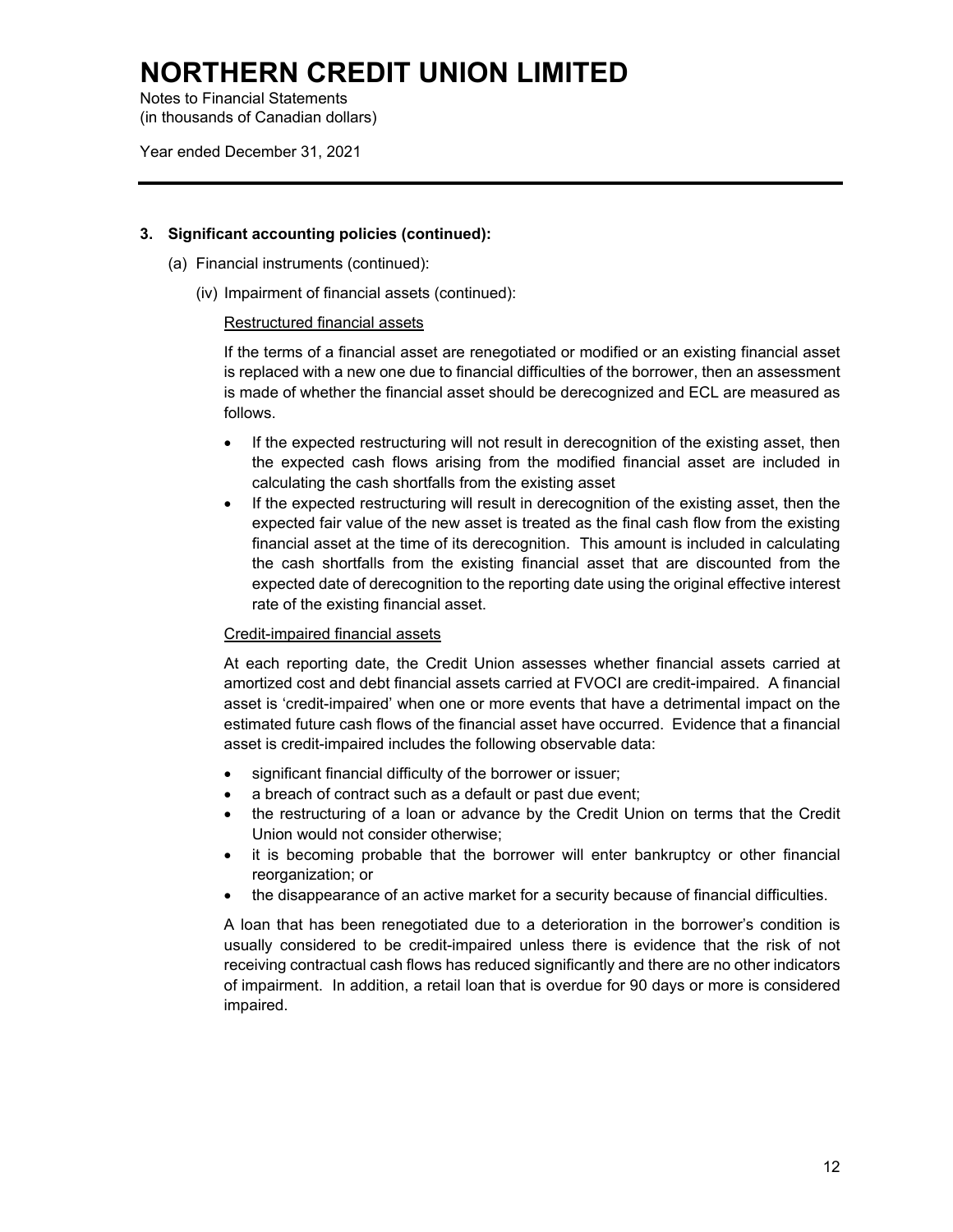Notes to Financial Statements (in thousands of Canadian dollars)

Year ended December 31, 2021

### **3. Significant accounting policies (continued):**

- (a) Financial instruments (continued):
	- (iv) Impairment of financial assets (continued):

In making an assessment of whether an investment in debt securities is credit-impaired, the Credit Union considers the following factors:

- The market's assessment of creditworthiness as reflected in the bond yields.
- The rating agencies' assessments of creditworthiness.
- The issuer's ability to access the capital markets for new debt issuance.
- The probability of debt being restructured, resulting in holders suffering losses through voluntary or mandatory debt forgiveness.

#### Presentation of allowance for ECL in the statement of financial position

Loss allowances for ECL are presented in the statement of financial position as follows:

- financial assets measured at amortized cost: as a deduction from the gross carrying amount of the assets;
- loan commitments and financial guarantee contracts: generally, as a provision;
- where a financial instrument includes both a drawn and an undrawn component, and the Credit Union cannot identify the ECL on the loan commitment component separately from those on the drawn component: the Credit Union presents a combined loss allowance for both components. The combined amount is presented as a deduction from the gross carrying amount of the drawn component. Any excess of the loss allowance over the gross amount of the drawn component is presented as a provision; and
- debt instruments measured at FVOCI: no loss allowance is recognized in the statement of financial position because the carrying amount of these assets is their fair value. However, the loss allowance is disclosed and is recognized in the fair value reserve.

### Write-offs

Loans and debt securities are written off (either partially or in full) when there is no realistic prospect of recovery. This is generally the case when the Credit Union determines that the borrower does not have assets or sources of income that could generate sufficient cash flows to repay the amounts subject to the write-off. However, financial assets that are written off could still be subject to enforcement activities in order to comply with the Credit Union's procedures for recovery of amounts due.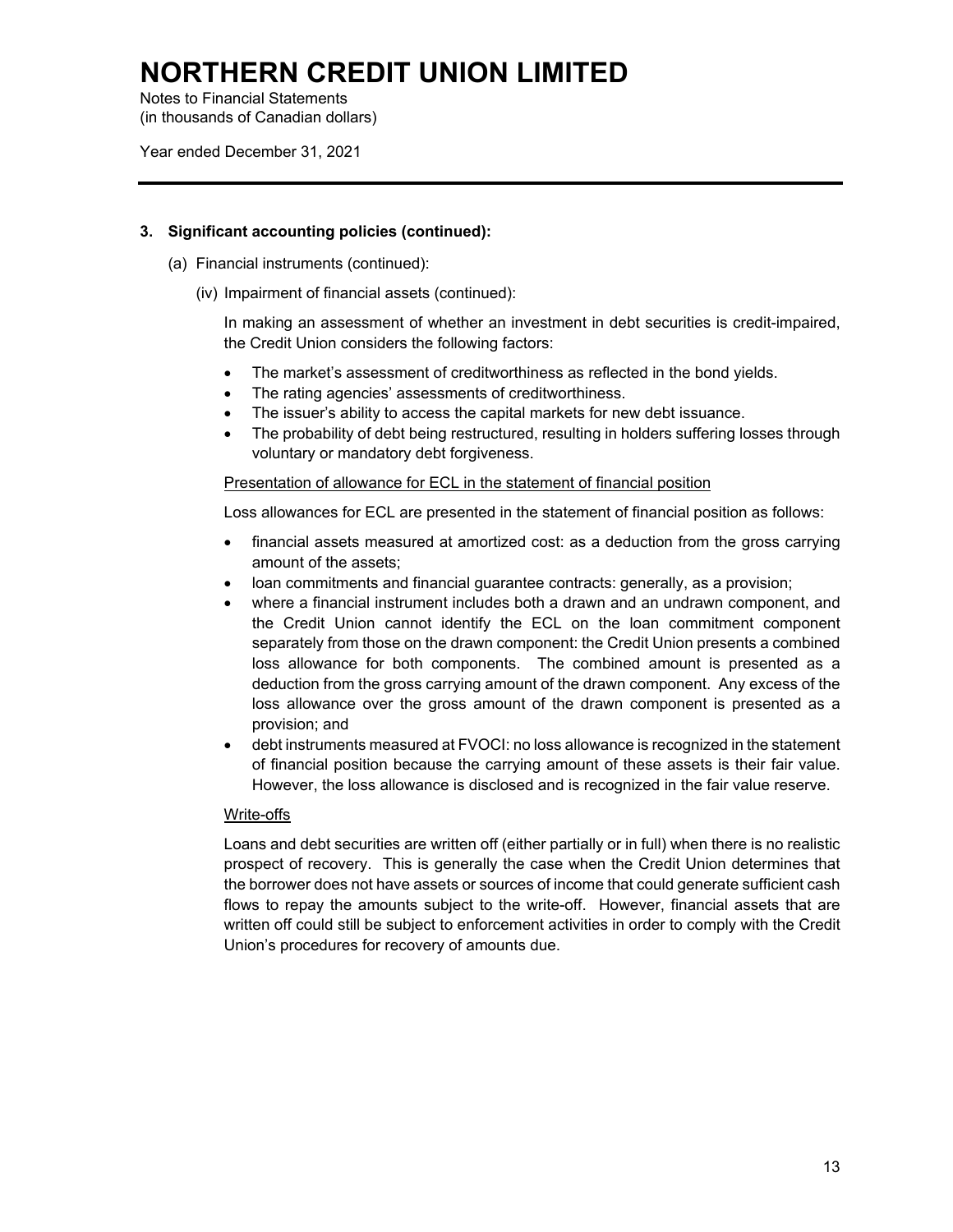Notes to Financial Statements (in thousands of Canadian dollars)

Year ended December 31, 2021

#### **3. Significant accounting policies (continued):**

- (a) Financial instruments (continued):
	- (v) Derecognition of financial assets:

#### Financial assets

The Credit Union derecognizes a financial asset when the contractual rights to the cash flows from the financial asset expire, or it transfers the rights to receive the contractual cash flows in a transaction in which substantially all of the risks and rewards of ownership of the financial asset are transferred or in which the Credit Union neither transfers nor retains substantially all of the risks and rewards of ownership and it does not retain control of the financial asset.

On derecognition of a financial asset, the difference between the carrying amount of the asset (or the carrying amount allocated to the portion of the asset derecognized) and the sum of (i) the consideration received (including any new asset obtained less any new liability assumed) and (ii) any cumulative gain or loss that had been recognized in OCI is recognized in profit or loss.

Any cumulative gain/loss recognized in OCI in respect of equity investment securities designated as at FVOCI is not recognized in profit or loss on derecognition of such securities. Any interest in transferred financial assets that qualify for derecognition that is created or retained by the Credit Union is recognized as a separate asset or liability.

In transactions in which the Credit Union neither retains nor transfers substantially all of the risks and rewards of ownership of a financial asset and it retains control over the asset, the Credit Union continues to recognize the asset to the extent of its continuing involvement, determined by the extent to which it is exposed to changes in the value of the transferred asset.

In certain transactions, the Credit Union retains the obligation to service the transferred financial asset for a fee. The transferred asset is derecognized if it meets the derecognition criteria. An asset or liability is recognized for the servicing contract if the servicing fee is more than adequate (asset) or is less than adequate (liability) for performing the servicing.

The Credit Union periodically enters into asset transfer agreements with third parties including securitization of residential mortgages into special purpose entities, such as programs sponsored by Canada Mortgage Housing Corporation that issue bonds to third party investors. This includes securitization of insured residential mortgages by participating in the National Housing Act (NHA) mortgage-backed securities (MBS) program. Through the program, the Credit Union issues securities backed by residential mortgages that are insured against borrower's default. All securitization transactions are reviewed and assessed based on the above-noted derecognition criteria. In instances where the Credit Union's securitizations do not qualify for derecognition based on the above criteria, the Credit Union does not derecognize the transferred financial assets but records a secured borrowing with respect to any consideration received. These secured borrowings are measured at amortized cost under IFRS 9.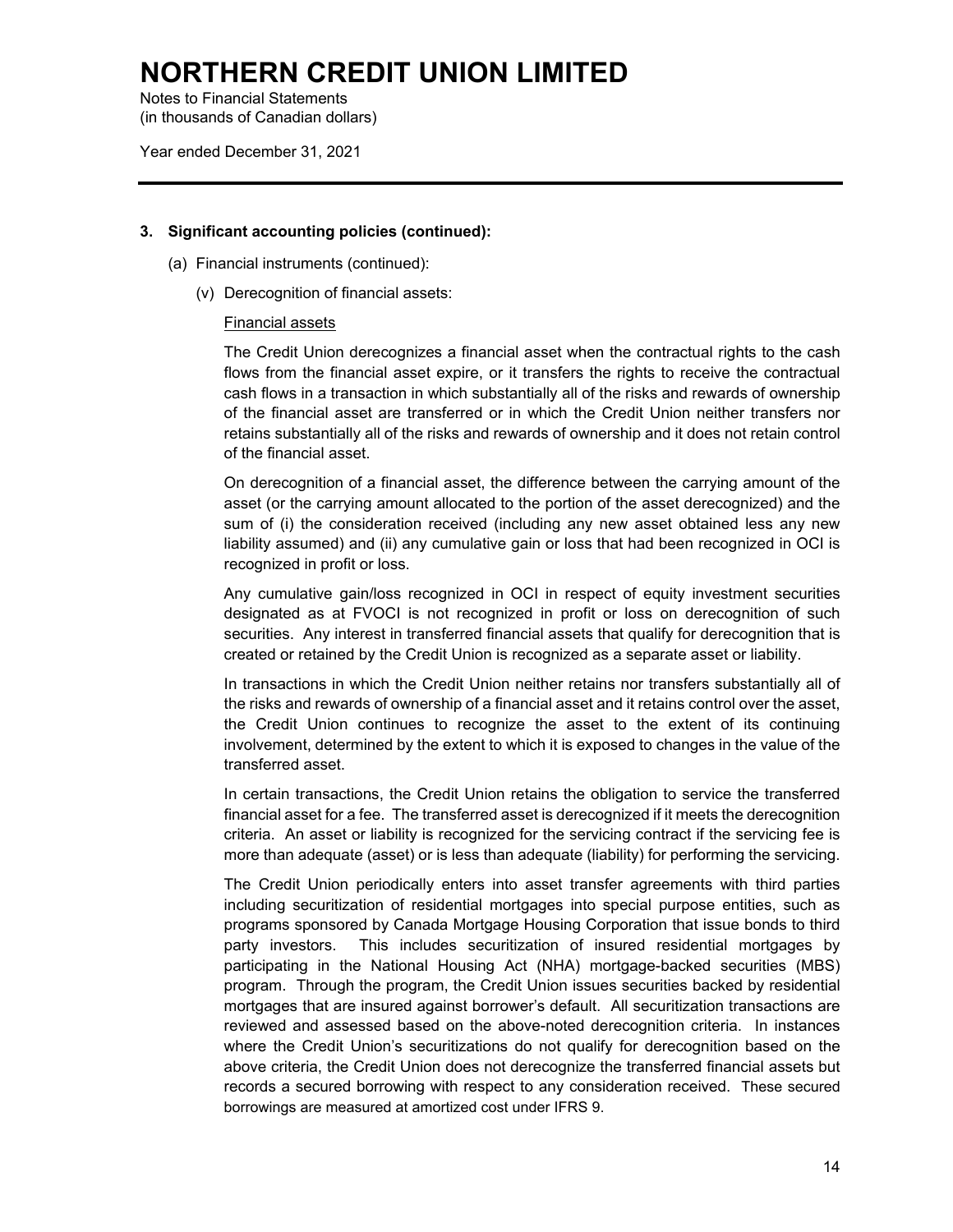Notes to Financial Statements (in thousands of Canadian dollars)

Year ended December 31, 2021

#### **3. Significant accounting policies (continued):**

- (a) Financial instruments (continued):
	- (v) Derecognition of financial assets (continued):

For securitizations that result in derecognition, retained interests are recognized as investment securities and carried at FVOCI. Gains or losses on securitization are recorded in other revenue.

#### Financial liabilities

The Credit Union derecognizes a financial liability when its contractual obligations are discharged, cancelled or expire.

(vi) Transaction costs:

Transaction costs are incremental costs that are directly attributable to the acquisition, issuance or disposal of a financial asset or liability. Transaction costs related to FVTPL financial assets and liabilities are expensed as incurred. Transaction costs relating to amortized cost financial instruments are capitalized and amortized over the expected life of the instrument using the effective interest method.

(vii) Derivative instruments:

 Derivative financial instruments are financial contracts that require or provide an option to exchange cash flows or payments determined by applying certain rates, indices or changes therein to notional contract amounts. The Credit Union periodically enters into derivative contracts to manage financial risks associated with movements in interest rates and other financial indices such as interest rate swaps, equity swap agreements and bond forwards. The Credit Union's policy is not to utilize derivative financial instruments for trading or speculative purposes.

 Derivative financial instruments are recorded on the statement of financial position at fair value, including those derivatives that are embedded in financial or non-financial contracts that are closely related to the host contracts. Changes in the fair value of those derivative instruments are recognized in net income for the year.

(viii) Hedge accounting:

 The Credit Union formally documents all relationships between hedging instruments and hedged items; as well as risk management objectives and strategies for undertaking various hedge transactions. This process includes linking all derivatives to specific assets and liabilities recognized on the statement of financial position or specific firm commitments or forecasted transactions that are highly probable to occur and prevent exposure to variations in cash flows that could ultimately affect reported net income. The Credit Union also formally assesses, both at the hedge's inception and on an ongoing basis, whether the derivatives that are used in hedging transactions are highly effective in offsetting changes in fair values or cash flows of hedged items attributable to the hedged risk.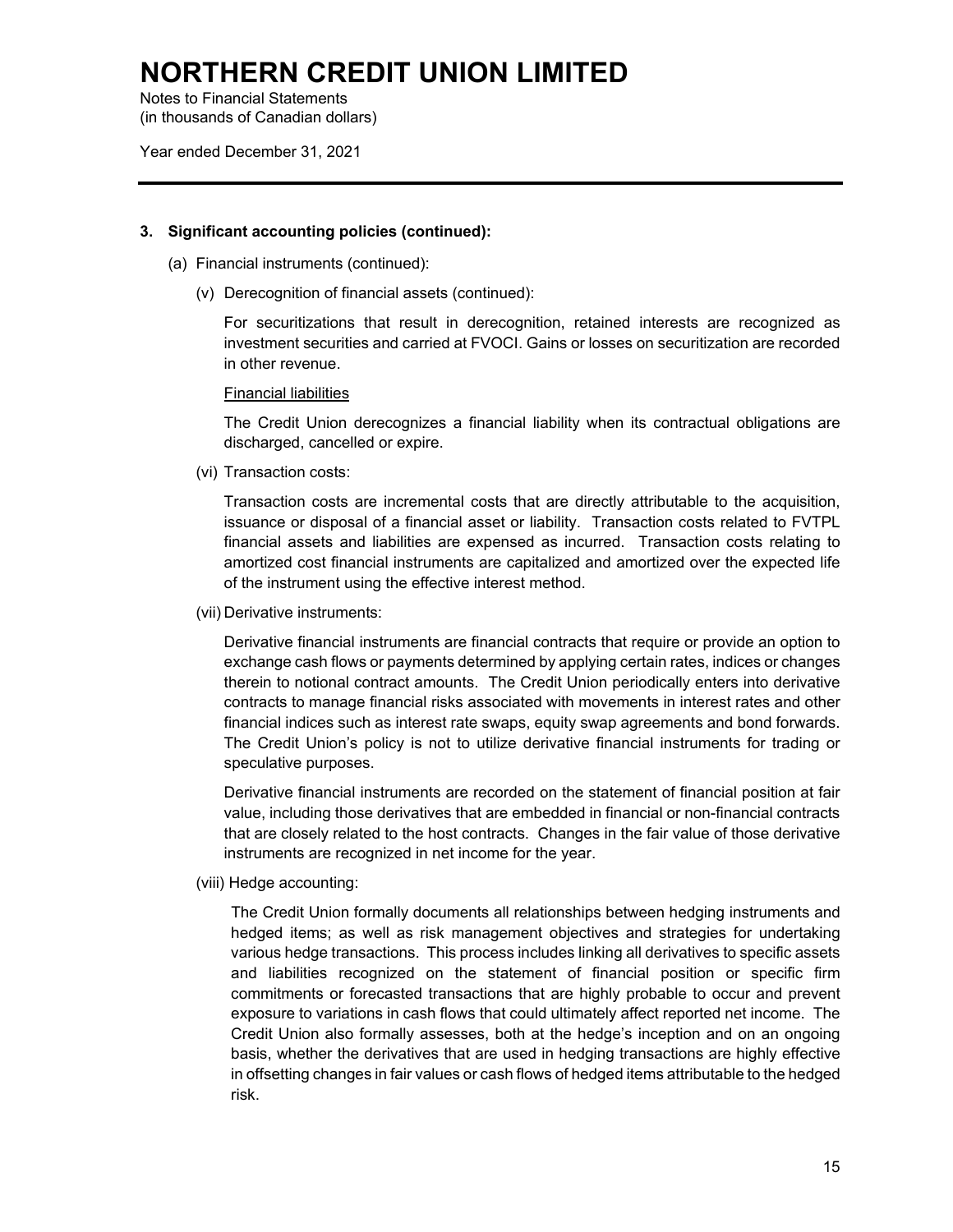Notes to Financial Statements (in thousands of Canadian dollars)

Year ended December 31, 2021

#### **3. Significant accounting policies (continued):**

- (a) Financial instruments (continued):
	- (viii) Hedge accounting (continued):

IFRS specifies the criteria that must be satisfied in order for hedge accounting to be applied and prescribes the accounting treatment for those permitted hedging strategies applicable to the Credit Union – cash flow hedges.

In a cash flow hedge, the effective portion of changes in fair value of the derivative is recognized in other comprehensive income ("OCI") and presented in the cash flow hedging reserve in equity. The amount recognized in OCI is reclassified and included on the statement of income in the same period that the hedged cash flows affect income. This will be offset by net interest income on assets and liabilities that are hedged. The Credit Union utilizes cash flow hedges primarily to convert floating rate liabilities to fixed rate. Any hedge ineffectiveness is measured and is immediately recognized in the statement of income.

When a cash flow hedge is discontinued, any cumulative adjustment to either the hedged item or other comprehensive income (loss) is recognized in income as the hedged item impacts earnings or immediately if the forecast transaction is no longer expected to occur.

(ix) Embedded derivatives:

Derivatives may be embedded in another contractual arrangement (a host contract). The Credit Union accounts for an embedded derivative separately from the host contract when:

- the host contract is not an asset in the scope of IFRS 9;
- the host contract is not itself carried at FVTPL;
- the terms of the embedded derivative would meet the definition of a derivative if they
- were contained in a separate contract; and
- the economic characteristics and risks of the embedded derivative are not closely
- related to the economic characteristics and risks of the host contract.

Separated embedded derivatives are measured at fair value, with all changes in fair value recognized in profit or loss unless they form part of a qualifying cash flow hedging relationship. Separated embedded derivatives are presented in the statement of financial position together with the host contract.

As at December 31, 2021, the Credit Union does not have any embedded derivatives that require separation.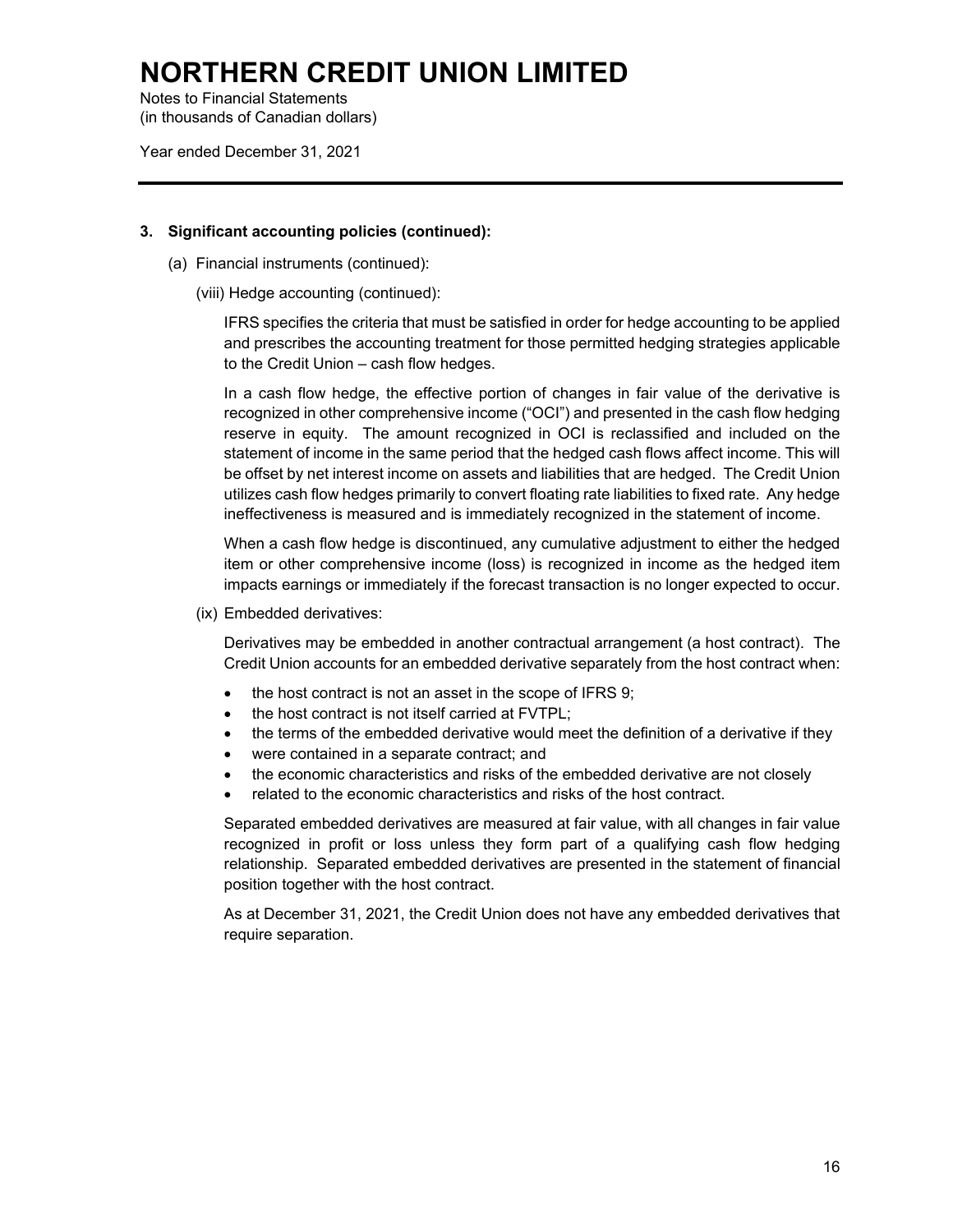Notes to Financial Statements (in thousands of Canadian dollars)

Year ended December 31, 2021

#### **3. Significant accounting policies (continued):**

(b) Interest income and expense:

 Interest income and expense are recognized in the statement of income using the effective interest method. The effective interest rate is the rate that exactly discounts the estimated future cash payments and receipts through the expected life of the financial asset or liability to its fair value at inception. For financial assets that have become credit-impaired subsequent to initial recognition, interest income is calculated by applying the effective interest rate to the amortized cost of the financial asset. If the asset is no longer credit-impaired, then the calculation of interest income reverts to the gross basis. For financial assets that were creditimpaired on initial recognition, interest income is calculated by applying the credit-adjusted effective interest rate to the amortized cost of the asset. The calculation of interest income does not revert to a gross basis, even if the credit risk of the asset improves.

 The calculation of the effective interest rate includes all fees and points paid or received and transaction costs and discounts or premiums that are an integral part of the effective interest rate. Transaction costs include incremental costs that are directly attributable to the acquisition or issue of a financial asset or liability.

(c) Non-interest revenue:

Fees and commission income and expense that are integral to the effective interest rate on a financial asset or liability are included in the measurement of the effective interest rate.

Other fees and commission income, including account servicing fees, investment management fees, sales commission, placement fees and syndication fees, are recognized as the related services are performed. When a loan commitment is not expected to result in the draw-down of a loan, the related loan commitment fees are recognized on a straight-line basis over the commitment period.

Other fees and commission expense relate mainly to transaction and service fees, which are expensed as the services are received.

Net income from other financial instruments designated at FVTPL relates to non-trading derivatives held for risk management purposes that do not form part of qualifying hedge relationships and financial assets and liabilities so designated, and includes all realized and unrealized fair value changes, interest, dividends and foreign exchange differences.

Dividend income is recognized when the right to receive income is established. Usually this is the ex-dividend date for equity securities. Dividends are reflected as a component of investment income, net income from other financial instruments at FVTPL or other operating income is based on the underlying classification of the equity investment.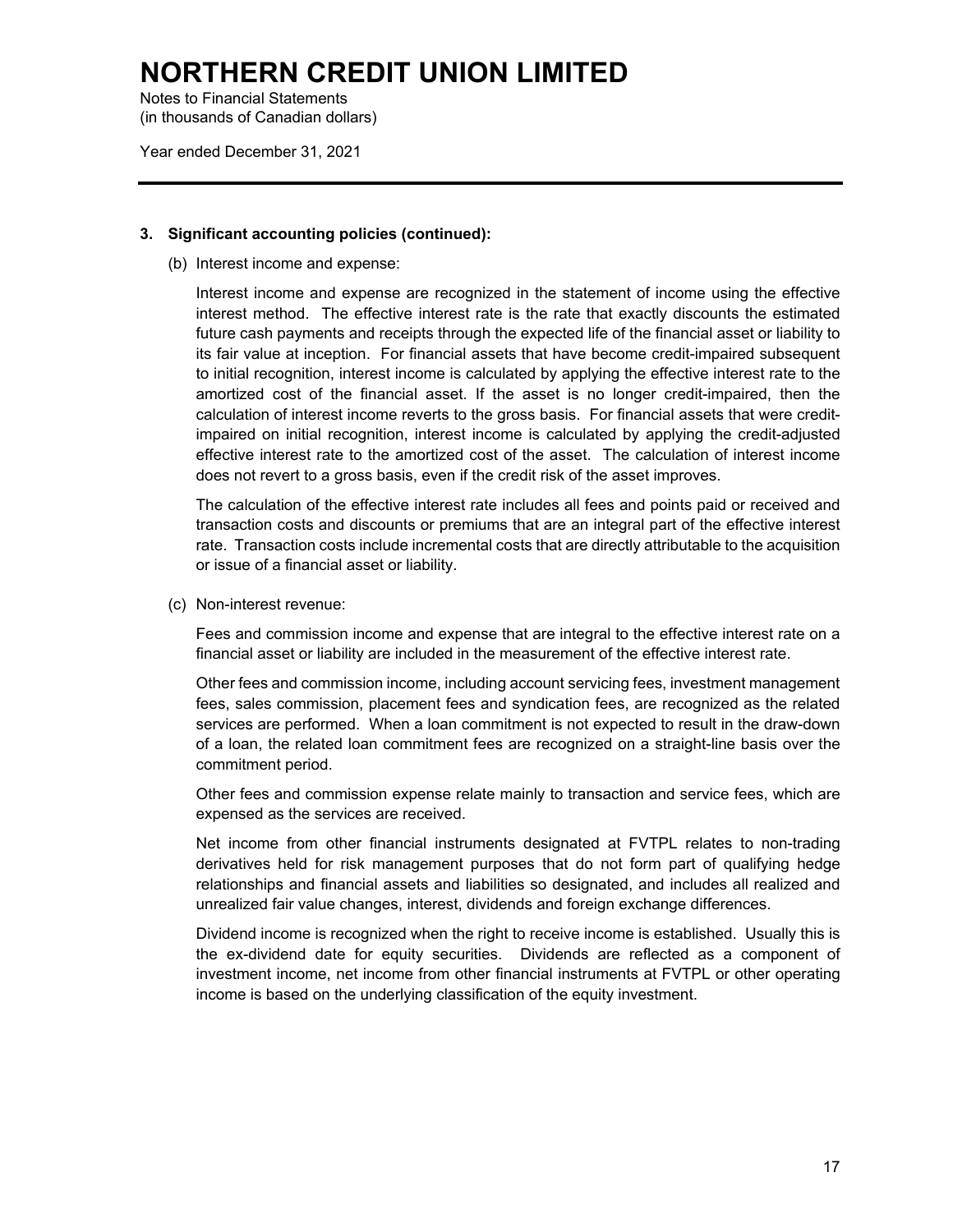Notes to Financial Statements (in thousands of Canadian dollars)

Year ended December 31, 2021

#### **3. Significant accounting policies (continued):**

(d) Cash and cash equivalents:

Cash and cash equivalents includes cash on hand, current accounts, cheques and other items in transit. Cash is carried at amortized cost in the statement of financial position.

(e) Other assets:

Included in other assets are costs incurred in equity swap agreement hedge premiums and prepaid software maintenance costs. Hedge premiums are recorded as expense using the effective interest rate method over the term of the agreement.

(f) Intangible assets:

Computer software that is not an integral part of other property and equipment is accounted for as intangible assets. Computer software is stated at cost less accumulated amortization and is presented as part of property and equipment on the statement of financial position. Amortization of computer software is calculated by applying the straight-line method at rates based on estimated useful lives between 3 and 10 years.

(g) Property and equipment:

 Property and equipment is stated at cost less accumulated depreciation and accumulated impairment losses. Depreciation is provided on the straight-line basis over the estimated useful lives of the assets as follows:

| Buildings and improvements               | 5 to 50 years |
|------------------------------------------|---------------|
| Parking areas                            | 3 to 10 years |
| Furniture, office and computer equipment | 3 to 20 years |
| Automated banking machines               | 5 to 10 years |
| Leasehold improvements                   | 5 to 15 years |
|                                          |               |

Depreciation methods, useful lives and residual values are reviewed annually and adjusted if necessary.

(h) Impairment of non-financial assets:

Non-financial assets are subject to impairment tests whenever events or changes in circumstances indicate that their carrying amount may not be recoverable. Where the carrying value of an asset exceeds its recoverable amount, which is the higher of value in use and fair value less costs to sell, the asset is written down accordingly.

Where it is not possible to estimate the recoverable amount of an individual asset, the impairment test is carried out on the asset's cash-generating unit, which is the lowest group of assets in which the asset belongs for which there are separately identifiable cash flows. Impairment charges are included in net income.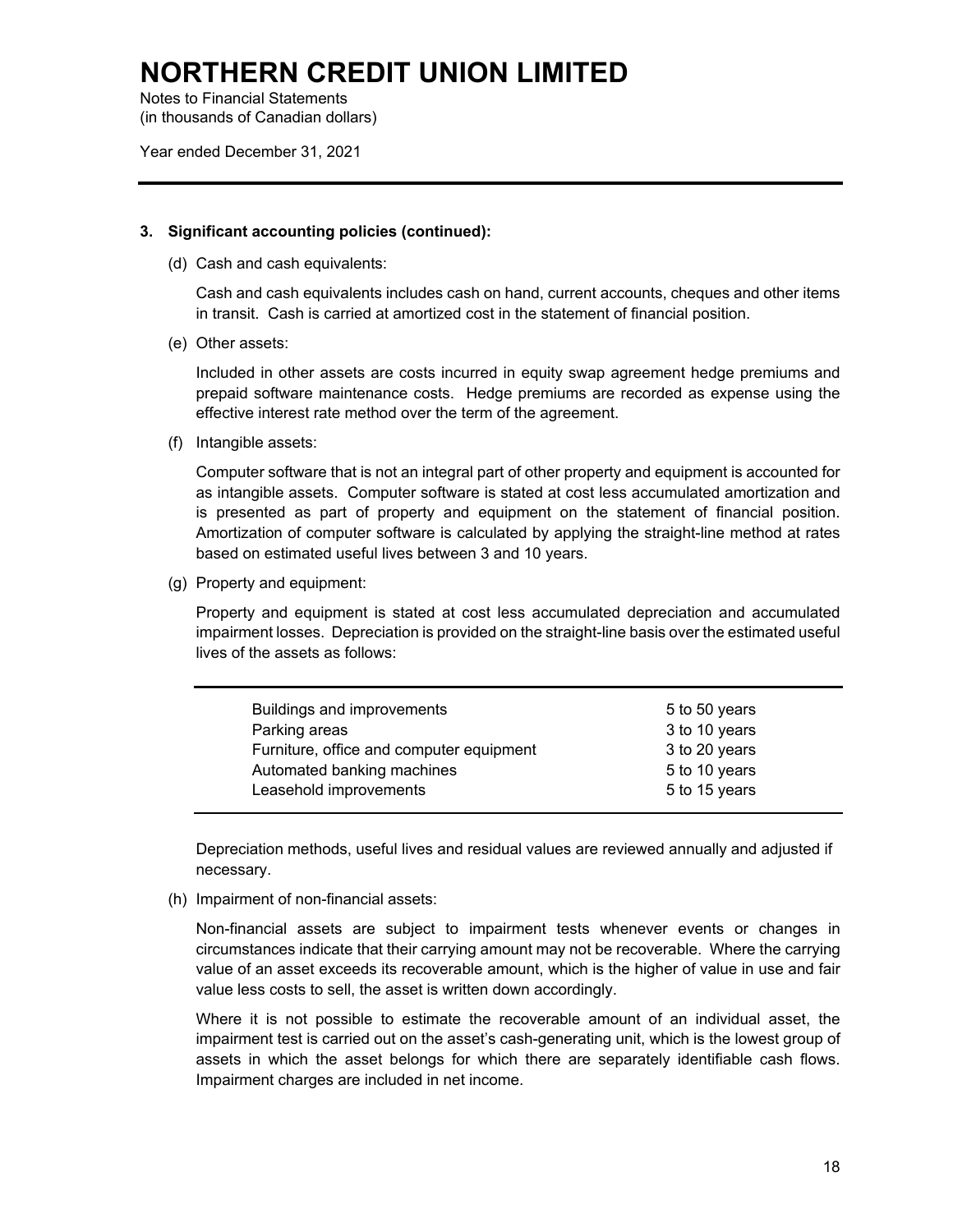Notes to Financial Statements (in thousands of Canadian dollars)

Year ended December 31, 2021

#### **3. Significant accounting policies (continued):**

(i) Income taxes:

 Income tax expense comprises current and deferred tax. Current tax and deferred tax are recognized in net income except to the extent that it relates to a business combination, or items recognized directly in equity or in other comprehensive income.

 Current income taxes are recognized for the estimated income taxes payable or receivable on taxable income or loss for the current year and any adjustment to income taxes payable in respect of previous years. Current income taxes are measured at the amount expected to be recovered from or paid to the taxation authorities. This amount is determined using tax rates and tax laws that have been enacted or substantively enacted by the reporting date.

 Deferred tax assets and liabilities are recognized where the carrying amount of an asset or liability differs from its tax base, except for taxable temporary differences arising on the initial recognition of goodwill and temporary differences arising on the initial recognition of an asset or liability in a transaction that is not a business combination and at the time of the transaction affects neither accounting or taxable profit or loss.

Recognition of deferred tax assets for unused tax (losses), tax credits and deductible temporary differences is restricted to those instances where it is probable that future taxable profit will be available which allow the deferred tax asset to be utilized. Deferred tax assets are reviewed at each reporting date and are reduced to the extent that it is no longer probable that the related tax benefit will be realized.

 The amount of the deferred tax asset or liability is measured at the amount expected to be recovered from or paid to the taxation authorities. This amount is determined using tax rates and tax laws that have been enacted or substantively enacted by the reporting date and are expected to apply when the liabilities / (assets) are settled / (recovered).

Deferred tax assets and liabilities are offset if there is a legally enforceable right to offset current tax liabilities and assets, and they relate to income taxes levied by the same tax authority on the same taxable entity, or on different tax entities, but they intend to settle current tax liabilities and assets on a net basis or their tax assets and liabilities will be realized simultaneously.

(j) Foreign currency translation:

 The financial statements are presented in Canadian dollars, which is the Credit Union's presentation and functional currency. Assets and liabilities denominated in foreign currencies, primarily US dollars, are translated into Canadian dollars at rates prevailing at the year-end date. Income and expenses are translated at the exchanges rates in effect on the date of the transactions. The foreign currency gain or loss on monetary items is the difference between amortized cost in the functional currency at the beginning of the period, adjusted for effective interest and payments during the period, and the amortized cost in foreign currency translated at the exchange rate at the end of the reporting period. Non-monetary assets and liabilities denominated in foreign currencies that are measured at fair value are retranslated to the functional currency at the exchange rate at the date that the fair value was determined. Foreign currency differences arising on retranslation are recognized in profit or loss, except for differences arising on the retranslation of available-for-sale equity instruments are recognized in other comprehensive income. Non-monetary items that are measured in terms of historical cost in a foreign currency are translated using the exchange rate at the date of the transaction.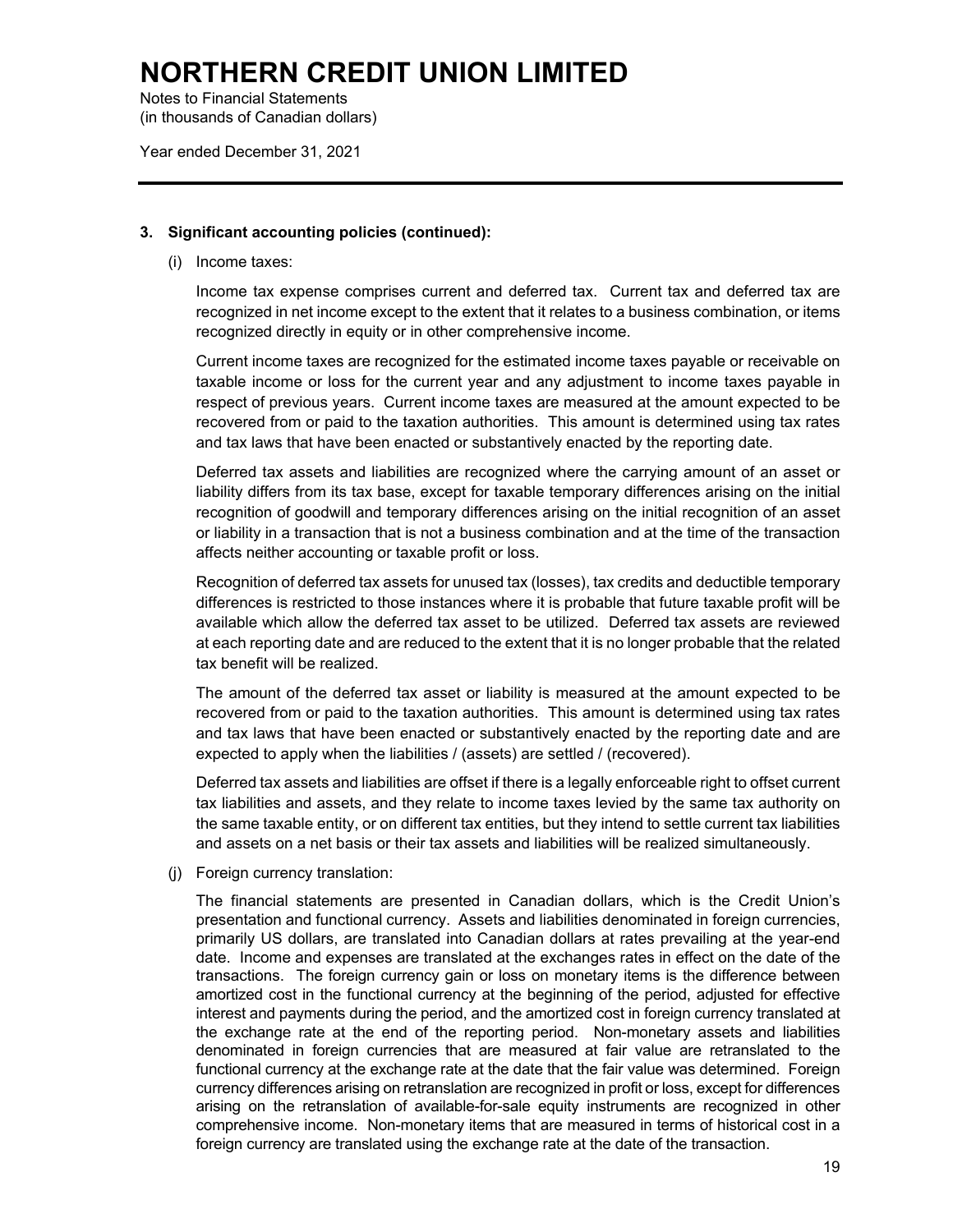Notes to Financial Statements (in thousands of Canadian dollars)

Year ended December 31, 2021

### **3. Significant accounting policies (continued):**

- (k) Employee retirement benefits:
	- i) Defined benefit plans:

The Credit Union's net obligation in respect of defined benefit plans is calculated separately for each plan by estimating the amount of future benefit that employees have earned in the current and prior periods, discounting that amount and deducting the fair value of any plan assets.

The calculation of defined benefit obligations is performed annually by a qualified actuary using the projected unit credit method. When the calculation results in a potential asset for the Credit Union, the recognized asset is limited to the present value of economic benefits available in the form of any future refunds from the plan or reductions in future contributions to the plan. To calculate the present value of economic benefits, consideration is given to any applicable minimum funding requirements.

Remeasurements of the net defined benefit liability, which comprise actuarial gains and losses, the return on plan assets (excluding interest) and the effect of the asset ceiling (if any, excluding interest), are recognized immediately in OCI. The Credit Union determines the net interest expense (income) on the net defined benefit liability (asset) for the period by applying the discount rate used to measure the defined benefit obligation at the beginning of the annual period to the then-net defined benefit liability (asset), taking into account any changes in the net defined benefit liability (asset) during the period as a result of contributions and benefit payments. Net interest expense and other expenses related to defined benefit plans are recognized in personnel expenses in profit or loss.

 When the benefits of a plan are changed or when a plan is curtailed, the resulting change in benefit that relates to past service or the gain or loss on curtailment is recognized immediately in profit or loss. The Credit Union recognizes gains and losses on the settlement of a defined benefit plan when the settlement occurs.

ii) Defined contribution plans:

The Credit Union also has defined contribution plans providing pension benefits for eligible employees not included in the defined benefit plan.

A defined contribution plan is a post-employment benefit plan under which an entity pays fixed contributions into a separate entity and will have no legal or constructive obligation to pay further amounts. Obligations for contributions to defined contribution pension plans are recognized as an employee benefit expense in profit or loss in the periods during which services are rendered by employees. Prepaid contributions are recognized as an asset to the extent that a cash refund or a reduction in future payments is available. Contributions to a defined contribution plan that are due more than 12 months after the end of the period in which the employees render the service are discounted to their present value.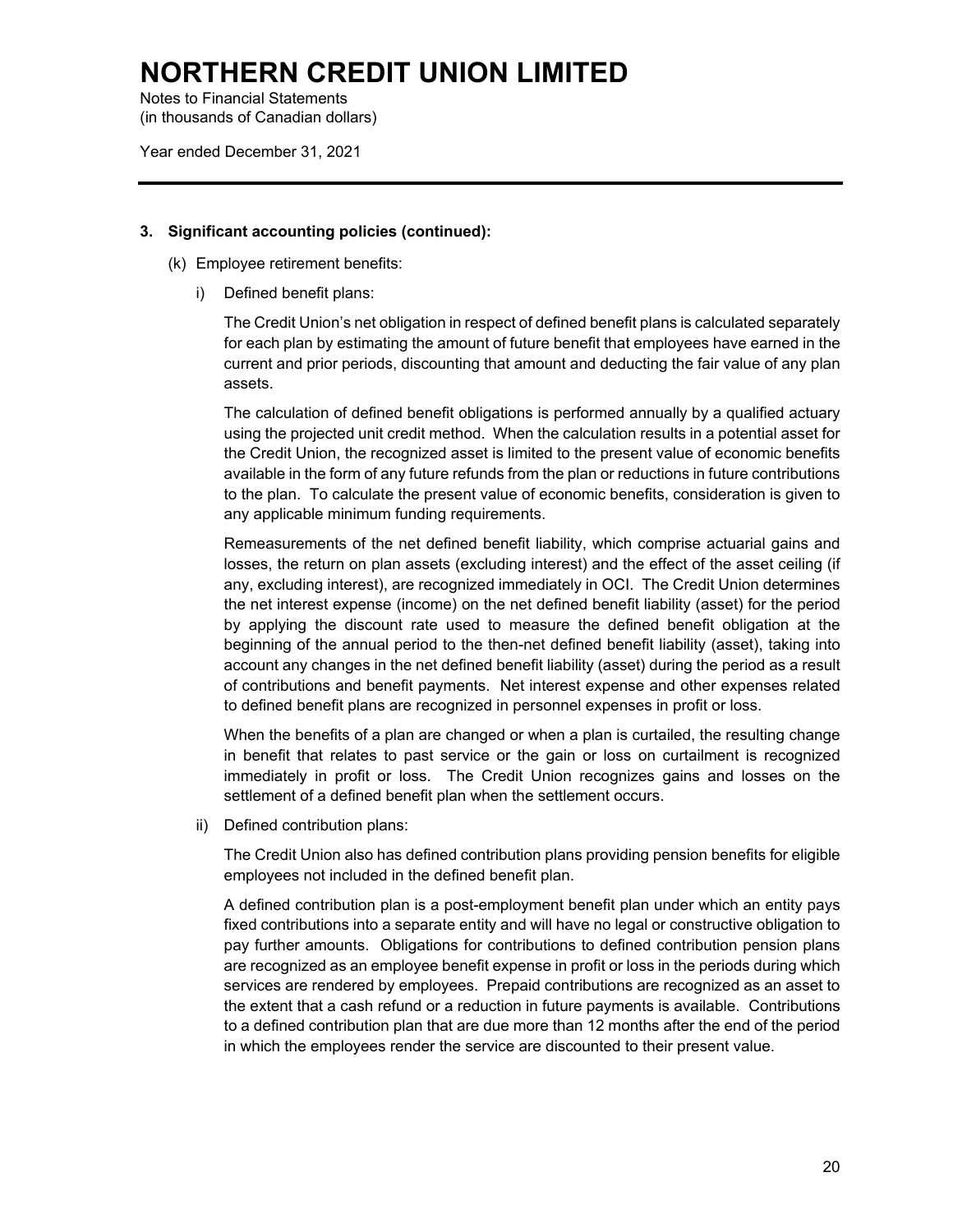Notes to Financial Statements (in thousands of Canadian dollars)

Year ended December 31, 2021

#### **3. Significant accounting policies (continued):**

(l) Leases:

At inception of a contract, the Credit Union assesses whether a contract is, or contains, a lease. A contract is, or contains, a lease if the contract conveys the right to control the use of an identified asset for a period of time in exchange for consideration. To assess whether a contract conveys the right to control the use of an identified asset, the Credit Union uses the definition of a lease in IFRS 16.

The Credit Union, as a lessee, recognizes a right-of-use asset and a lease liability at the lease commencement date. The right-of-use asset is initially measured at cost, which comprises the initial amount of the lease liability adjusted for any lease payments made at or before the commencement date, plus any initial direct costs incurred and an estimate of costs to dismantle and remove any improvements made to branches or office premises.

The right-of-use asset is subsequently depreciated using the straight-line method from the commencement date to the end of the lease term. In addition, the right-of-use asset is periodically reduced by impairment losses, if any, and adjusted for certain remeasurements of the lease liability.

The lease liability is initially measured at the present value of the lease payments that are not paid at the commencement date, discounted using the interest rate implicit in the lease or, if that rate cannot be readily determined, the Credit Union's incremental borrowing rate. Generally, the Credit Union uses its incremental borrowing rate as the discount rate.

The lease liability is subsequently measured at amortized cost using the effective interest method. It is remeasured when there is a change in future lease payments arising from a change in an index or rate, if there is a change in the Credit Union's estimate of the amount expected to be payable under a residual value guarantee, if the Credit Union changes its assessment of whether it will exercise a purchase, extension or termination option or if there is a revised in-substance fixed lease payment.

When the lease liability is remeasured in this way, a corresponding adjustment is made to the carrying amount of the right-of-use asset, or is recorded in net income if the carrying amount of the right-of-use asset has been reduced to zero.

The Credit Union has elected not to recognize right-of-use assets and lease liabilities for leases of low-value assets and short-term leases. The Credit Union recognizes the lease payments associated with these leases as an expense on a straight-line basis over the lease term.

(m) Provisions:

A provision is recognized if, as a result of a past event, the Credit Union has a present legal or constructive obligation that can be estimated reliably, and it is probable that an outflow of economic benefits will be required to settle the obligation. Provisions are determined by discounting the expected future cash flows at a pre-tax rate that reflects current market assessments of the time value of money and the risks specific to the liability. The unwinding of the discount is recognized as financing cost.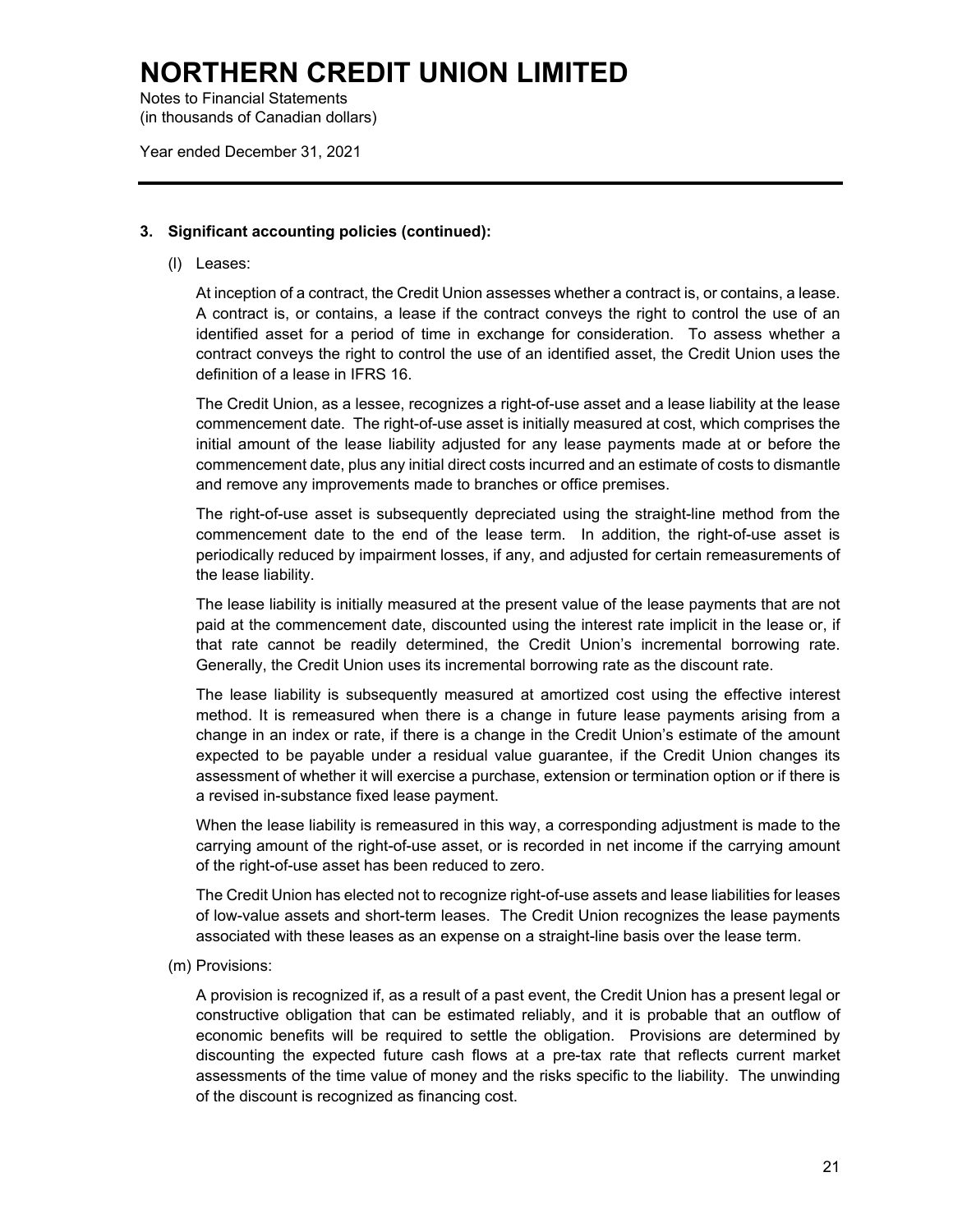Notes to Financial Statements (in thousands of Canadian dollars)

Year ended December 31, 2021

### **3. Significant accounting policies (continued):**

(n) Government assistance:

Government grants are recognized when there is reasonable assurance that the Credit Union will comply with the conditions attached to them and the grants will be received. If a grant is received before it is certain whether compliance with all conditions will be achieved, the grant is recognized as a deferred liability until such conditions are fulfilled. The Credit Union recognizes government assistance as a part of non-interest revenue in the same period as the relevant expenses that the assistance is intended for in the determination of net income (loss) for the period. Government assistance related to property and equipment is recorded as a reduction of the cost of the related property and equipment.

(o) Future changes in accounting policy:

A number of new standards and amendments to standards are effective for annual periods beginning after January 1, 2020 and earlier application is permitted; however, the Credit Union has not early adopted them in preparing these financial statements. The following amended standards are not expected to have a significant impact on the Credit Union's financial statements

- Deferred tax related to assets and liabilities arising from a single transaction
- Disclosure of Accounting Policies (Amendments to IAS 1 and IFRS Practice Statement 2)
- Definition of Accounting Estimates (amendments to IAS 8)

### **4. Critical accounting estimates and judgments:**

The Credit Union makes estimates and assumptions about the future that affect the reported amounts of assets and liabilities. Estimates and judgments are continually evaluated based on historical experience and other factors, including expectations of future events that are believed to be reasonable under the circumstances. In the future, actual experience may differ from these estimates and assumptions.

The effect of a change in an accounting estimate is recognized prospectively by including it in comprehensive income in the period of the change, if the change affects that period only; or in the period of the change and future periods, if the change affects both.

Fair value of financial instruments:

The Credit Union determines the fair value of financial instruments that are not quoted in an active market, using valuation techniques. Those techniques are significantly affected by the assumptions used, including discount rates and estimates of future cash flows. In that regard, the derived fair value estimates cannot always be substantiated by comparison with independent markets and, in many cases, may not be capable of being realized immediately.

The methods, and assumptions applied, and the valuation techniques used, for financial instruments that are not quoted in an active market are disclosed in note 21.

The classification of financial assets includes an assessment of the business model within which the assets are held and assessment of whether the contractual terms of the financial asset are solely payments of principal and interest on the principal amount outstanding.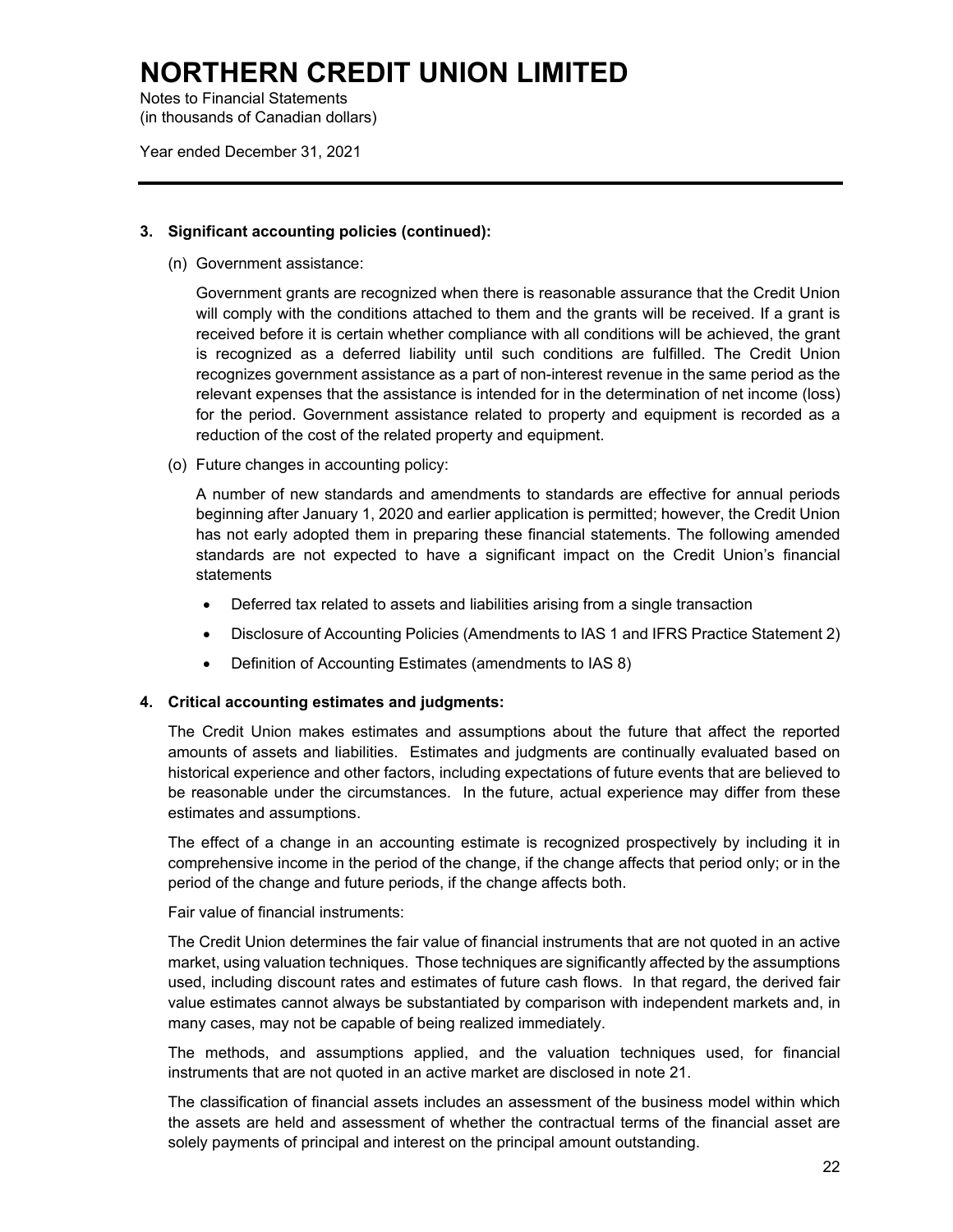Notes to Financial Statements (in thousands of Canadian dollars)

Year ended December 31, 2021

### **4. Critical accounting estimates and judgments (continued):**

Member loan loss provision:

Impairment of financial instruments is assessed based on management's judgment on whether credit risk on the financial asset (loans to members) has increased significantly since initial recognition and incorporation of forward-looking information in the measurement of expected credit loss ("ECL").

Further details on the key judgements used to determine the allowance for impaired loans collective provision are provided in note 9.

Property and equipment and Intangible assets:

Impairment of non-financial instruments is assessed based on management's judgment on whether the remaining life of the assets has decreased significantly. Details on the key judgements and their impact to the financial statements are provided in note 10.

Employee retirement benefits:

The Credit Union estimates the present value of employee retirement benefits, which depends on a number of assumptions including discount rates, expected salary and other cost increases, and mortality rates. The present value of the defined benefit obligation is determined by discounting the estimated future cash outflows using interest rates of high quality corporate bonds that are denominated in the currency in which the benefits will be paid, and that have terms to maturity approximating the terms of the related pension liability. Refer to information provided in note 20.

Securitizations and hedging:

The Credit Union enters into securitization and hedging transactions which require management's best estimates of key assumptions that market participants would use in determining fair value. For more information relating to these estimates refer to note 13 for securitizations and note 22 for hedging.

### **5. Cash and cash equivalents:**

|                                                                     |    | 2021                      |    | 2020             |
|---------------------------------------------------------------------|----|---------------------------|----|------------------|
| Cash on hand<br>Cash at Central 1<br>Cash with investment custodian | \$ | 11,276<br>33,948<br>1,604 | \$ | 13,357<br>48,530 |
|                                                                     | S  | 46,828                    | S  | 61,887           |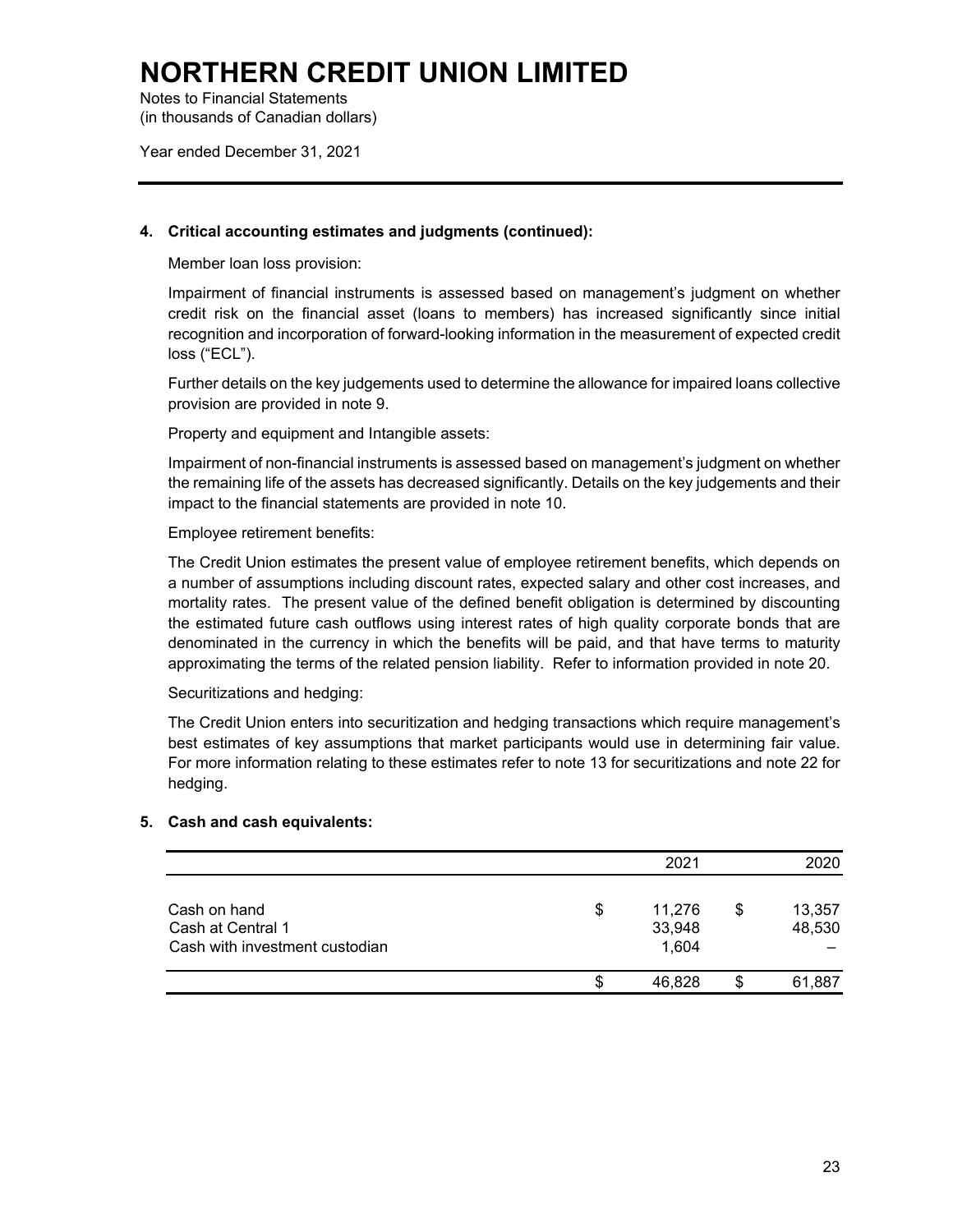Notes to Financial Statements (in thousands of Canadian dollars)

Year ended December 31, 2021

#### **6. Investments:**

|                                                | 2021          | 2020          |
|------------------------------------------------|---------------|---------------|
|                                                |               |               |
| Amortized cost:                                |               |               |
| Central 1 liquidity reserve deposits           | \$            | \$<br>102,961 |
| <b>Excess liquidity deposits</b>               | 117,042       | 125,455       |
| Accrued interest on investments                | 413           | 1,507         |
| Other investment                               | 150           | 150           |
|                                                | 117,605       | 230,073       |
| Fair value through other comprehensive income: |               |               |
| Marketable securities                          | 77,623        |               |
| Accrued Interest on marketable securities      | 257           |               |
| Central 1 Credit Union Limited:                |               |               |
| Class A shares                                 | 523           | 523           |
| Class E shares                                 | 2,544         | 2,544         |
| Class F shares                                 |               | 4,744         |
|                                                | 80,947        | 7,811         |
| Other investments                              | 65            | 124           |
|                                                | 81,012        | 7,935         |
|                                                | \$<br>198,617 | \$<br>238,008 |

The following summarizes the Credit Union's investments by the contractual repricing or maturity date, whichever is earlier:

|                                        | 2021                        |                  | 2020                        |                  |
|----------------------------------------|-----------------------------|------------------|-----------------------------|------------------|
|                                        | Principal<br><b>Balance</b> | Average<br>Yield | Principal<br><b>Balance</b> | Average<br>Yield |
| Within 1 year<br>Over 1 year           | \$<br>161,667<br>32,999     | 0.47%<br>0.94%   | \$<br>228,416               | 0.63%<br>$-$ %   |
| Non-rate sensitive<br>Accrued interest | 194,666<br>3,281<br>670     | 0.55%            | 228,416<br>8,085<br>1,507   | 0.63%            |
|                                        | \$<br>198,617               |                  | \$<br>238,008               |                  |

### a) Shares in Central 1:

As a member of Central 1, the Credit Union is required to maintain an investment in Central 1 shares equal to its share of the level of capital required by Central 1. The Credit Union's Share of Central 1 capital requirements are based on asset size relative to other Class "A" members. Central 1 rebalances the investment annually. During 2021, the Credit Union redeemed \$1 (2020 – \$3) in Central 1 Class A shares.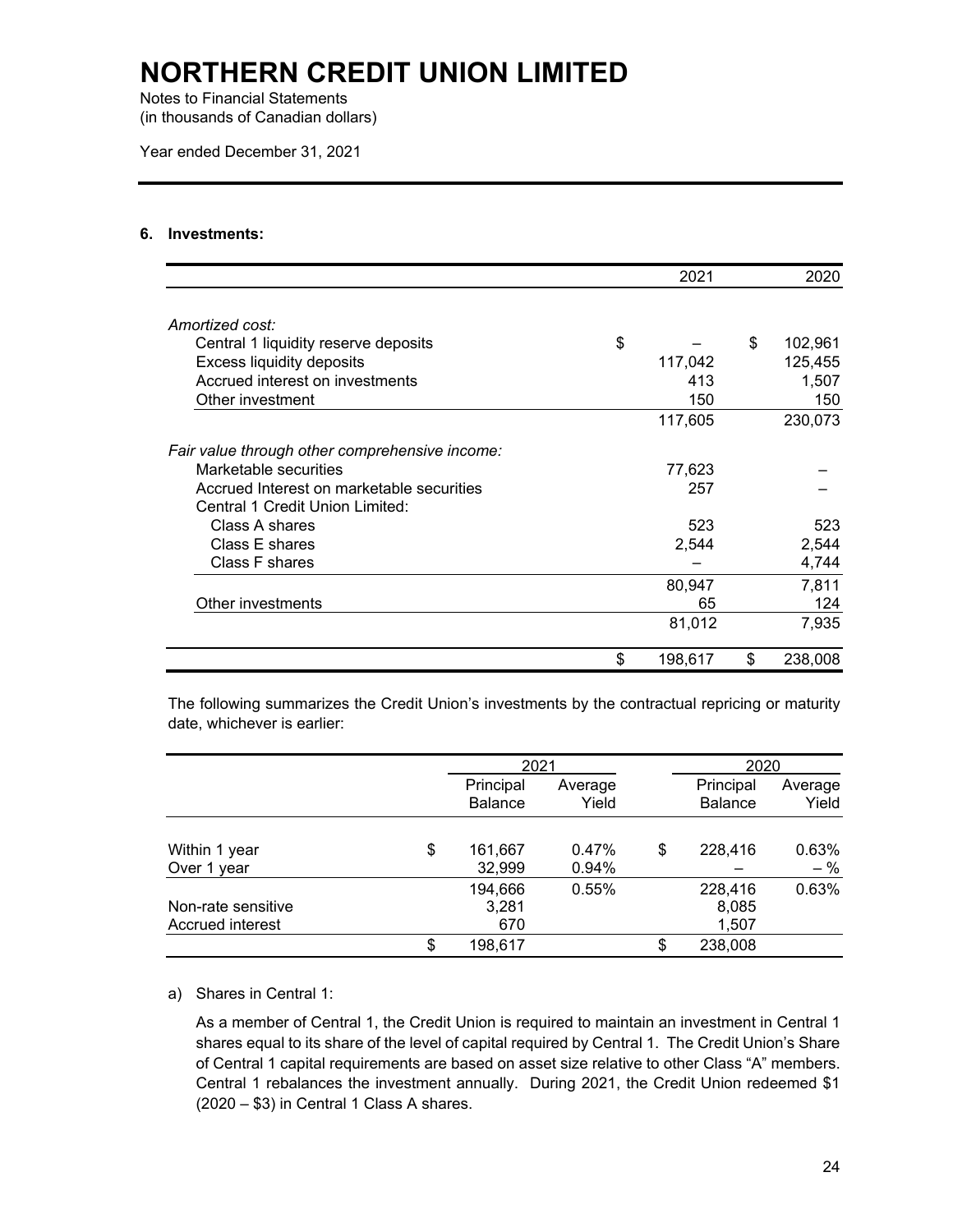Notes to Financial Statements (in thousands of Canadian dollars)

Year ended December 31, 2021

#### **6. Investments (continued):**

a) Shares in Central 1 (continued):

During 2021, the Credit Union received \$161 (2020 – \$327) in dividends on Central 1 Class F shares, and subsequently redeemed \$4,744 (2020 – \$94) shares.

As there is no active market for these shares, the shares are not sellable, and, as a result of continued investment in these shares, the Credit Union receives significant benefits from Central 1, fair market value is not reliably determinable as future cash flows cannot be adequately predicted with a standard valuation technique. As a result, these shares are measured at FVOCI.

The shares may be surrendered upon withdrawal from membership for proceeds equal to the paid-in value, to be received in accordance with a Central 1 by-law providing for the redemption of its share capital. The Credit Union does not intend to dispose of Class A or Class E shares in the near future.

b) Marketable securities:

The Credit Union holds a portfolio of investment grade marketable securities to maintain adequate liquidity levels in order to protect the credit union in the event of potential liquidity stresses. The Credit Union's business model objective is achieved by collecting contractual cashflows and by selling the financial assets and classify the investments as FVOCI.

c) Excess liquidity deposits:

The Credit Union maintains other investments with various financial institutions to hold excess liquidity deposits. The investments are mainly held in Guaranteed Investment Certificates or High Interest Savings Accounts and are in compliance with liquidity and investment policies. The deposits bear interest at varying rates, dependent upon the term of the investment, and are measured at amortized cost.

d) Other investments:

The Credit Union maintains other instruments which are non-interest bearing and are measured at FVOCI. Other investments which are interest bearing are measured at amortized cost.

e) Central 1 liquidity reserve deposits:

The Credit Union is a member of Central 1. As a condition of maintaining membership in Central 1 in good standing, the Credit Union was required to maintain on deposit an amount equal to 6% of its assets as at each preceding month end. The deposits were designated as amortized cost. On October 30, 2020, the Credit Union signed an agreement with Central 1 to exchange these liquidity deposits for investment grade marketable securities of similar duration as part of a transaction to terminate the Mandatory Liquidity Pool, effective January 1, 2021.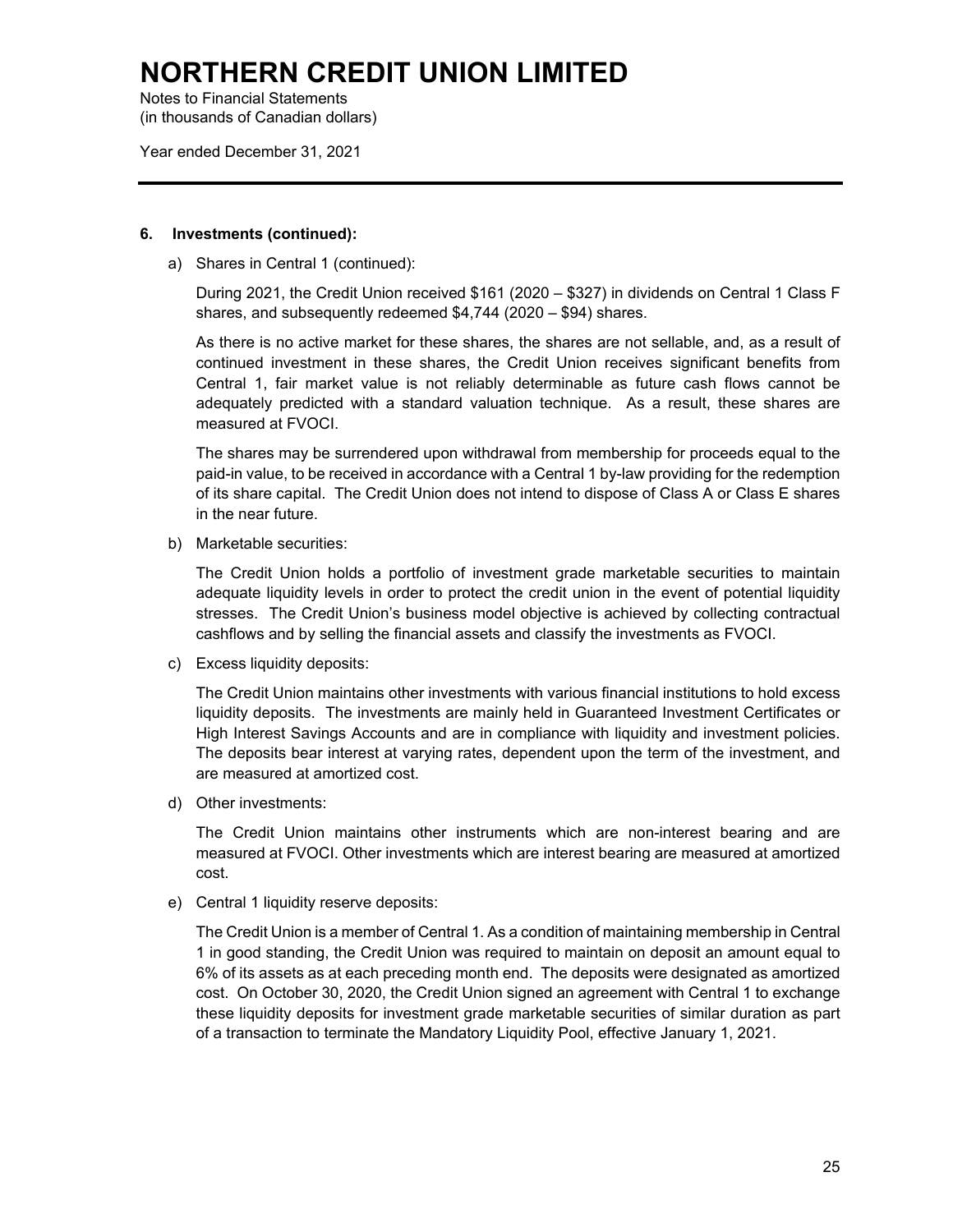Notes to Financial Statements (in thousands of Canadian dollars)

Year ended December 31, 2021

### **7. Other assets:**

|                                                                    |   | 2021           | 2020                      |
|--------------------------------------------------------------------|---|----------------|---------------------------|
| Prepayments<br>Derivative financial instruments (note 22)<br>Other | S | 5,177<br>7,208 | \$<br>4,422<br>2,400<br>9 |
|                                                                    |   | 12,387         | \$<br>6,831               |

Derivative financial instruments are assets classified as FVTPL under IFRS, see note 22.

### **8. Loans to members:**

|          |           |                |       | 2021            |  |
|----------|-----------|----------------|-------|-----------------|--|
|          |           | Allowance for  |       |                 |  |
| interest |           | impaired loans |       | Net             |  |
| \$       | 905,156   | \$             | 442   | \$<br>904,714   |  |
|          | 297,444   |                | 4,052 | 293,392         |  |
|          | 268,359   |                | 1,116 | 267,243         |  |
|          | 1,470,959 | \$             | 5,610 | \$<br>1,465,349 |  |
|          |           | Principal and  |       |                 |  |

|                            |    |               |                |    | 2020      |
|----------------------------|----|---------------|----------------|----|-----------|
|                            |    | Principal and | Allowance for  |    |           |
|                            |    | interest      | impaired loans |    | Net       |
| Residential mortgage loans | \$ | 832,265       | \$<br>1,632    | \$ | 830,623   |
| Personal loans             |    | 308,673       | 5,848          |    | 302,835   |
| Commercial loans           |    | 238,790       | 2,176          |    | 236,614   |
|                            | S  | 1,379,728     | \$<br>9.656    | S  | 1,370,072 |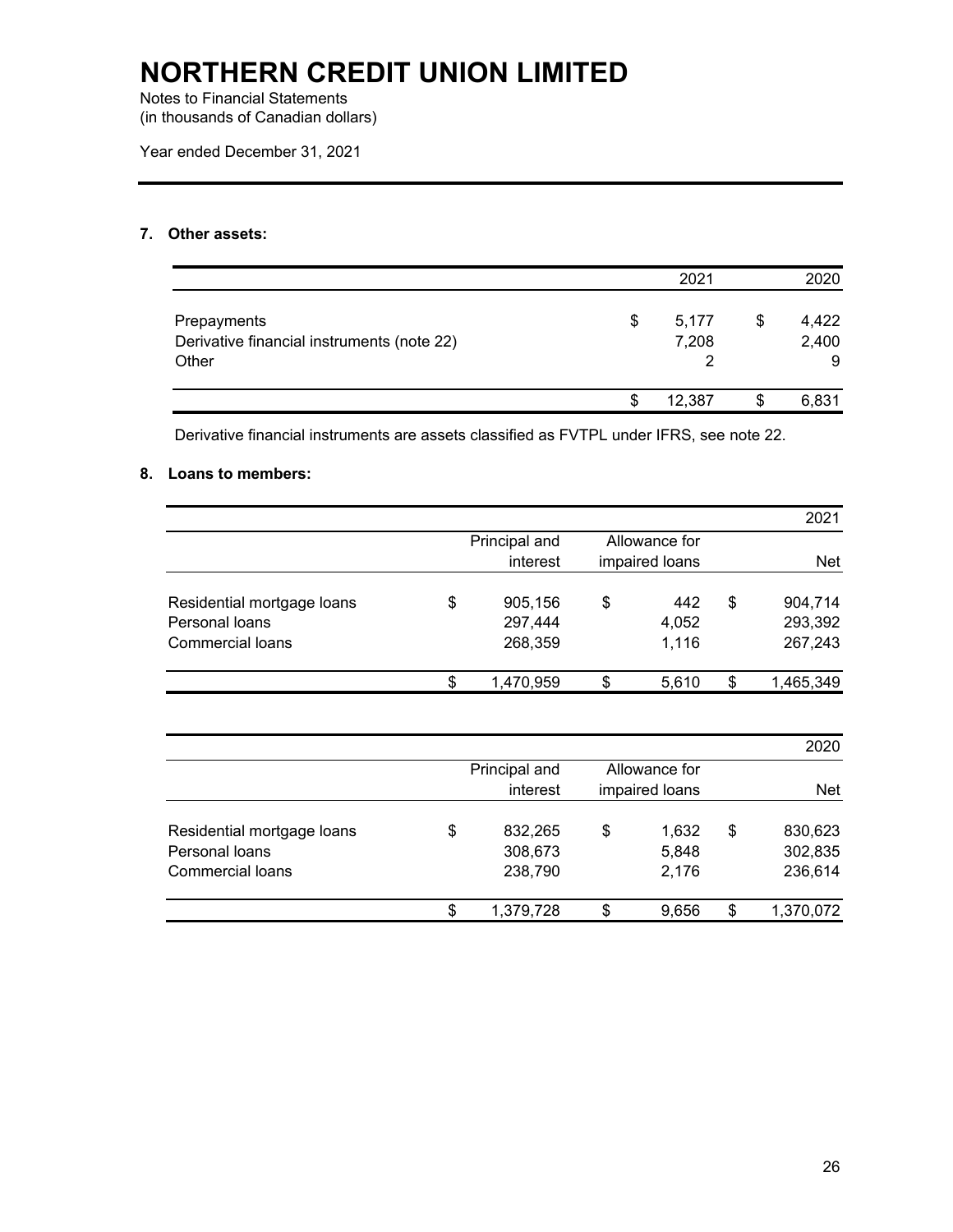Notes to Financial Statements (in thousands of Canadian dollars)

Year ended December 31, 2021

#### **8. Loans to members (continued):**

Commercial loans consist of the following loan types:

|                              | 2021          | 2020          |
|------------------------------|---------------|---------------|
| Commercial                   | \$<br>211,599 | \$<br>188,054 |
| Syndicated                   | 22,955        | 16,223        |
| Agricultural                 | 29,828        | 30,626        |
| Institutional                | 3,478         | 3,517         |
| Unincorporated associations  | 499           | 370           |
| Allowance for impaired loans | (1, 116)      | (2, 176)      |
|                              | \$<br>267,243 | \$<br>236,614 |

Certain Residential Mortgage Loans are securitized and have been legally transferred to other entities for funding purposes. These loans are administered by the Credit Union and recognized on the statement of financial position to the extent of the Credit Union's continuing involvement. The remaining balance of loans securitized at December 31, 2021, is \$136,599 (2020 – \$188,565).

Total fees paid to third parties associated with lending activities capitalized in the related assets were \$4,058 as at December 31, 2021 (2020 – \$2,956). Charges amortized into interest expense in respect of these fees was \$1,817 (2020 – \$1,485).

The following summarizes the Credit Union's loan portfolio by the contractual repricing or maturity date, whichever is earlier:

|                              | 2021                        |                  |                             | 2020             |
|------------------------------|-----------------------------|------------------|-----------------------------|------------------|
|                              | Principal<br><b>Balance</b> | Average<br>Yield | Principal<br><b>Balance</b> | Average<br>Yield |
| Floating                     | \$<br>164,235               | 5.60%            | \$<br>196,077               | 5.60%            |
| Within 1 year                | 171,034                     | 3.35%            | 170,175                     | 3.49%            |
| Over 1 year                  | 1,135,690                   | 3.34%            | 1,013,476                   | 3.72%            |
|                              | 1,470,959                   | 3.59%            | 1,379,728                   | 3.96%            |
| Allowance for impaired loans | (5,610)                     |                  | (9,656)                     |                  |
|                              | \$<br>1,465,349             |                  | 1,370,072                   |                  |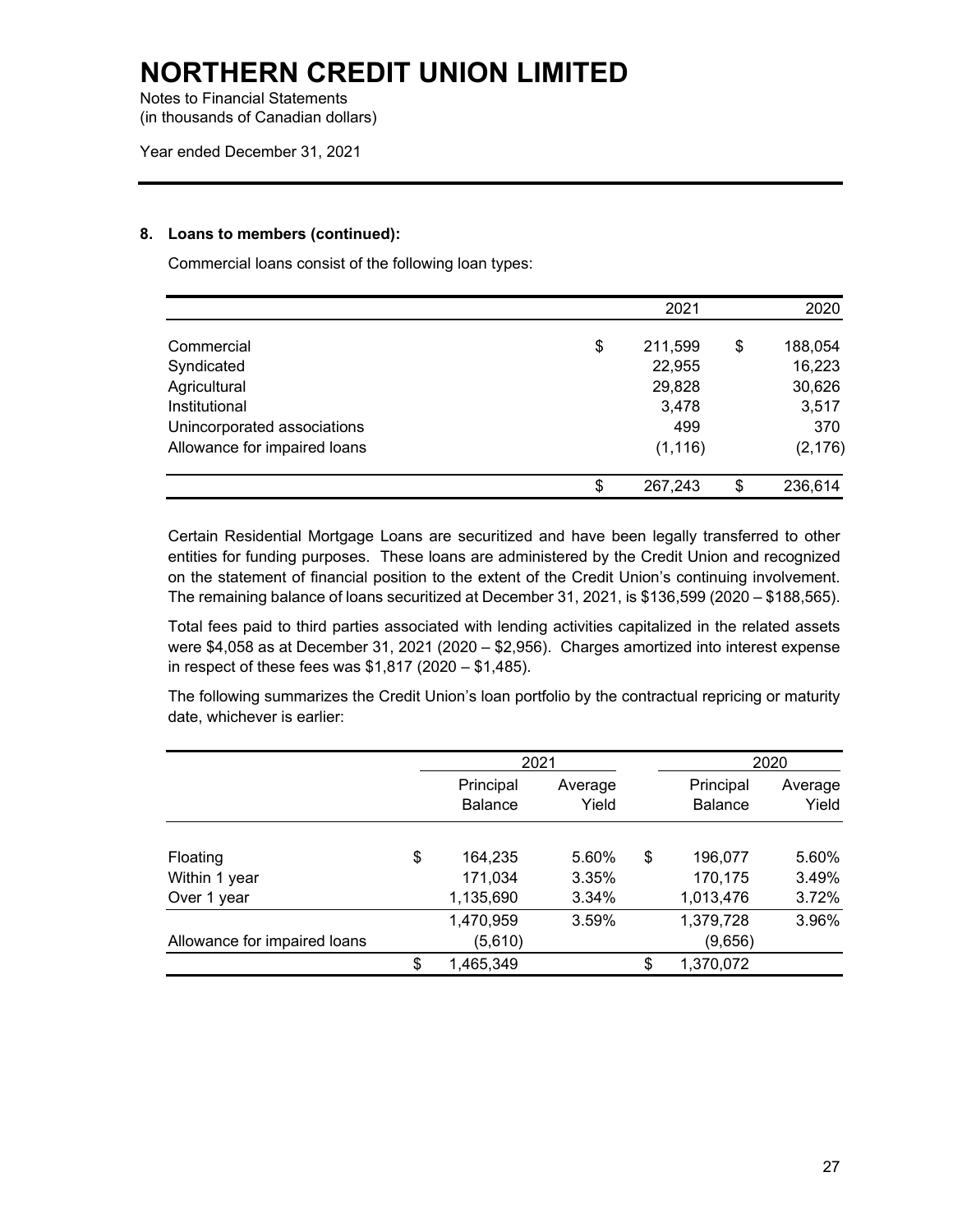Notes to Financial Statements (in thousands of Canadian dollars)

Year ended December 31, 2021

#### **8. Loans to members (continued):**

#### Canada Emergency Business Account Loans

In 2020, the Canadian government launched Canada Emergency Business Account ("CEBA") Program to support businesses facing economic hardship due to the COVID-19 pandemic. Under the CEBA Program, the Credit Union has outstanding loans amounting to \$25,819 that were funded by the government. The Credit Union assessed whether substantially all the risks and rewards of the loans were transferred to the government and determined they qualify for derecognition, therefore these loans are not recorded on the Statement of Financial Position. No gain or loss was recognized on derecognition.

### **9. Allowance for impaired loans:**

### Measurement of ECL

The ECL impairment model measures the credit losses using the following three-stage approach based on the extent of credit deterioration of the financial assets since initial recognition:

- 12 month ECL (stage 1) Where there has not been a significant increase in credit risk ("SICR") since initial recognition of a financial instrument, an amount equal to twelve months ECL is recorded. The ECL is computed using a probability of default ("PD") occurring over the next twelve months.
- Lifetime ECL non-credit impaired (stage 2) When a financial instrument experiences a SICR subsequent to initial recognition but is not considered to be in default, it is included in stage 2. This requires the computation of ECL based on the PD over the remaining estimated life of the financial instrument.
- Lifetime ECL credit impaired (stage 3) Financial instruments that are considered to be in default are included in this stage.

The PD, exposure at default ("EAD"), and loss given default ("LGD") are inputs used to estimate the ECL, and are modelled based on macroeconomic factors that are closely related with credit losses in the relevant portfolios, and are probability-weighted using three scenarios.

Details of these statistical parameters/inputs are as follows:

- PD is an estimate of the likelihood of default over a given time horizon, and is expressed as a percentage.
- EAD is the expected exposure in the event of default at a future default date, and is expressed as an amount.
- LGD is an estimate of the loss arising in cases where a default occurs at a given time and is based on the difference between the contractual cash flows due and those that the Credit Union would expect to receive, including from the realization of any collateral. It is expressed as a percentage of the EAD.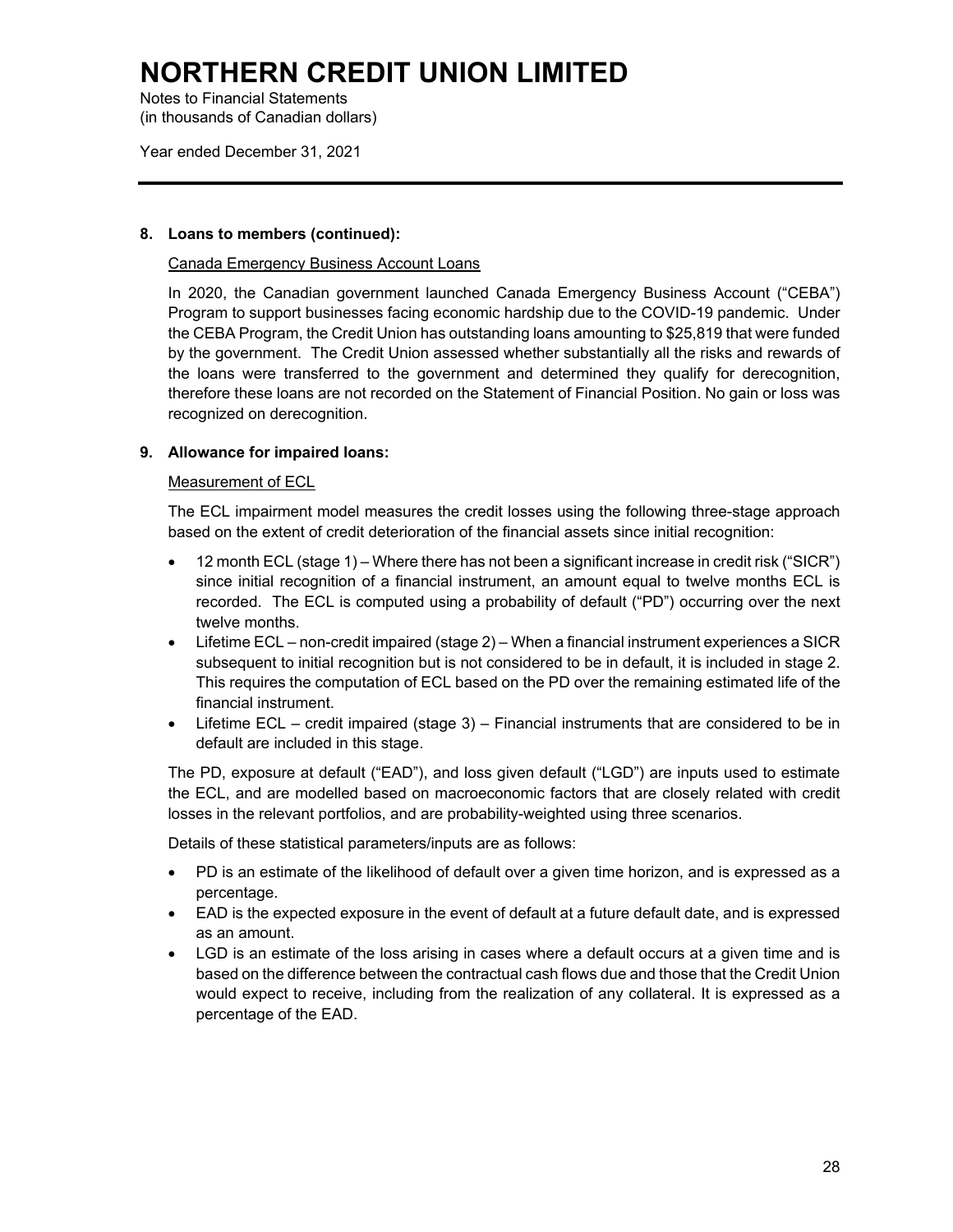Notes to Financial Statements (in thousands of Canadian dollars)

Year ended December 31, 2021

### **9. Allowance for impaired loans (continued):**

|                        |             | Lifetime    | Lifetime    |             |
|------------------------|-------------|-------------|-------------|-------------|
|                        | 12-month    | non-credit  | credit      |             |
|                        | <b>ECL</b>  | impaired    | impaired    | 2021        |
|                        | (Stage 1)   | (Stage 2)   | (Stage 3)   | Total       |
|                        |             |             |             |             |
| Balance at January 1   | \$<br>2,660 | \$<br>3,724 | \$<br>3,272 | \$<br>9,656 |
| Transfer to (from):    |             |             |             |             |
| Stage 1                | 1,397       | (1, 315)    | (82)        |             |
| Stage 2                | (131)       | 222         | (91)        |             |
| Stage 3                | (13)        | (107)       | 120         |             |
| Re-measurement         | (2, 367)    | 307         | 2,368       | 308         |
| Originations           | 457         | 98          |             | 555         |
| <b>Discharges</b>      | (347)       | (531)       | (153)       | (1,031)     |
| <b>Realized losses</b> | (13)        | (59)        | (4, 377)    | (4, 449)    |
| Recoveries             |             |             | 571         | 571         |
| Balance, end of year   | \$<br>1,643 | \$<br>2,339 | \$<br>1,628 | \$<br>5,610 |

|                        | 12-month    | Lifetime<br>non-credit | Lifetime<br>credit |             |
|------------------------|-------------|------------------------|--------------------|-------------|
|                        | <b>ECL</b>  | impaired               | impaired           | 2020        |
|                        | (Stage 1)   | (Stage 2)              | (Stage 3)          | Total       |
|                        |             |                        |                    |             |
| Balance at January 1   | \$<br>2,373 | \$<br>3,898            | \$<br>2,944        | \$<br>9,215 |
| Transfer to (from):    |             |                        |                    |             |
| Stage 1                | 1,052       | (993)                  | (59)               |             |
| Stage 2                | (349)       | 568                    | (219)              |             |
| Stage 3                | (14)        | (136)                  | 150                |             |
| Re-measurement         | (402)       | 896                    | 5,422              | 5,916       |
| Originations           | 327         | 142                    | 11                 | 480         |
| <b>Discharges</b>      | (305)       | (518)                  | (103)              | (926)       |
| <b>Realized losses</b> | (22)        | (133)                  | (5,200)            | (5, 355)    |
| Recoveries             |             |                        | 326                | 326         |
| Balance, end of year   | \$<br>2,660 | \$<br>3,724            | \$<br>3,272        | \$<br>9,656 |

Net recovery of impairment loss on loans amounted to \$168 (2020 – \$5,470 impairment loss) and is comprised of ECL related to re-measurement changes of \$308 (2020 – \$5,916) and loan originations of \$555 (2020 – \$480) less loan discharges of \$1,031 (2020 – \$926).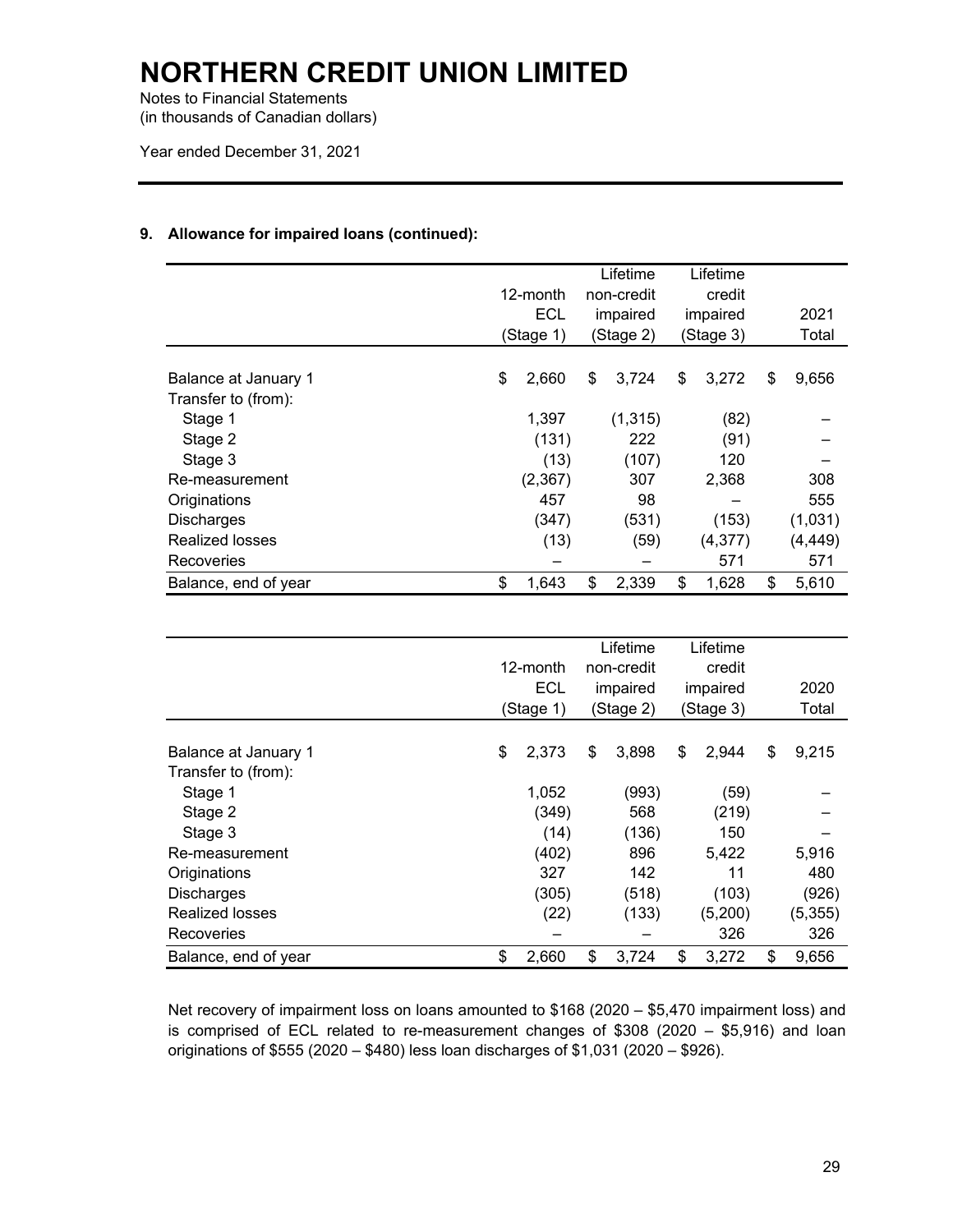Notes to Financial Statements (in thousands of Canadian dollars)

Year ended December 31, 2021

### **9. Allowance for impaired loans (continued):**

|                      |   | Gross       | Allowance for credit losses |    |          |    |         |    |          |   | <b>Net</b>  |
|----------------------|---|-------------|-----------------------------|----|----------|----|---------|----|----------|---|-------------|
| 2021                 |   | amount      | Stage1                      |    | Stage 2  |    | Stage 3 |    | Total    |   | amount      |
|                      |   |             |                             |    |          |    |         |    |          |   |             |
| Residential mortgage |   |             |                             |    |          |    |         |    |          |   |             |
| loans                | S | 905,156     | \$<br>(258)                 | \$ | (150)    | \$ | (34)    | \$ | (442)    | S | 904,714     |
| Personal loans       |   | 297.444     | (1,209)                     |    | (1, 438) |    | (1,405) |    | (4,052)  |   | 293,392     |
| Commercial loans     |   | 268.359     | (176)                       |    | (751)    |    | (189)   |    | (1, 116) |   | 267,243     |
| Balance, end of year |   | \$1,470,959 | \$<br>(1,643)               | \$ | (2,339)  | \$ | (1,628) | \$ | (5,610)  |   | \$1,465,349 |

|                      |   | Gross       |    |         | Allowance for credit losses |    |         |               |        | <b>Net</b>  |
|----------------------|---|-------------|----|---------|-----------------------------|----|---------|---------------|--------|-------------|
| 2020                 |   | amount      |    | Stage1  | Stage 3<br>Stage 2          |    | Total   |               | amount |             |
|                      |   |             |    |         |                             |    |         |               |        |             |
| Residential mortgage |   |             |    |         |                             |    |         |               |        |             |
| loans                | S | 832.265     | \$ | (283)   | \$<br>(66)                  | \$ | (1,283) | \$<br>(1,632) | S      | 830,633     |
| Personal loans       |   | 308.673     |    | (1,791) | (2,542)                     |    | (1,515) | (5,848)       |        | 302,825     |
| Commercial loans     |   | 238.790     |    | (586)   | (1, 116)                    |    | (474)   | (2, 176)      |        | 236,614     |
| Balance, end of year |   | \$1,379,728 | S  | (2,660) | \$<br>(3,724)               | \$ | (3,272) | \$<br>(9,656) |        | \$1,370,072 |

Details of the activity in the provision for impaired loans are as follows:

|                              | Residential    | Personal | Commercial | 2021          | 2020     |
|------------------------------|----------------|----------|------------|---------------|----------|
|                              | Mortgage Loans | Loans    | Loans      | Total         | Total    |
|                              |                |          |            |               |          |
|                              |                |          |            |               |          |
| Balance, beginning of year   | \$1,632        | 5,849    | 2,175      | 9,656<br>- \$ | 9,215    |
| Loans written-off            | (1,654)        | (2,511)  | (284)      | (4,449)       | (5, 355) |
| Recoveries                   |                | 571      |            | 571           | 326      |
| Provision for impaired loans |                |          |            |               |          |
| during the year              | 464            | 143      | (775)      | (168)         | 5,470    |
|                              |                |          |            |               |          |
| Balance, end of year         | \$<br>442      | 4,052    | 1,116      | 5,610<br>\$   | 9,656    |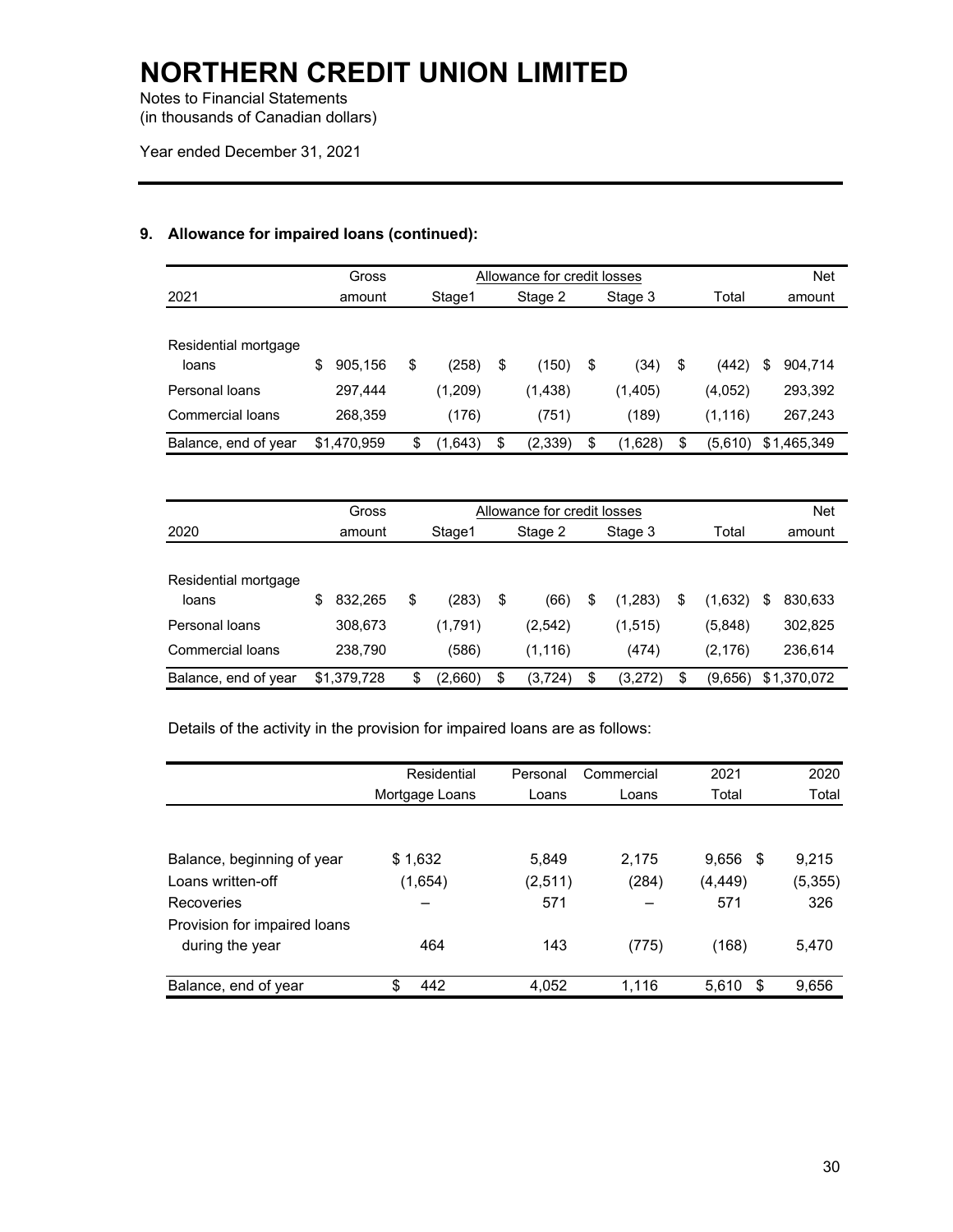Notes to Financial Statements (in thousands of Canadian dollars)

Year ended December 31, 2021

#### **9. Allowance for impaired loans (continued)**

Details of the impaired loans, net of expected credit loss are as follows:

| 2021                                          | Residential<br>Mortgage Loans | Personal<br>Loans | Commercial<br>Loans | Total               |
|-----------------------------------------------|-------------------------------|-------------------|---------------------|---------------------|
| Impaired loans<br><b>Expected credit loss</b> | \$16,170<br>(67)              | 6.161<br>(1,620)  | 1.440<br>(189)      | \$23,771<br>(1,876) |
| Balance, end of year                          | 16,103                        | \$<br>4.541       | 1.251<br>\$         | \$21,895            |

| 2020                                          | Residential<br>Mortgage Loans |   | Personal<br>Loans | Commercial<br>Loans | Total               |
|-----------------------------------------------|-------------------------------|---|-------------------|---------------------|---------------------|
| Impaired loans<br><b>Expected credit loss</b> | \$26,175<br>(1, 317)          |   | 8.086<br>(1,922)  | 2.329<br>(474)      | \$36,590<br>(3,713) |
| Balance, end of year                          | \$24.858                      | S | 6.164             | 1.855<br>S          | \$32,877            |

The Credit Union's commercial loan portfolio contains Member concentration risk, whereby a large amount of the loans are connected to certain members. Collectively, the largest five commercial Members by loan dollar value are associated with approximately 23% (2020 – 22%) of the commercial loan portfolio.

The Credit Union's commercial loan portfolio consists of the following industry sectors:

|                                        | 2021 | 2020 |
|----------------------------------------|------|------|
|                                        |      |      |
| Hospitality                            | 15%  | 15%  |
| <b>Retail and Commercial Buildings</b> | 51%  | 47%  |
| Agriculture                            | 11%  | 13%  |
| Other                                  | 23%  | 25%  |

#### *Past due but not impaired loans:*

The Credit Union has the following loans that are past due but not impaired:

|                        |   | 2021  | 2020 |     |
|------------------------|---|-------|------|-----|
| 31 to 90 days past due | S | 1.597 | \$   | 462 |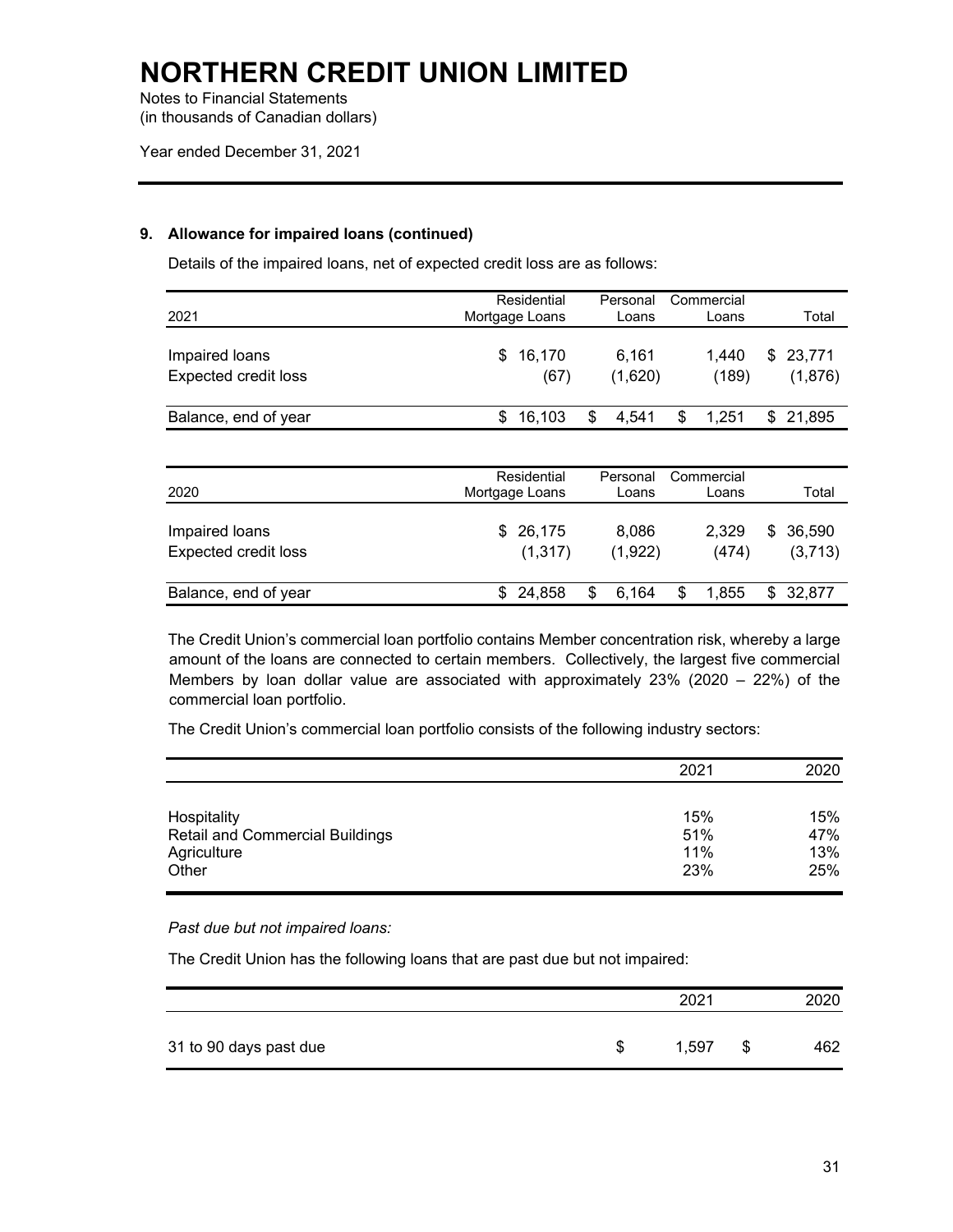Notes to Financial Statements (in thousands of Canadian dollars)

Year ended December 31, 2021

#### **9. Allowance for impaired loans (continued):**

#### *Collateral:*

There are documented policies and procedures in place for the valuation of financial and nonfinancial collateral. The fair valuation exercise of non-financial collateral is performed if there has been a significant change in the terms and conditions of the loan and (or) the loan is considered impaired. For impaired loans, an assessment of the collateral is taken into consideration when estimating the net realizable amount of the loan.

The amount and type of collateral and other credit enhancements required depend upon the Credit Union's assessment of counterparty credit quality and repayment capacity. The Credit Union complies with industry standards for collateral valuation, frequency of recalculation of the collateral requirements, documentation, registration and perfection procedures and monitoring.

Non-financial assets accepted by the Credit Union as collateral include vehicles, residential real estate, real estate under development, commercial real estate and certain business assets (accounts receivable, inventory, property and equipment). Financial collateral includes cash and negotiable securities issued by governments and investment grade issuers. Guarantees are also accepted to reduce credit risk. The Credit Union also uses credit insurance on mortgage loans to reduce the credit risk.

The fair value of collateral held with respect to assets that are either past due greater than 30 days or impaired is \$33,798 as at December 31, 2021 (2020 – \$46,283).

#### *Credit risk:*

The following table sets out information about the credit quality of financial assets measured at amortized cost.

|                            | 12<br>month<br>ECL | Lifetime<br>not credit-<br>impaired | Lifetime<br>ECL credit-<br>impaired | 2021<br>Total |
|----------------------------|--------------------|-------------------------------------|-------------------------------------|---------------|
| Grade 1: Little or no risk | \$<br>18.459       | \$<br>744                           | \$                                  | \$<br>19,203  |
| Grade 2: Low Risk          | 129.879            | 4.564                               |                                     | 134,443       |
| Grade 3: Average Risk      | 1,228,533          | 48.644                              |                                     | 1,277,177     |
| Grade 4: Cautionary Risk   | 1.004              | 15.361                              |                                     | 16,365        |
| Grade 5: Impaired          | 8,972              | 10,438                              | 4.361                               | 23,771        |
|                            | 1,386,847          | 79.751                              | 4.361                               | 1,470,959     |
| Allowance for impairment   | 1.643              | 2.339                               | 1.628                               | 5.610         |
| Balance, end of year       | \$1,385,204        | 77.412<br>\$                        | \$<br>2.733                         | \$1,465,349   |

For the year ended December 31, 2021, accrued interest of \$153 was recorded on impaired loans (2020 – \$272).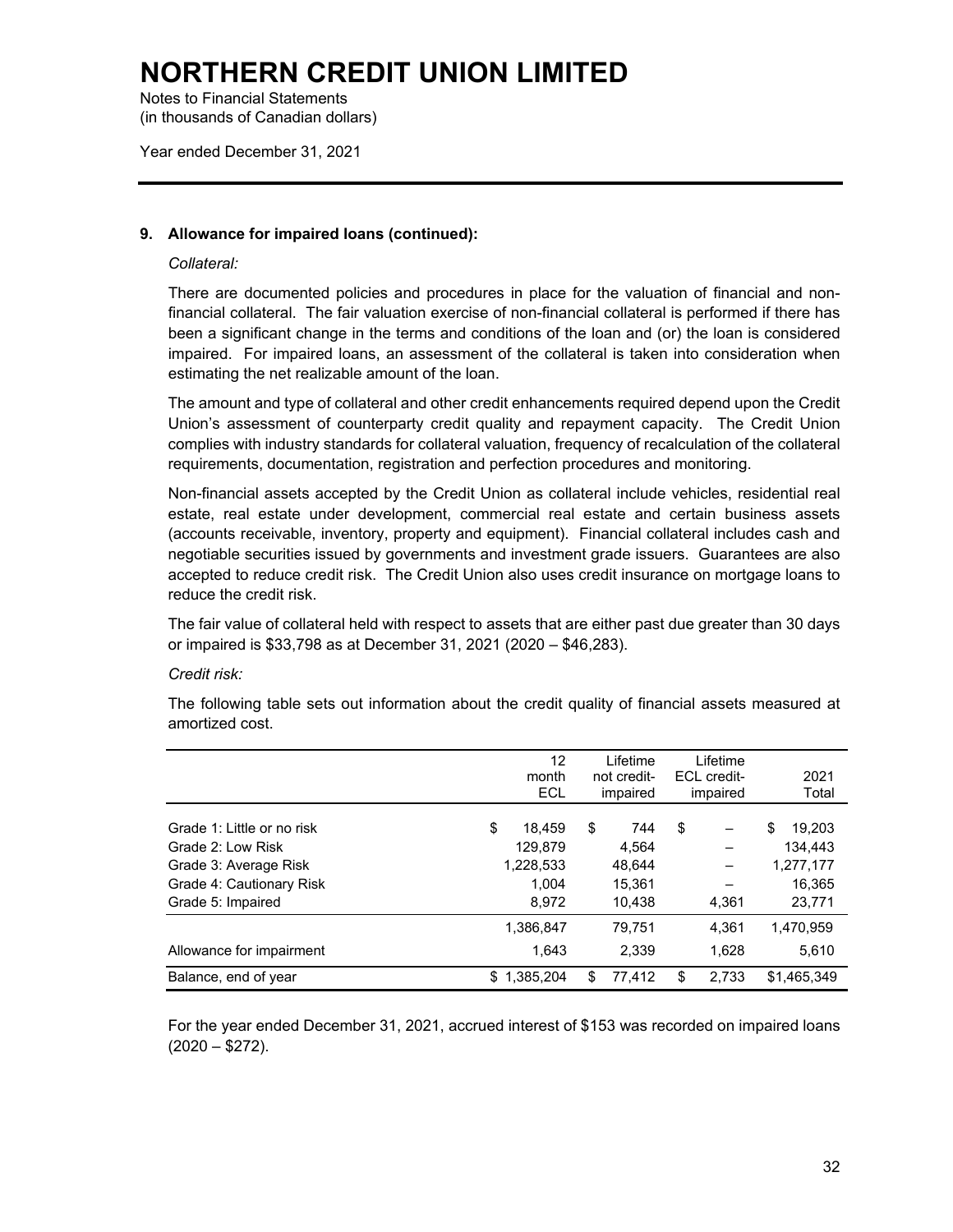Notes to Financial Statements (in thousands of Canadian dollars)

Year ended December 31, 2021

### **9. Allowance for impaired loans (continued):**

|                            | 12<br>month<br><b>ECL</b> | Lifetime<br>not credit-<br>impaired | Lifetime<br>ECL credit-<br>impaired | 2020<br>Total |
|----------------------------|---------------------------|-------------------------------------|-------------------------------------|---------------|
|                            |                           |                                     |                                     |               |
| Grade 1: Little or no risk | \$<br>23.376              | 1.025<br>\$                         | \$                                  | \$<br>24.401  |
| Grade 2: Low Risk          | 134.206                   | 9.234                               |                                     | 143.440       |
| Grade 3: Average Risk      | 1,089,000                 | 69.519                              |                                     | 1,158,519     |
| Grade 4: Cautionary Risk   | 2.299                     | 14.479                              |                                     | 16.778        |
| Grade 5: Impaired          | 12,090                    | 15.876                              | 8,624                               | 36,590        |
|                            | 1,260,971                 | 110,133                             | 8,624                               | 1,379,728     |
| Allowance for impairment   | 2,660                     | 3.724                               | 3.272                               | 9,656         |
| Balance, end of year       | \$1,258,311               | 106.409<br>\$                       | \$<br>5.352                         | \$1,370,072   |

Refer to note 24 – Financial Risk Management for a detailed explanation of the credit risk rating process of both portfolios.

### Forward-looking information ("FLI")

The Credit Union incorporates forward-looking information into both its assessment of whether the credit risk of an instrument has increased significantly since its initial recognition and its measurement of ECL. The estimation and application of FLI requires significant judgement. The Credit Union relies on a broad range of FLIs, such as expected GDP growth, unemployment rates, interest rates, and house price indices. The economic scenarios used as at December 31, 2021 included the following ranges of Canadian key indicators for the year ending December 31, 2021.

|                     | 2021                 |
|---------------------|----------------------|
|                     |                      |
| Unemployment rates: |                      |
| Base                | 6.68%                |
| Range               | 6.22% to 8.07%       |
| Interest rates:     |                      |
| Base                | 0.65%                |
| Range               | $0.13\%$ to $0.92\%$ |
| GDP growth:         |                      |
| Base                | 4.52%                |
| Range               | 2.26% to 6.25%       |
| House prices:       |                      |
| Base                | 2.79%                |
| Range               | $(3.12\%)$ to 5.02%  |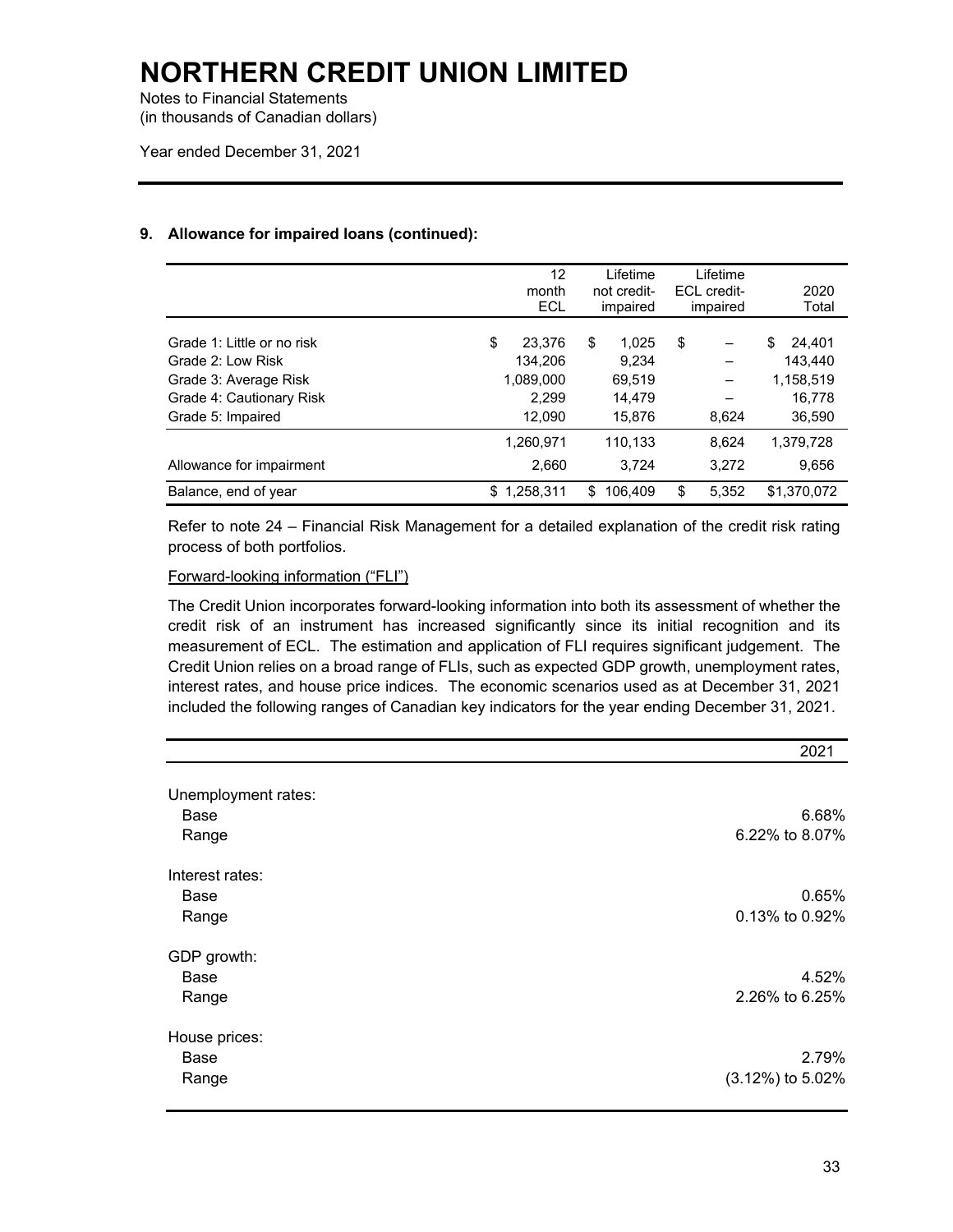Notes to Financial Statements (in thousands of Canadian dollars)

Year ended December 31, 2021

### **9. Allowance for impaired loans (continued):**

Assessment of significant increase in credit risk ("SICR")

The determination of whether the ECL on a financial instrument is calculated on a twelve-month period or lifetime basis is dependent on the stage the financial asset falls into at the reporting date. A financial instrument moves across stages based on an increase or decrease in its risk of default at the reporting date compared to its risk of default at initial recognition.

When determining whether the risk of default on a financial instrument has increased significantly since initial recognition, the Credit Union considers reasonable and supportable information that is relevant and available without undue cost or effort. This includes both quantitative and qualitative information and analysis, based on the Credit Union's historical experience and expert credit assessment, delinquency and monitoring. With regards to delinquency and monitoring, there is a rebuttable presumption that the risk of default of the financial instrument has increased since initial recognition when contractual payments are more than 30 days overdue. The monitoring typically involves use of the following data:

Commercial loans:

- Information obtained during periodic reviews of customer files
- Data from credit references agencies, changes in external credit ratings
- Actual and expected significant changes to business activities and/or environment

Personal loans and residential mortgage loans

- External data from credit reference agencies including industry standard credit scores
- Affordability metrics

All loans:

- Payment history including overdue status
- Utilization of the granted limit
- Requests for and granting of forbearances
- Existing and forecasted changes in business, financial and economic condition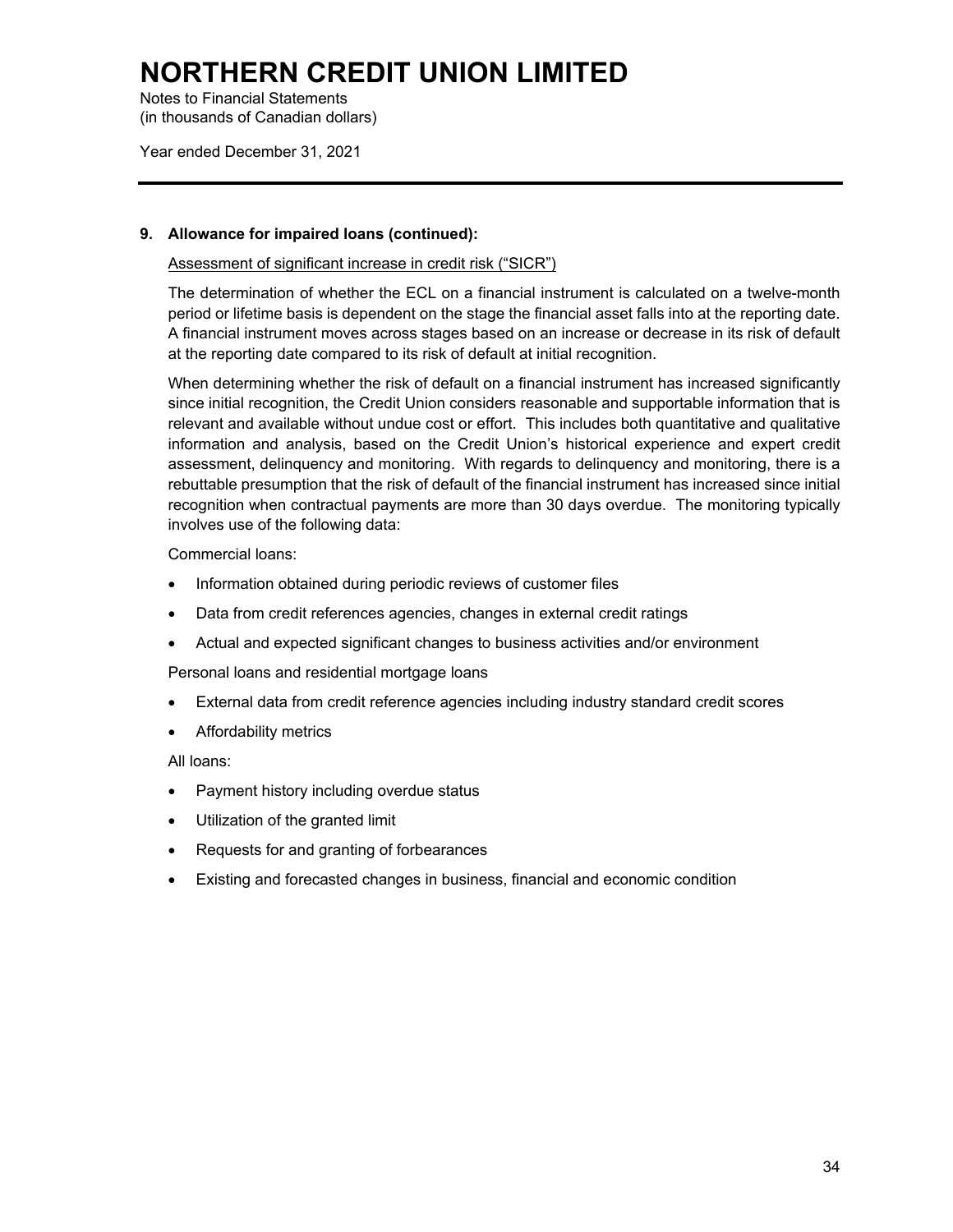Notes to Financial Statements (in thousands of Canadian dollars)

Year ended December 31, 2021

### **10. Property and equipment and intangible assets:**

|                                 |     | Land           | Parking<br>areas         | Buildings and<br>improvements | Leasehold<br>improvements | Furniture, office<br>and computer<br>equipment | Automated<br>banking<br>machines | Total<br>Property<br>and equipment | Intangible<br>assets<br>(software) | 2021<br>Total |
|---------------------------------|-----|----------------|--------------------------|-------------------------------|---------------------------|------------------------------------------------|----------------------------------|------------------------------------|------------------------------------|---------------|
| Cost                            |     |                |                          |                               |                           |                                                |                                  |                                    |                                    |               |
| Balance, beginning of the year  | \$  | 2,181          | 271                      | 20,288                        | 5,218                     | 17,654                                         | 1,651                            | 47,263                             | 6,056                              | 53,319<br>-\$ |
| Additions                       |     | $\blacksquare$ | 3                        | 36                            | 38                        | 301                                            | 117                              | 495                                | 236                                | 731           |
| Disposals/transfers             |     | (239)          | $\blacksquare$           | (1,678)                       | (81)                      | (661)                                          | (121)                            | (2,780)                            | (13)                               | (2,793)       |
| Balance, end of year            | \$. | 1,942          | 274                      | 18,646                        | 5,175                     | 17,294                                         | 1,647                            | 44,978                             | 6,279                              | 51,257<br>\$  |
| <b>Accumulated depreciation</b> |     |                |                          |                               |                           |                                                |                                  |                                    |                                    |               |
| Balance, beginning of the year  | \$  | $\blacksquare$ | 217                      | 11,367                        | 3,404                     | 16,003                                         | 1,402                            | 32,393                             | 4,192 $$$                          | 36,585        |
| Disposals/transfers             |     |                | $\overline{\phantom{a}}$ | (1, 344)                      | (13)                      | (478)                                          | (65)                             | (1,900)                            | (11)                               | (1, 911)      |
| Amortization expense            |     |                | 11                       | 772                           | 237                       | 738                                            | 143                              | 1,901                              | 981                                | 2,882         |
| Balance, end of year            | \$  | $\blacksquare$ | 228                      | 10,795                        | 3,628                     | 16,263                                         | 1,480                            | 32,394                             | $5,162$ \$                         | 37,556        |
| Carrying amount - 2021          | \$  | ,942           | 46                       | 7,851                         | 1,547                     | 1,031                                          | 167                              | 12,584                             | 1,117                              | 13,701<br>-\$ |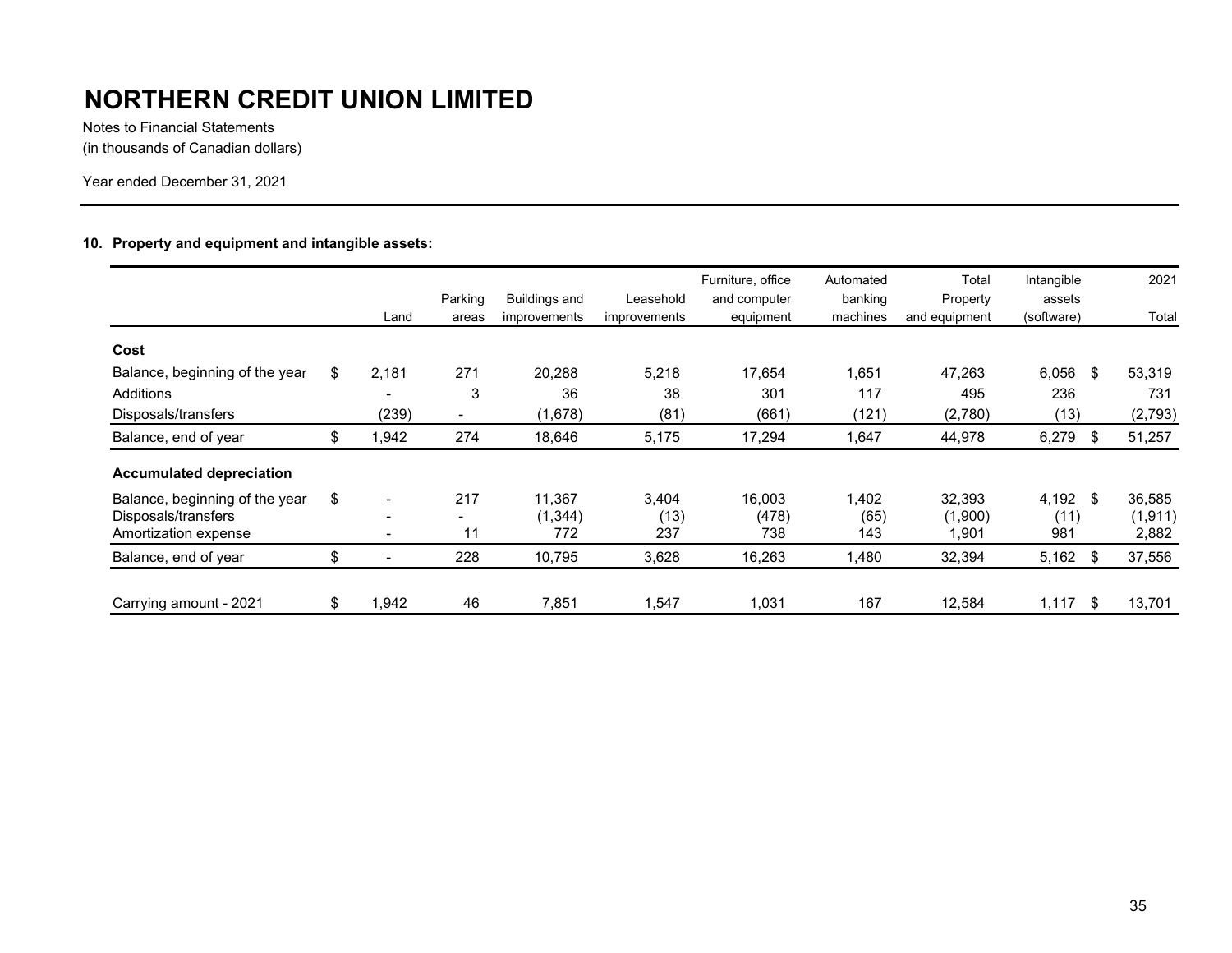Notes to Financial Statements (in thousands of Canadian dollars)

Year ended December 31, 2021

### **10. Property and equipment and intangible assets:**

|                                 | Land                 | Parking<br>areas         | Buildings and<br>improvements | Leasehold<br>improvements | Furniture, office<br>and computer<br>equipment | Automated<br>banking<br>machines | Total<br>Property<br>and equipment | Intangible<br>assets<br>(software) | 2020<br>Total |
|---------------------------------|----------------------|--------------------------|-------------------------------|---------------------------|------------------------------------------------|----------------------------------|------------------------------------|------------------------------------|---------------|
| Cost                            |                      |                          |                               |                           |                                                |                                  |                                    |                                    |               |
| Balance, beginning of the year  | \$<br>2,181          | 271                      | 20,279                        | 5,172                     | 17,602                                         | 1,472                            | 46,977                             | $5,932$ \$                         | 52,909        |
| Additions                       | $\blacksquare$       | $\overline{\phantom{a}}$ | 9                             | 46                        | 73                                             | 179                              | 307                                | 203                                | 510           |
| Disposals/transfers             | $\blacksquare$       | $\overline{\phantom{a}}$ | -                             | $\blacksquare$            | (21)                                           | $\overline{\phantom{a}}$         | (21)                               | (79)                               | (100)         |
| Balance, end of year            | 2,181                | 271                      | 20,288                        | 5,218                     | 17,654                                         | 1,651                            | 47,263                             | 6,056<br>\$                        | 53,319        |
| <b>Accumulated depreciation</b> |                      |                          |                               |                           |                                                |                                  |                                    |                                    |               |
| Balance, beginning of the year  | \$<br>$\blacksquare$ | 200                      | 10,538                        | 3,138                     | 15,227                                         | 1,229                            | 30,332                             | $3,436$ \$                         | 33,768        |
| Disposals/transfers             |                      |                          |                               |                           | (20)                                           |                                  | (20)                               | (14)                               | (34)          |
| Amortization expense            | $\blacksquare$       | 17                       | 829                           | 266                       | 796                                            | 173                              | 2,081                              | 770                                | 2,851         |
| Balance, end of year            | \$<br>$\blacksquare$ | 217                      | 11,367                        | 3,404                     | 16,003                                         | 1,402                            | 32,393                             | 4,192 $$$                          | 36,585        |
| Carrying amount - 2020          | \$<br>2,181          | 54                       | 8,921                         | 1,814                     | 1,651                                          | 249                              | 14,870                             | 1,864<br>\$                        | 16,734        |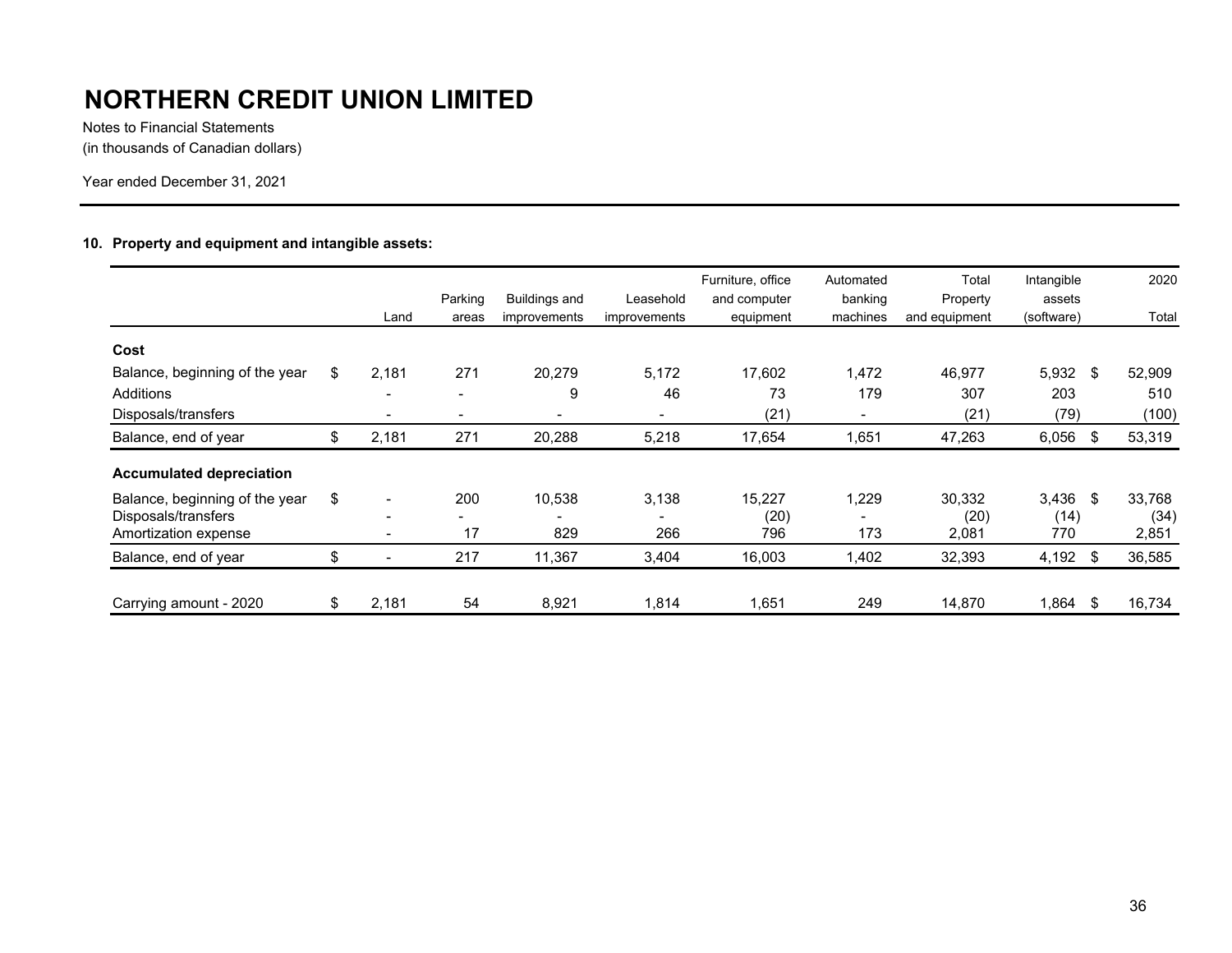Notes to Financial Statements (in thousands of Canadian dollars)

Year ended December 31, 2021

#### **10. Property and equipment and intangible assets (continued):**

During 2021, the Credit Union conducted a review of some of its properties, equipment and intangible assets which resulted in changes in the expected useful life of the asset. The effect of these changes on actual and expected depreciation and amortization expense is as follows:

|                                        | 2021      | 2022 | 2023      | 2024  | Thereafter |
|----------------------------------------|-----------|------|-----------|-------|------------|
| Property and equipment                 | \$<br>171 | 45   | 37        |       | (253)      |
| Intangible assets                      | 457       | 510  | (178)     | (215) | (574)      |
| Depreciation and amortization expense  | \$<br>628 | 555  | (141)     | (215) | (827)      |
| 11. Members' deposits:                 |           |      |           |       |            |
|                                        |           |      | 2021      |       | 2020       |
| Non-interest bearing deposits          |           | \$   | 86        | \$    | 92         |
| Deposits with variable interest rates: |           |      |           |       |            |
| Chequing                               |           |      | 440,223   |       | 375,846    |
| Savings                                |           |      | 348,798   |       | 291,594    |
| Registered retirement plans            |           |      | 77,218    |       | 59,519     |
|                                        |           |      | 866,239   |       | 726,959    |
| Deposits with fixed interest rates:    |           |      |           |       |            |
| Term deposits                          |           |      | 305,737   |       | 346,229    |
| Registered retirement plans            |           |      | 311,524   |       | 324,588    |
| Accrued interest                       |           |      | 6,675     |       | 9,177      |
|                                        |           |      | 623,936   |       | 679,994    |
|                                        |           | \$   | 1,490,261 | \$    | 1,407,045  |

The following summarizes the Credit Union's Members' deposits by the contractual repricing or maturity date, whichever is earlier:

|                    |                             | 2021             |    | 2020                 |                  |
|--------------------|-----------------------------|------------------|----|----------------------|------------------|
|                    | Principal<br><b>Balance</b> | Average<br>Yield |    | Principal<br>Balance | Average<br>Yield |
|                    |                             |                  |    |                      |                  |
| Floating           | \$<br>866,239               | 0.21%            | \$ | 726,959              | 0.21%            |
| Within 1 year      | 370,607                     | 1.48%            |    | 328,922              | 2.07%            |
| Over 1 year        | 246,654                     | 1.61%            |    | 341,895              | 2.01%            |
|                    | 1,483,500                   | 0.76%            |    | 1,397,776            | 1.09%            |
| Non-rate sensitive | 6,761                       |                  |    | 9,269                |                  |
|                    | \$<br>1,490,261             |                  | ـ  | 1,407,045            |                  |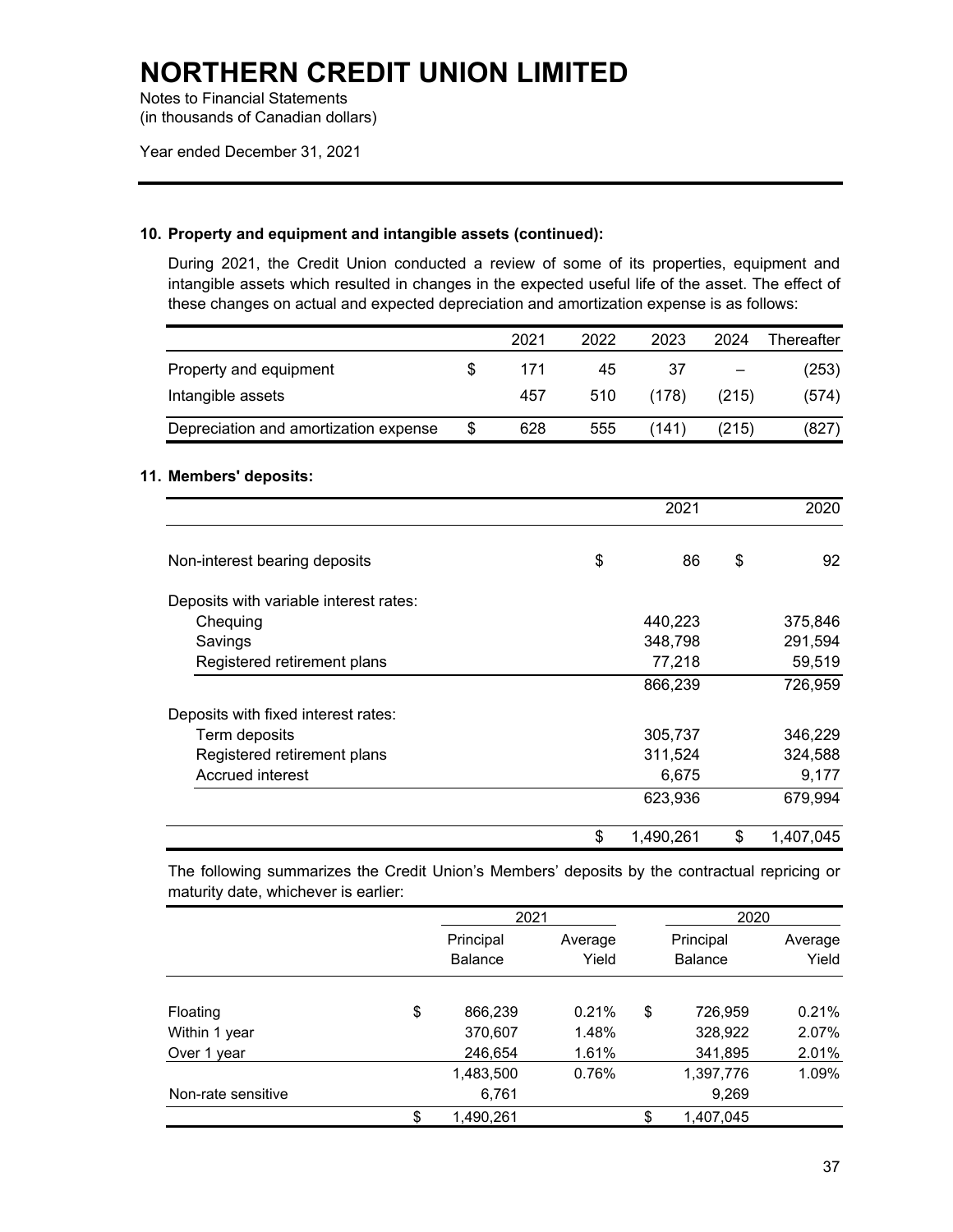Notes to Financial Statements (in thousands of Canadian dollars)

Year ended December 31, 2021

#### **12. Short-term borrowings with Central 1 Credit Union:**

The Credit Union has authorized credit facilities available with Central 1 in the aggregate amount of \$67,500 (2020 – \$59,650). These credit facilities are secured by a general security agreement and an assignment of book debts. At the end of the year, \$Nil (2020 – \$Nil) was outstanding under this facility.

### **13. Securitized liabilities:**

 As part of its program of liquidity, capital, and interest rate risk management, the Credit Union enters into arrangements to fund loan growth by selling residential mortgages to unrelated third parties.

 As part of these mortgage receivable transfers, the Credit Union retains mortgage servicing responsibilities but does not receive an explicit servicing fee for its servicing responsibilities. The Credit Union's retained interest in the mortgages sold also consists of their right to future cash flows arising from any excess of the mortgage cash flows over and above the contractual return due to the mortgage pool investors. The Credit Union's retained interests are subject to credit, prepayment, and interest rate risks on the securitized mortgages.

 The third parties, as holders of the securitized mortgages, have recourse only to a cash collateral account and cash flow from the securitized mortgages. The investors and the third parties have no recourse to the Credit Union's other assets.

In accordance with the Credit Union's accounting policy, the transferred financial assets continue either to be recognized in their entirety or to the extent of the continuing involvement, are derecognized in their entirety.

### *Transferred Financial Assets that are recognized in their entirety:*

At year end, Mortgage Backed Securities secured by residential mortgage loans of \$136,599 (2020 – \$188,565) bearing a weighted average fixed interest rate of 2.3540% (2020 – 2.3234%), expected weighted average maturity date of 2024 were outstanding under this arrangement.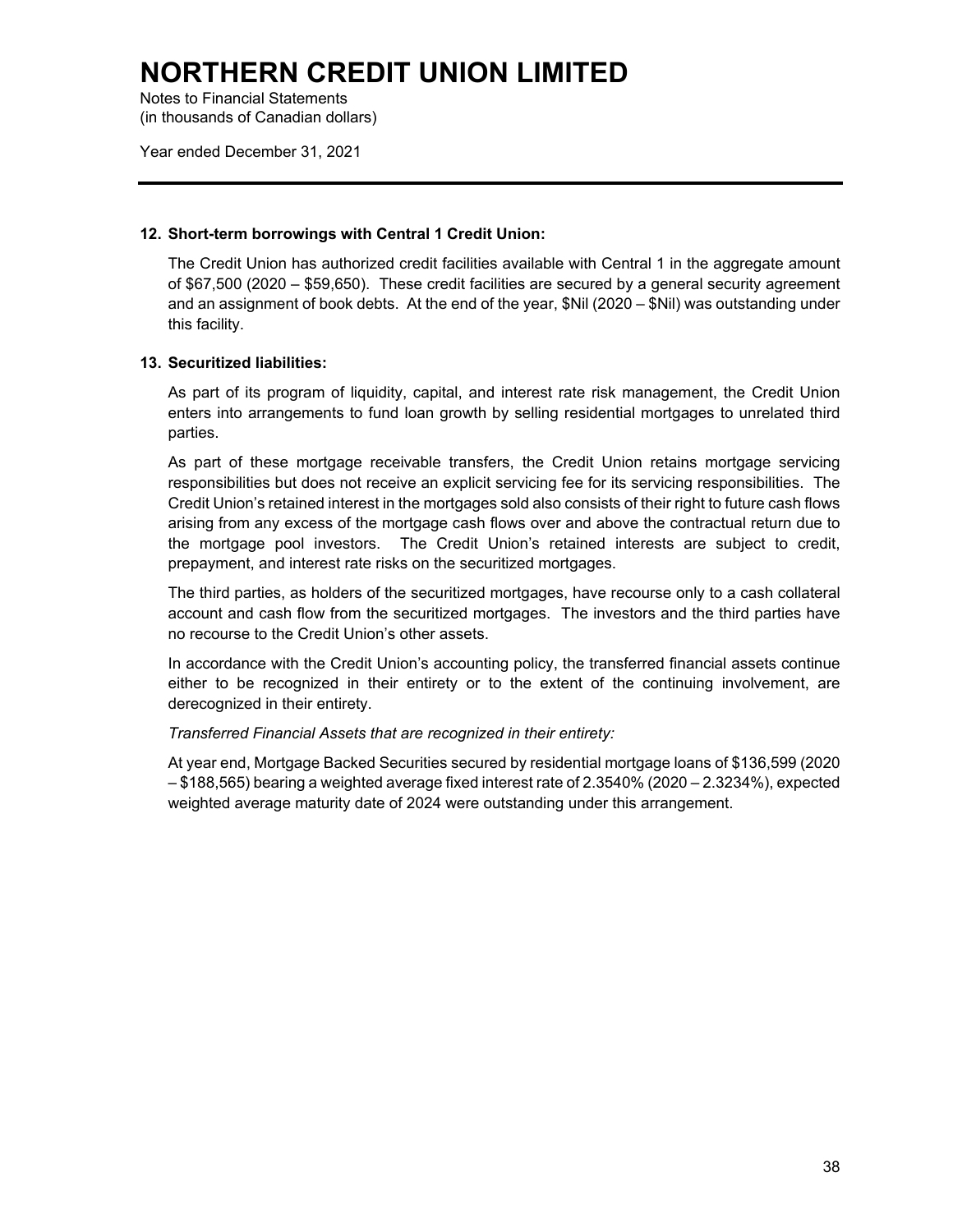Notes to Financial Statements (in thousands of Canadian dollars)

Year ended December 31, 2021

#### **14. Leases:**

The Credit Union leases a number of branches, office premises and IT infrastructure. The leases typically run for periods between 5 and 10 years, with an option to renew the lease after that date.

When measuring lease liabilities for leases that were classified as operating leases, the Credit Union discounted lease payments using its average incremental borrowing rate. The Credit Union estimated its incremental borrowing rates for portfolios of leases with similar characteristics, such as similar risk profiles, same or similar types of security, and similar lease terms.

Information about leases for which the Credit Union is a lessee is presented below.

(i) Right-of-use assets:

|                                                                                                                           | 2021                                |   | 2020                  |
|---------------------------------------------------------------------------------------------------------------------------|-------------------------------------|---|-----------------------|
| Balance, beginning of year<br>Additions to right-of-use assets<br>Depreciation charge for the year<br>Lease modifications | \$<br>2,337<br>439<br>(951)<br>(30) | S | 3,040<br>284<br>(987) |
| Balance, end of year                                                                                                      | 1.795                               |   | 2,337                 |

Depreciation charges of \$598 (2020 – \$604) related to buildings and \$353 (2020 – \$383) related to IT infrastructure are included in Occupancy and General and administration expenses respectively.

(ii) Lease liabilities:

|                                |    | 2021    |   | 2020    |
|--------------------------------|----|---------|---|---------|
| Balance, beginning of year     | \$ | 2,401   | S | 3,089   |
| Additions to lease liabilities |    | 439     |   | 284     |
| Interest on lease liabilities  |    | 48      |   | 69      |
| Repayments                     |    | (1,000) |   | (1,041) |
| Lease modifications            |    | (31)    |   |         |
| Balance, end of year           | S  | 1.857   | S | 2.401   |

Interest on lease liabilities is included in interest on external borrowings on the statement of income.

(iii) Maturity analysis for leased liabilities – contractual undiscounted cash flows:

|                                                    |   | 2021               |   | 2020         |
|----------------------------------------------------|---|--------------------|---|--------------|
| Less than one year<br>1 to 5 years<br>Over 5 years | S | 789<br>1,118<br>29 | S | 970<br>1,592 |
| Total undiscounted lease liabilities               |   | 1.936              |   | 2,633        |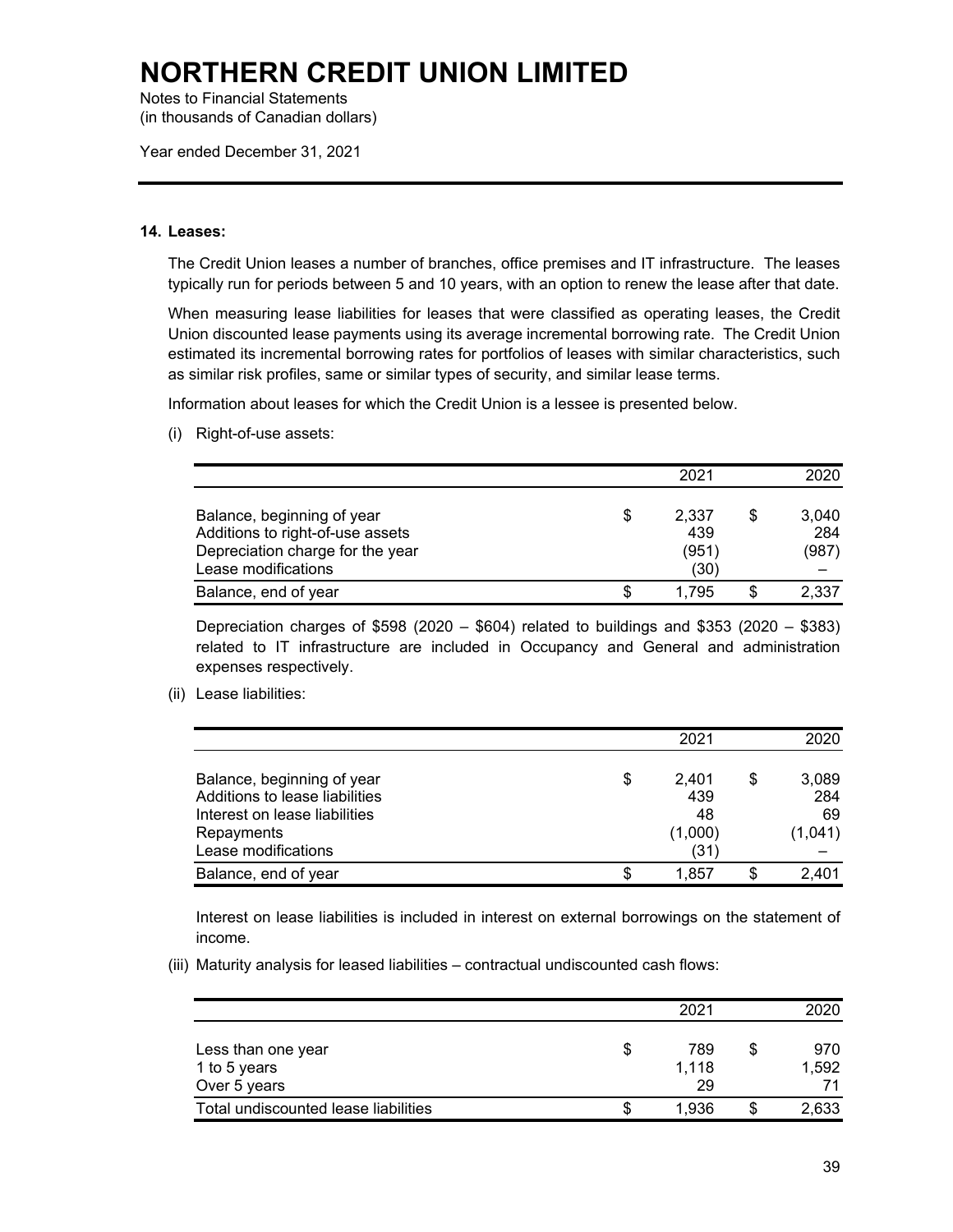Notes to Financial Statements (in thousands of Canadian dollars)

Year ended December 31, 2021

|                                                                              | 2021                                 | 2020                                 |
|------------------------------------------------------------------------------|--------------------------------------|--------------------------------------|
| Membership shares<br>Patronage shares<br>Loyalty shares<br>Investment shares | \$<br>1,794<br>1,023<br>26<br>26,565 | \$<br>1,866<br>1,064<br>23<br>27,844 |
|                                                                              | \$<br>29,408                         | \$<br>30,797                         |

#### **15. Liabilities qualifying as regulatory capital:**

Patronage and Investment shares are recognized as a liability based on the terms and in accordance with IAS 32, Financial Instrument Presentation and IFRIC 2 Members' Shares in Cooperative Entities and Similar Instruments. They are initially recognized at fair value net of any transaction costs directly attributable to the issuance of the instrument and subsequently carried at amortized cost using the effective interest rate method.

### *Terms and Conditions*

### *Membership Shares*

The Credit Union is authorized to issue an unlimited number of membership shares. Membership shares have a par value of \$5 per share and members eighteen years of age and over are required to have a minimum of five shares. Members under the age of eighteen are required to have one share. Membership share balances can be withdrawn only upon termination of membership and approval of the directors. At December 31, 2021, there were 73,187 members of the Credit Union holding 358,843 membership shares (2020 – 75,703 members holding 373,124 shares). Dividends are at the discretion of the Board of Directors.

Funds invested by members in member shares are not insured by FSRA. The withdrawal of member shares is subject to the Credit Union maintaining adequate regulatory capital (see note 16), as is the payment of any dividends on these shares. Membership shares are available for redemption and based on their features are classified as a liability.

#### *Patronage Shares*

The Credit Union is authorized to issue an unlimited number of non-voting, non-participating, Class A non-cumulative, redeemable patronage shares. Class A non-cumulative redeemable patronage shares can only be withdrawn subject to any restrictions imposed by the Credit Unions and Caisses Populaires Act, 1994. Issued and outstanding shares as at December 31, 2021 were 1,022,732 (2020 – 1,064,281). Patronage shares are available for redemption and based on their features are classified as a liability.

Patronage share redemptions are at the discretion of the Directors to a maximum of 10% of the shares outstanding at the previous year end.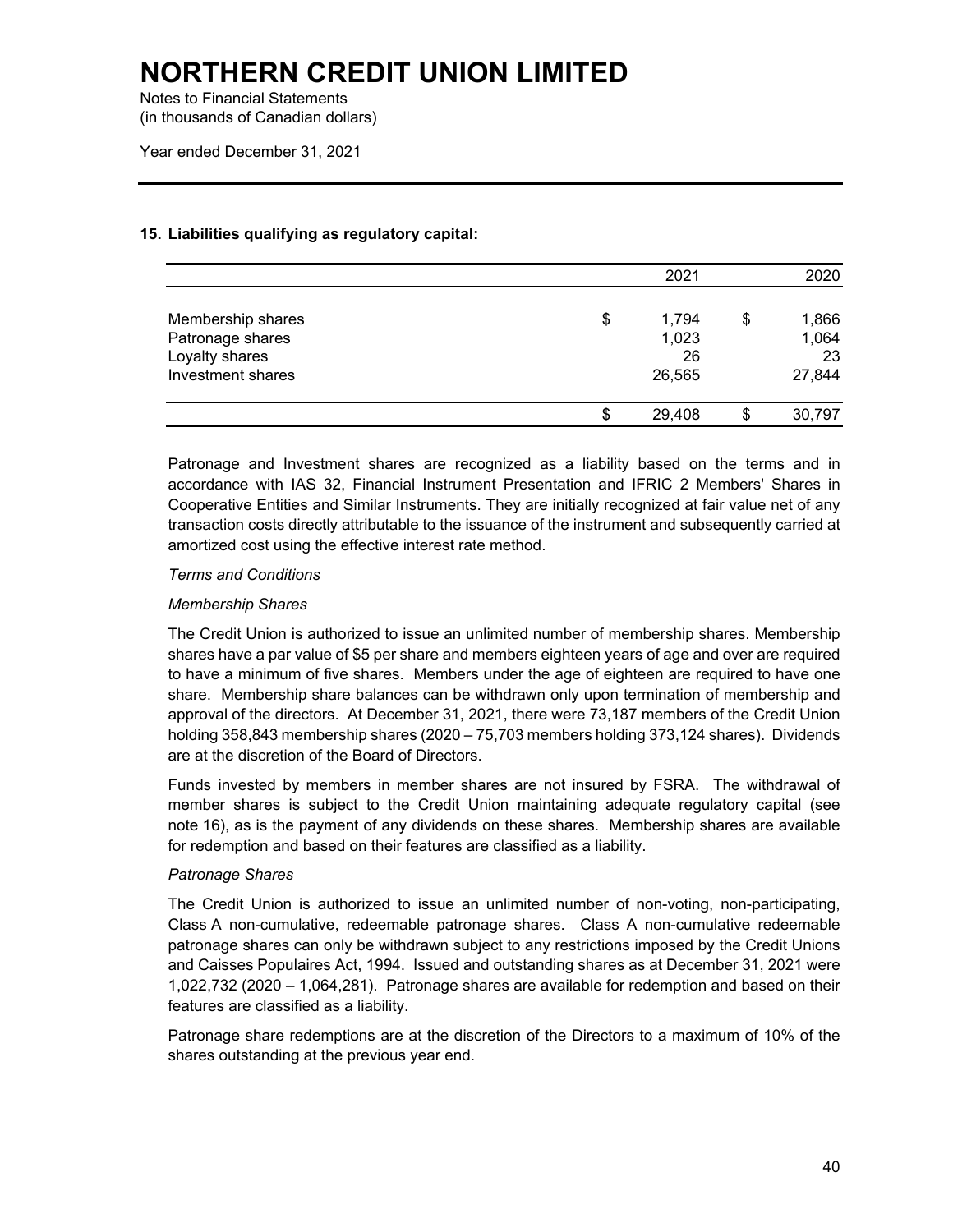Notes to Financial Statements (in thousands of Canadian dollars)

Year ended December 31, 2021

#### **15. Liabilities qualifying as regulatory capital (continued):**

#### *Loyalty Shares*

The Credit Union is authorized to issue up to a maximum of \$1 in additional membership shares per member. Loyalty share balances can be withdrawn only upon termination of membership and approval of the directors. At December 31, 2021, there were \$26 in outstanding Loyalty shares balances (2020 – \$23). Dividends are at the discretion of the Board of Directors.

Funds invested by members in Loyalty shares are not insured by FSRA. The withdrawal of member shares is subject to the Credit Union maintaining adequate regulatory capital (see note 16), as is the payment of any dividends on these shares. Loyalty shares are available for redemption and based on their features are classified as a liability.

#### *Investment Shares*

Class B investment shares pay dividends at the discretion of the Board of Directors in the form of cash or additional shares. The Credit Union has the option to redeem these shares in whole or in part or on a pro-rata basis any time after five years from the date of issuance to a maximum of 10% of the shares outstanding at the previous year end. Issued and outstanding shares as at December 31, 2021 were 26,564,440 (2020 – 27,843,646). Investment shares are non-voting, are available for redemption and based on their features are classified as a liability.

On December 8, 2021, the Board of Directors declared a dividend of 2.58% (2020 – 2.96%) on Class B investment shares. The value of the declared dividend was \$687 (2020 – \$827).

The tables that follow present a reconciliation of the change in shares during the year:

| Membership shares                                                   | 2021                          | 2020                        |
|---------------------------------------------------------------------|-------------------------------|-----------------------------|
| Opening balance<br>Shares issued during the year<br>Shares redeemed | 373,124<br>23,690<br>(37,971) | 374,118<br>2,910<br>(3,904) |
| Ending balance                                                      | 358,843                       | 373,124                     |
| Patronage shares                                                    | 2021                          | 2020                        |
| Opening balance<br>Shares issued during the year<br>Shares redeemed | 1,064,281<br>(41, 549)        | 1,114,594<br>(50, 313)      |
| Ending balance                                                      | 1,022,732                     | 1,064,281                   |
| Loyalty shares                                                      | 2021                          | 2020                        |
| Opening balance<br>Shares issued during the year<br>Shares redeemed | 23,390<br>4,820<br>(2,075)    | 5,100<br>18,290             |
| Ending balance                                                      | 26,135                        | 23,390                      |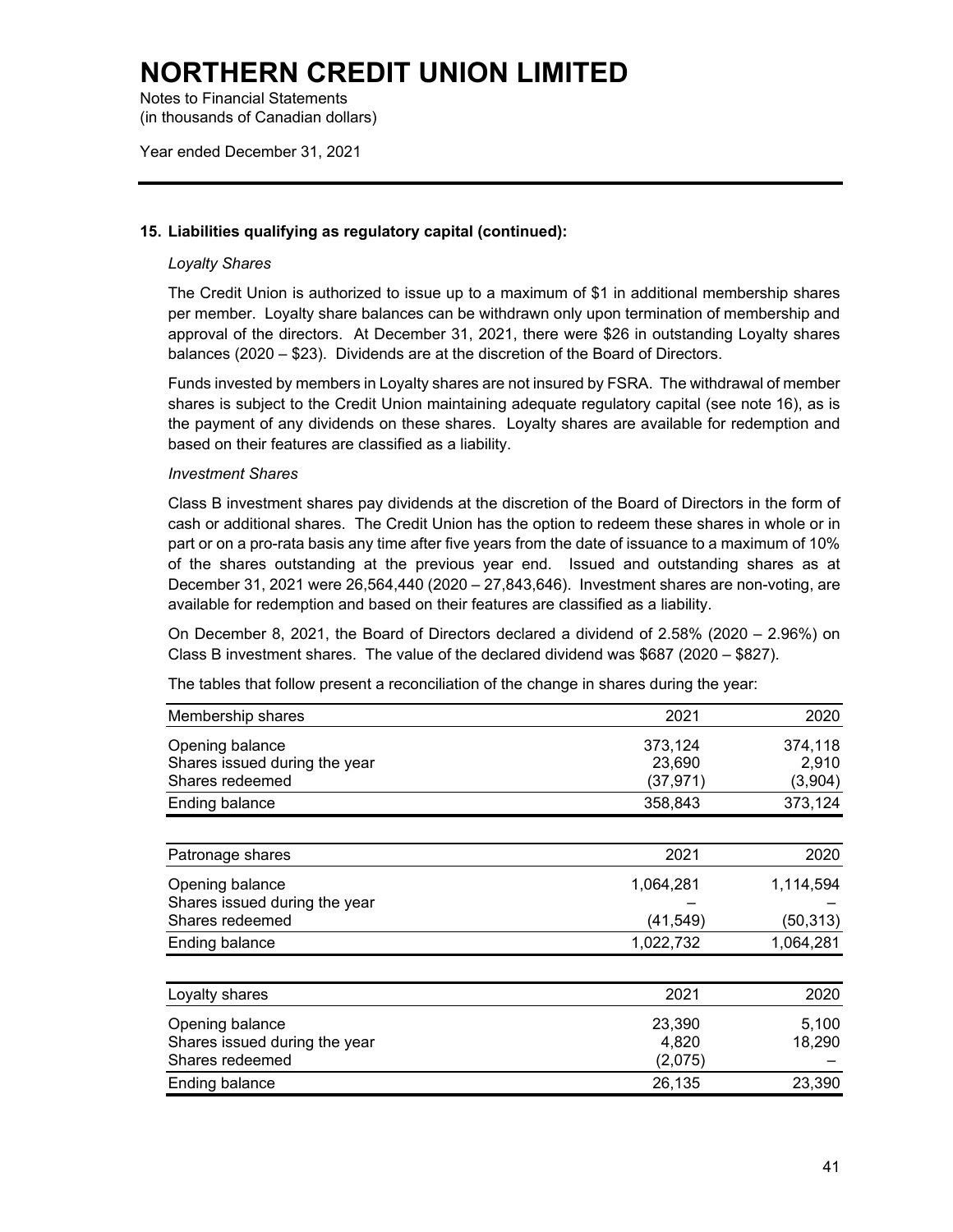Notes to Financial Statements (in thousands of Canadian dollars)

Year ended December 31, 2021

### **15. Liabilities qualifying as regulatory capital (continued):**

| Investment shares                          | 2021          | 2020        |
|--------------------------------------------|---------------|-------------|
|                                            |               |             |
| Opening balance                            | 27,843,647    | 28,449,575  |
| Dividends issued as shares during the year | 826.611       | 1,076,251   |
| Shares redeemed                            | (2, 105, 818) | (1,682,179) |
| Ending balance                             | 26,564,440    | 27,843,647  |

#### **16. Capital management:**

The Credit Union maintains policies and procedures relative to capital management so as to ensure that capital levels are sufficient to cover risks inherent in the business.

The Credit Union's objectives when managing capital are to implement a policy that:

- ensures that the quantity, quality and composition of capital needed that reflects the inherent risks of the Credit Union and to support the current and planned operations; and
- provides distributions of dividends and redemptions of capital instruments to members.

The Credit Union Act requires credit unions to maintain minimum regulatory capital, as defined by the Act. Regulatory capital is calculated as a percentage of total assets, and of risk-weighted assets. Risk-weighted assets are calculated by applying risk weight percentages, as prescribed by the Act, to various asset categories, operational and interest rate risk criteria. The prescribed risk weights are dependent upon the degree of risk inherent in the asset.

The Act requires credit unions to maintain minimum levels of regulatory capital. The leverage ratio calculates regulatory capital as a percentage of assets. The risk weighted capital ratio calculates regulatory capital as a percentage of risk-weighted assets. The Credit Union has a stated policy that it will maintain at all times capital equal to the minimum required by the Act plus a prudent cushion. The Credit Union is in compliance with the Act as indicated by the table below:

|                   | Regulatory | Capital leverage  | Risk weighted     |
|-------------------|------------|-------------------|-------------------|
|                   | Capital    | minimum<br>actual | minimum<br>actual |
|                   |            |                   |                   |
| December 31, 2021 | \$97,903   | 4.00%<br>5.62%    | 11.81%<br>8.00%   |
| December 31, 2020 | 93,982     | 4.00%<br>5.53%    | 12.25%<br>8.00%   |

The Credit Union manages its Tier 1 and Tier 2 capital in accordance with internal policies and regulatory requirements. Tier 1 capital is the highest quality and consists of retained earnings, membership shares and the portion of the value of Class A and B investment and patronage shares that are not redeemable within 12 months. Tier 2 capital is comprised of the value of Class A and B investment and patronage shares ineligible as Tier 1 capital and the eligible portion of the allowance for impaired loans.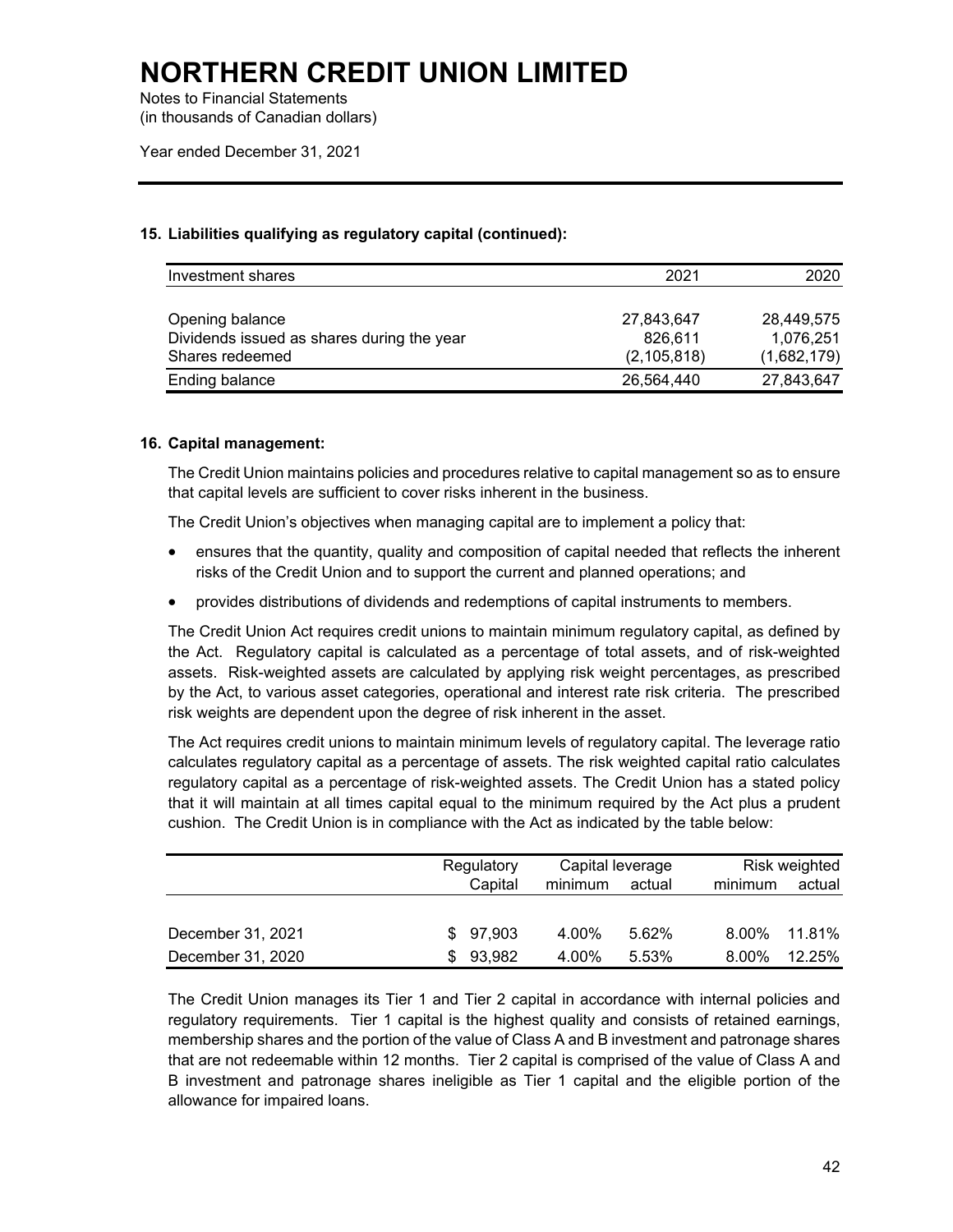Notes to Financial Statements (in thousands of Canadian dollars)

Year ended December 31, 2021

### **16. Capital management (continued):**

The amount of composition of Tier 1 and Tier 2 capital was as follows:

|                                                  | 2021         | 2020         |
|--------------------------------------------------|--------------|--------------|
| <u>Tier 1 Capital</u>                            |              |              |
| Retained earnings                                | \$<br>45,379 | \$<br>37,667 |
| Contributed surplus                              | 19,134       | 19,134       |
| Membership shares                                | 1,794        | 1,866        |
| Loyalty shares                                   | 26           | 23           |
| Class A non-cumulative redeemable                |              |              |
| patronage shares (90%)                           | 958          | 1,003        |
| Class B non-cumulative, non-voting,              |              |              |
| non-participating investments shares (90%)       | 25,432       | 26,623       |
| <b>Tier 2 Capital</b>                            |              |              |
| Class A non-cumulative redeemable                |              |              |
| patronage shares (10%)                           | 65           | 61           |
| Class B non-cumulative, non-voting,              |              |              |
| non-participating investment shares (10%)        | 1,133        | 1,221        |
| Stage 1 and stage 2 allowance for impaired loans | 3,982        | 6,384        |
| Total regulatory capital                         | \$<br>97,903 | \$<br>93,982 |

#### **17. Income taxes:**

The components of income tax expense (recovery) are as follows:

|                                                                      |    | 2021         |   | 2020           |
|----------------------------------------------------------------------|----|--------------|---|----------------|
| Current income tax expense<br>Deferred income tax expense (recovery) | \$ | 1.674<br>345 | S | 1,009<br>(949) |
| Total income tax expense                                             | S  | 2.019        |   | 60             |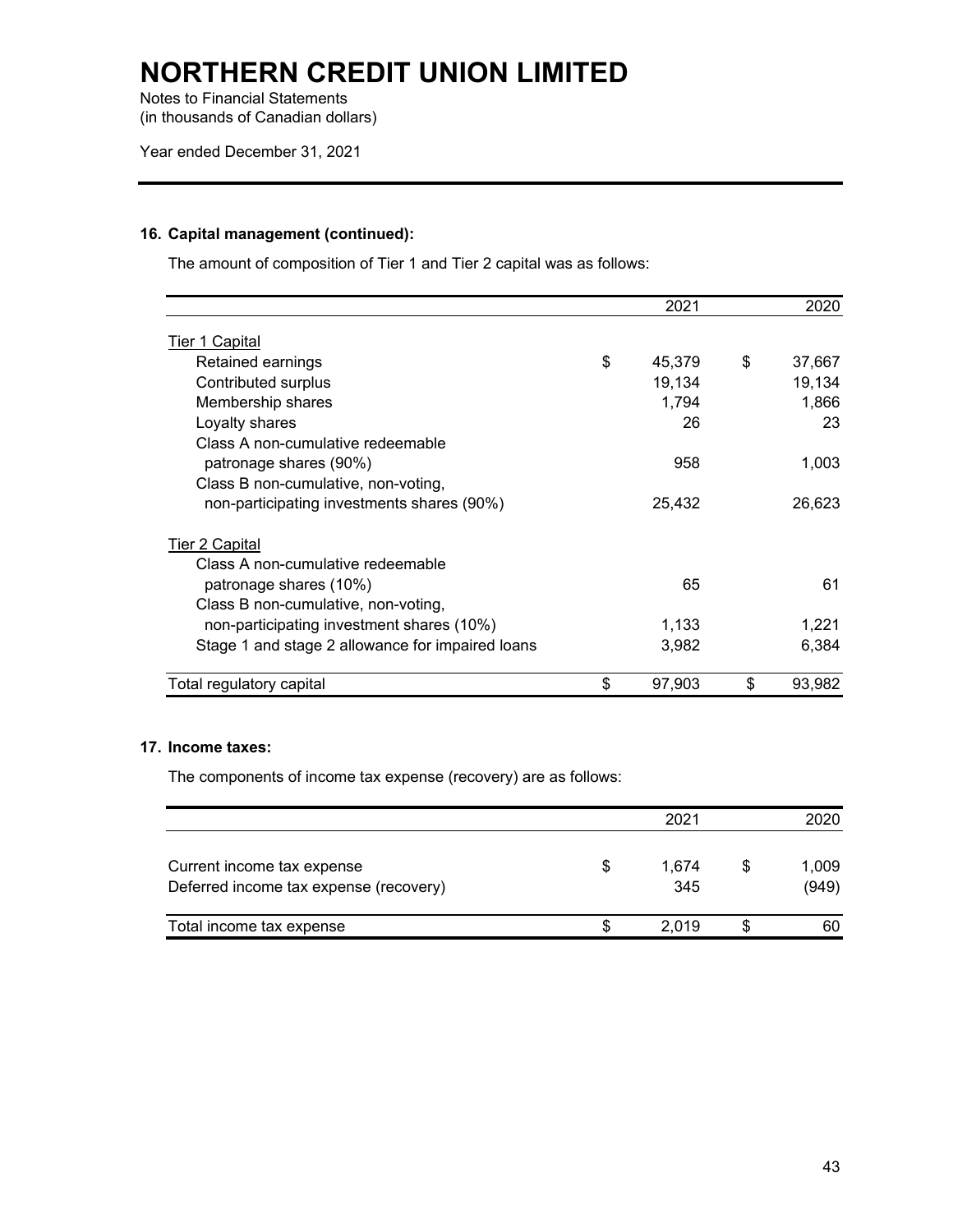Notes to Financial Statements (in thousands of Canadian dollars)

Year ended December 31, 2021

#### **17. Income taxes (continued):**

Income tax expense differs from the amount that would be computed by applying the federal and provincial statutory rate of 26.5% (2020 – 26.5%) to income before income taxes. The reasons for the difference are as follows:

|                                     | 2021        | 2020        |
|-------------------------------------|-------------|-------------|
| Income before income tax            | \$<br>9.731 | \$<br>2,055 |
| Statutory tax rate                  | 26.5%       | 26.5%       |
| Computed tax expense                | \$<br>2,578 | \$<br>545   |
| Increase (decrease) resulting from: |             |             |
| Non-deductible expenses             | 2           | 3           |
| Benefit on preferred rate amount    | (758)       | (463)       |
| Impact of items charged to OCI      | 154         |             |
| Other                               | 43          | (25)        |
| Total income tax expense            | \$<br>2,019 | \$<br>60    |

The movements of deferred tax assets and liabilities are presented below:

|                                |                |            |                  | Recognized Recognized |                |
|--------------------------------|----------------|------------|------------------|-----------------------|----------------|
|                                | Opening        | Recognized | Directly         | in Profit             | Closing        |
| 2021                           | <b>Balance</b> | in OCI     | <u>in Equity</u> | or loss               | <b>Balance</b> |
|                                |                |            |                  |                       |                |
| Deferred tax assets:           |                |            |                  |                       |                |
| Employee retirement benefits   | \$<br>1,533    | (724)      |                  | 218                   | 1,027          |
| Allowance for impaired loans   | 1,781          |            |                  | (683)                 | 1,098          |
| Investments                    | 71             | 154        |                  | (154)                 | 71             |
| Right-of-use assets            | 17             |            |                  | (1)                   | 16             |
| Total deferred tax assets      | \$<br>3,402    | (570)      |                  | (620)                 | 2,212          |
| Deferred tax liabilities:      |                |            |                  |                       |                |
| Property, equipment and        |                |            |                  |                       |                |
| intangible assets              | \$<br>242      |            |                  | (180)                 | 62             |
| Bargain purchase gain          | 120            |            |                  | (95)                  | 25             |
| Total deferred tax liabilities | \$<br>362      |            |                  | (275)                 | 87             |
|                                |                |            |                  |                       |                |
| Total movement taken to        |                |            |                  |                       |                |
| income tax expense             | \$<br>3,040    | (570)      |                  | (345)                 | 2,125          |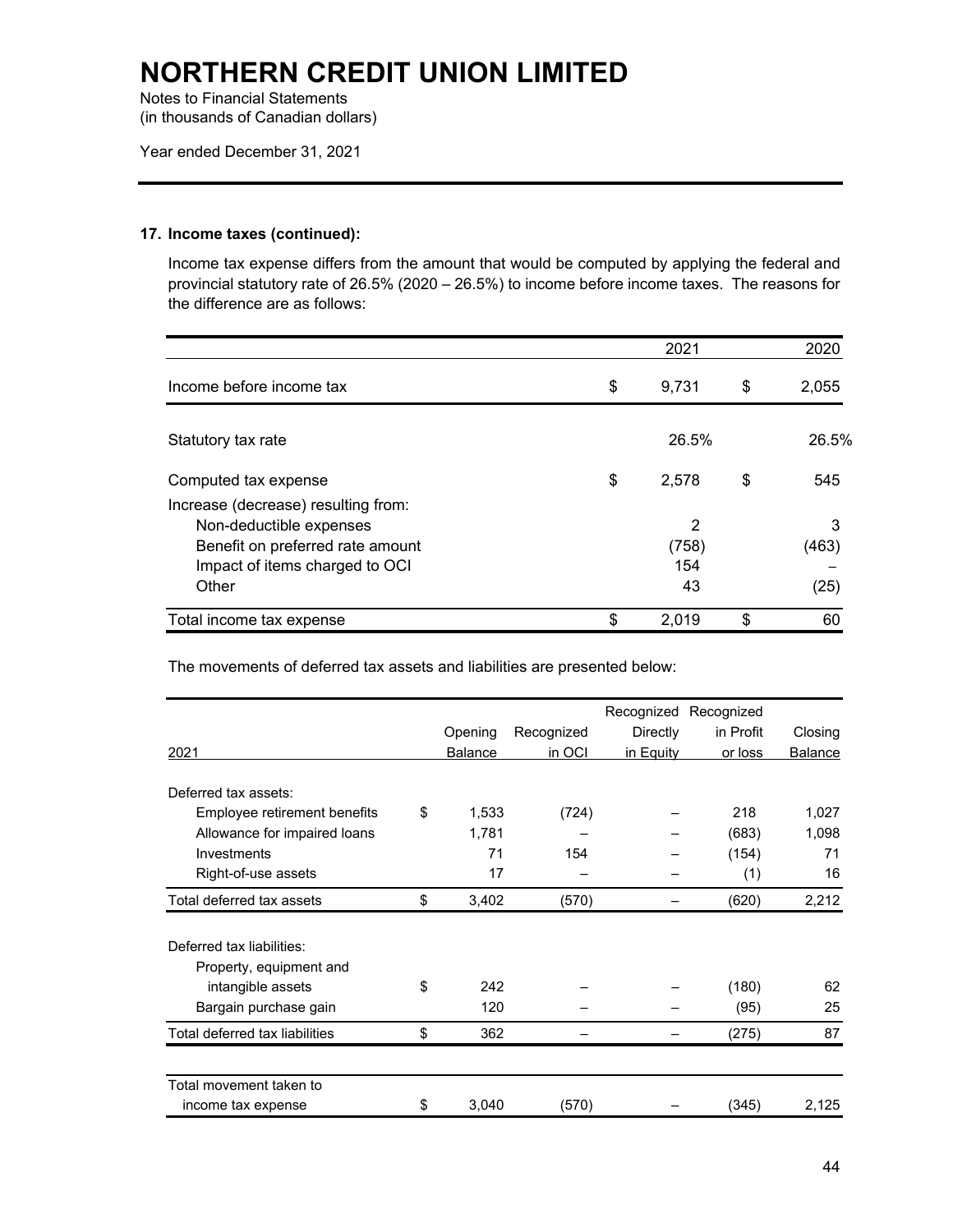Notes to Financial Statements (in thousands of Canadian dollars)

Year ended December 31, 2021

#### **17. Income taxes (continued):**

|                                |             |            |           | Recognized Recognized |                |
|--------------------------------|-------------|------------|-----------|-----------------------|----------------|
|                                | Opening     | Recognized | Directly  | in Profit             | Closing        |
| 2020                           | Balance     | in OCI     | in Equity | or loss               | <b>Balance</b> |
|                                |             |            |           |                       |                |
| Deferred tax assets:           |             |            |           |                       |                |
| Employee retirement benefits   | \$<br>1,234 | 199        |           | 100                   | 1,533          |
| Allowance for impaired loans   | 1,740       |            |           | 41                    | 1,781          |
| Investments                    | 71          | (18)       |           | 18                    | 71             |
| Right-of-use assets            | 13          |            |           | 4                     | 17             |
| Total deferred tax assets      | \$<br>3,058 | 181        |           | 163                   | 3,402          |
|                                |             |            |           |                       |                |
| Deferred tax liabilities:      |             |            |           |                       |                |
| Property, equipment and        |             |            |           |                       |                |
| intangible assets              | \$<br>562   |            |           | (320)                 | 242            |
| Bargain purchase gain          | 586         |            |           | (466)                 | 120            |
| Total deferred tax liabilities | \$<br>1,148 |            |           | (786)                 | 362            |
|                                |             |            |           |                       |                |
| Total movement taken to        |             |            |           |                       |                |
| income tax expense             | \$<br>1,910 | 181        |           | 949                   | 3,040          |

The ultimate realization of deferred tax assets is dependent upon generation of taxable income during future periods in which the unused tax losses are available.

The Credit Union has net capital loss carryforwards of \$925 (2020 – \$823) with no expiry date which are available to reduce future taxable income. The tax benefit of the losses will be recognized in the year that it is determined that it is probable that they will be realized.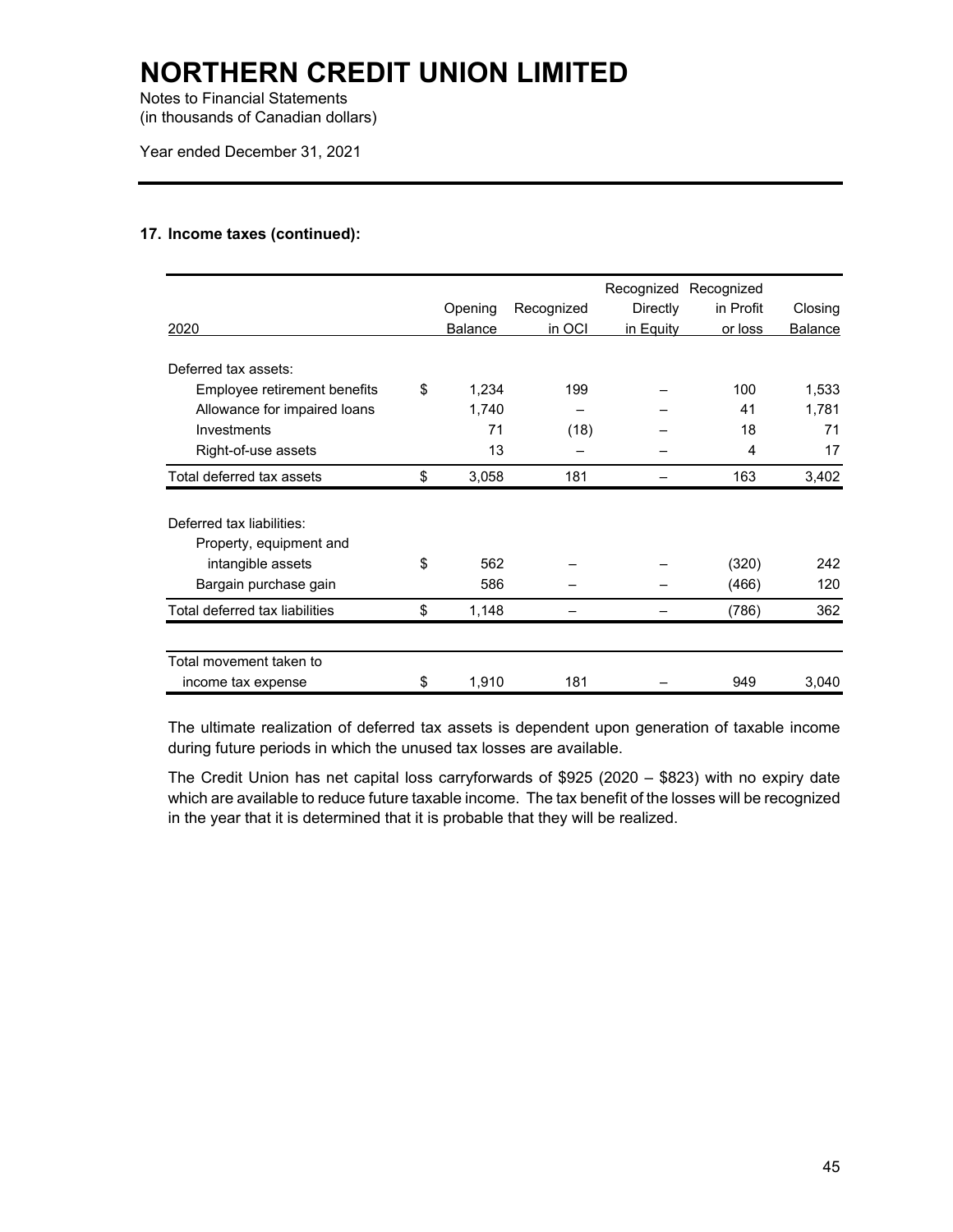Notes to Financial Statements (in thousands of Canadian dollars)

Year ended December 31, 2021

#### **18. Commitments and contingencies:**

- (a) As at December 31, 2021, commitments for authorized but not issued loans to members amounted to approximately \$18,014 (2020 – \$9,512).
- (b) As at December 31, 2021, commitments for unused lines and letters of credit amounted to approximately \$186,600 and \$3,035 respectively (2020 – \$185,319 and \$2,610, respectively).
- (c) The Credit Union has commitments for various community sponsorships which expire on various dates to 2023. Future annual minimum payments are approximately as follows:

| 2022 | 123 |
|------|-----|
| 2023 | 11  |
|      |     |

(d) The Credit Union, in the normal course of business, is involved in certain legal matters and litigation from time to time, the outcomes of which are not presently determinable. The effects, if any, from such contingencies will be accounted for in the periods in which the matters are probable.

#### **19. Non-interest revenue:**

The components of non-interest revenue were as follows:

|                          | 2021         | 2020         |
|--------------------------|--------------|--------------|
|                          |              |              |
| Service charges          | \$<br>7,601  | \$<br>6,920  |
| Insurance commissions    | 1,296        | 912          |
| Loan and commitment fees | 3,050        | 1,821        |
| Wealth management        | 892          | 815          |
| Rental income            | 10           | 10           |
| Foreign exchange         | 349          | 276          |
| Gain on sale of property | 213          |              |
| Government programs (a)  | 721          |              |
| Other                    | 1,031        | 835          |
|                          | \$<br>15,163 | \$<br>11,589 |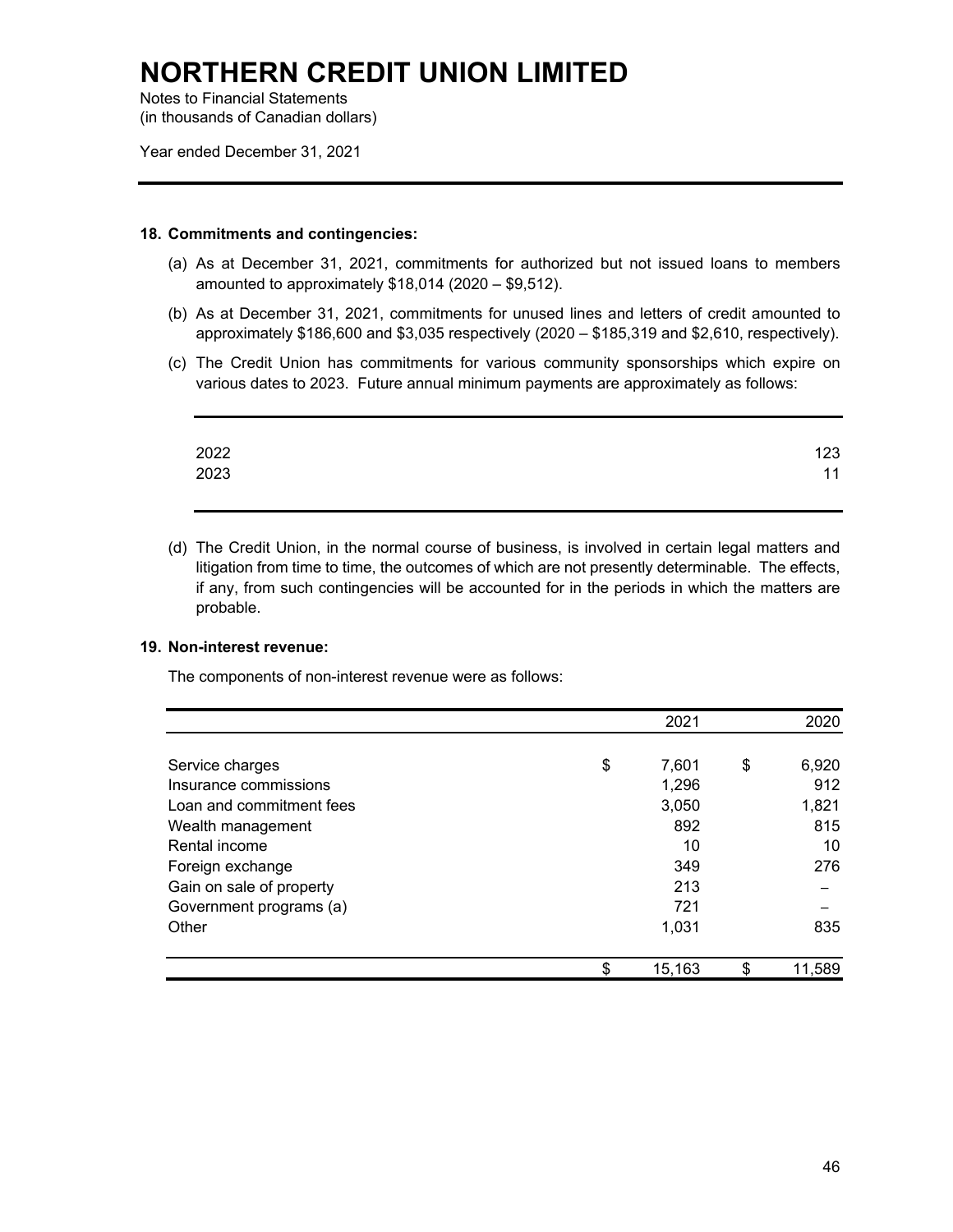Notes to Financial Statements (in thousands of Canadian dollars)

Year ended December 31, 2021

#### **19. Non-interest revenue (continued):**

(a) In March 2020, the COVID-19 outbreak was declared a pandemic by the World Health Organization which has resulted in governments worldwide, including the Canadian and provincial governments, enacting emergency measures to combat the spread of the virus. These measures, which include the implementation of public lockdowns, have caused material disruption to businesses globally and in Canada, resulting in an economic slowdown. Due to the financial impact of COVID-19, the Credit Union received funding through multiple government assistance programs including the Canada Emergency Wage Subsidy ("CEWS") and the Canada Emergency Rent Subsidy ("CERS"). The amounts received were provided to assist with a variety of costs including general and administration costs, rent related expenses and salary and wages for employees. The funds received were recorded as non-interest revenue on the consolidated statements of income and comprehensive income.

#### **20. Employee future benefits:**

The Credit Union has a defined benefit pension plan for certain management employees. All other employees of the Credit Union may elect to participate in the Canadian Credit Union Employees Pension Plan, a defined contribution plan, as provided by CUMIS Life Insurance Company.

|                                                                                       |     | 2021         | 2020               |
|---------------------------------------------------------------------------------------|-----|--------------|--------------------|
| Defined benefit pension plan net benefit expense<br>Defined contribution pension plan | \$. | 1.153<br>451 | \$<br>1,108<br>478 |
|                                                                                       |     | 1.604        | .586               |

The total expense for the pension plans are as follows:

Information about the Credit Union's defined benefit plan is as follows:

|                             | 2021         | 2020         |
|-----------------------------|--------------|--------------|
|                             |              |              |
| Accrued benefit obligation: |              |              |
| Balance, beginning of year  | \$<br>22,698 | \$<br>20,095 |
| Current service cost        | 1,176        | 1,190        |
| Interest cost               | 603          | 641          |
| Benefits paid               | (1,089)      | (1,011)      |
| Actuarial (gains) losses    | (1, 447)     | 1,900        |
| Administration fees         | (126)        | (117)        |
| Balance, end of year        | \$<br>21,815 | \$<br>22,698 |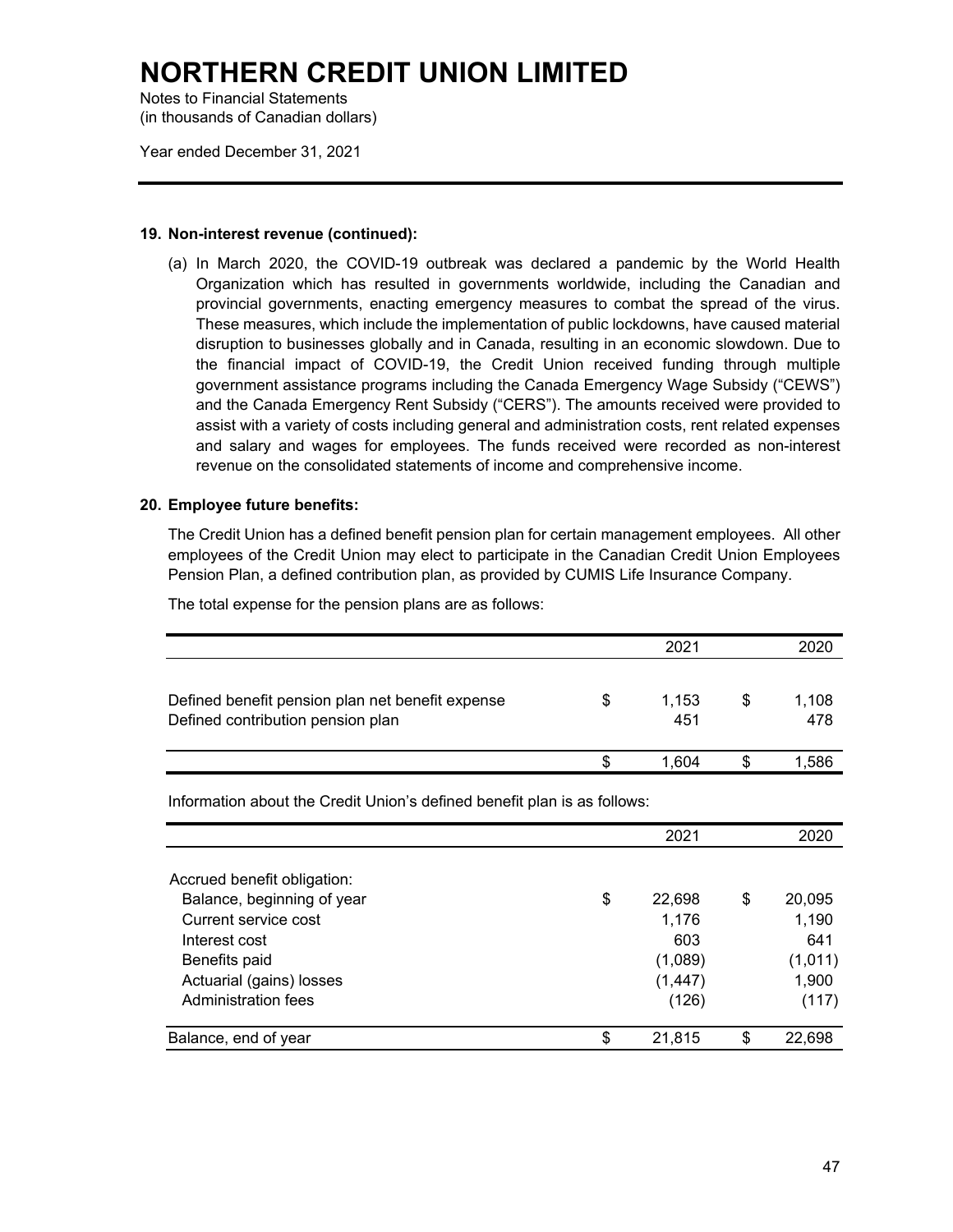Notes to Financial Statements (in thousands of Canadian dollars)

Year ended December 31, 2021

#### **20. Employee future benefits (continued):**

|                                | 2021         | 2020         |
|--------------------------------|--------------|--------------|
|                                |              |              |
| Plan assets:                   |              |              |
| Fair value, beginning of year  | \$<br>18,018 | \$<br>16,681 |
| Expected return on plan assets | 460          | 512          |
| <b>Employer contributions</b>  | 368          | 594          |
| Employee contributions         | 167          | 212          |
| Benefits paid                  | (1,089)      | (1,011)      |
| Actuarial gains                | 1,286        | 1,147        |
| <b>Administration fees</b>     | (126)        | (117)        |
| Fair value, end of year        | \$<br>19,084 | \$<br>18.018 |

Experience adjustments incurred were as follows:

|                                        |    |       | <b>Defined Benefit Pensions</b> |         |  |  |  |
|----------------------------------------|----|-------|---------------------------------|---------|--|--|--|
|                                        |    | 2021  |                                 | 2020    |  |  |  |
| Accrued benefit obligation gain (loss) | \$ | 1,447 | \$                              | (1,900) |  |  |  |
| Plan assets gain                       |    | 1,286 |                                 | 1,147   |  |  |  |
| Total for the year                     | S  | 2,733 | \$                              | (753)   |  |  |  |

The accrued benefit liability is included in accounts payable and accrued liabilities.

The following table provides the amount recognized in the statement of financial position:

|                                                                                                        |     |         | <b>Defined Benefit Pensions</b> |         |  |  |
|--------------------------------------------------------------------------------------------------------|-----|---------|---------------------------------|---------|--|--|
|                                                                                                        |     | 2021    |                                 | 2020    |  |  |
| Funded deficit being accrued benefit liability<br>included in accounts payable and accrued liabilities | \$. | (2,731) | S                               | (4,680) |  |  |
| Net amount recognized                                                                                  | S   | (2.731) | S                               | (4,680) |  |  |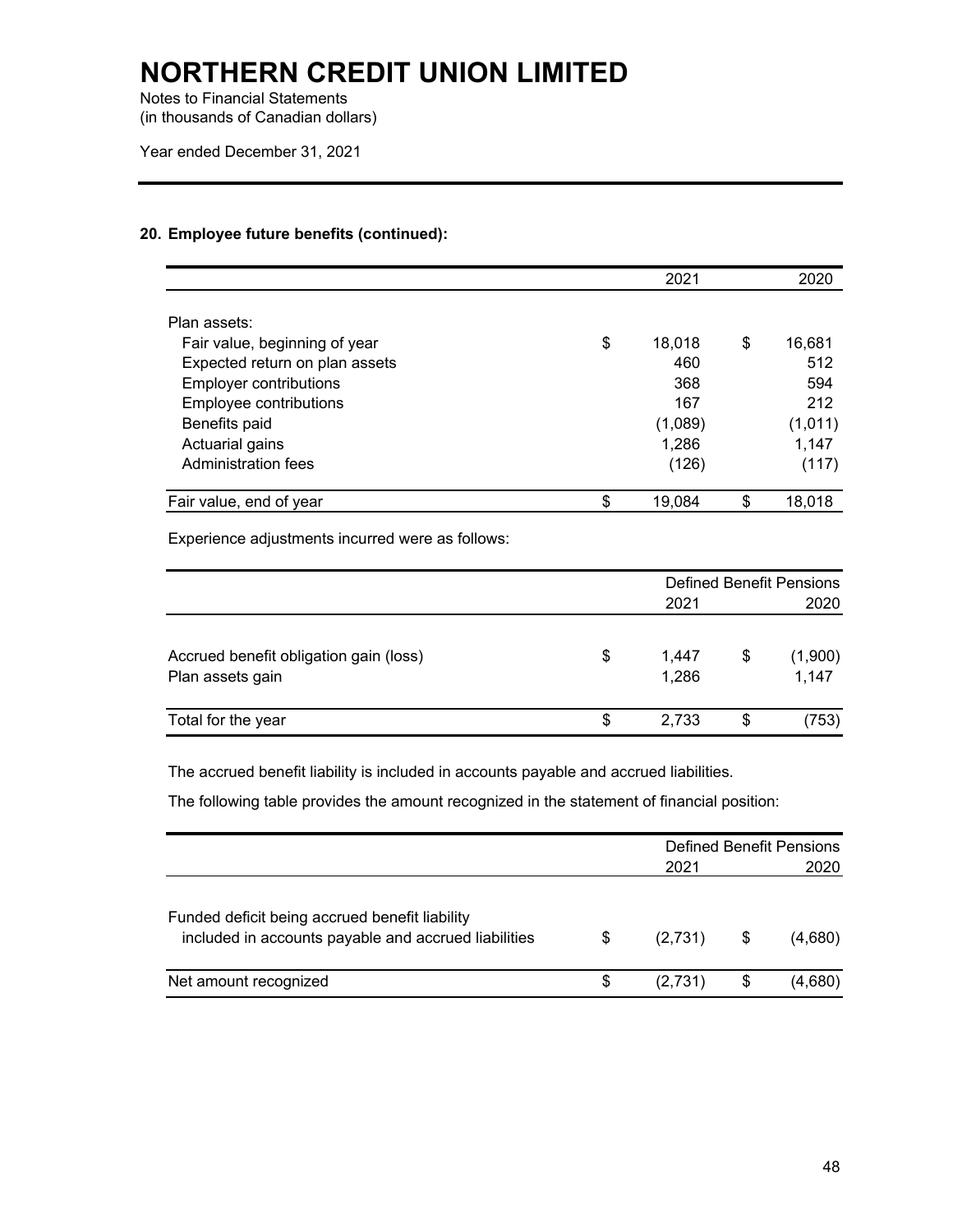Notes to Financial Statements (in thousands of Canadian dollars)

Year ended December 31, 2021

#### **20. Employee future benefits (continued):**

The significant actuarial assumptions adopted in measuring the Credit Union's accrued benefit obligations are as follows:

|                                                  |       | <b>Defined Benefit Pensions</b> |
|--------------------------------------------------|-------|---------------------------------|
|                                                  | 2021  | 2020                            |
|                                                  |       |                                 |
| Discount rate                                    | 3.00% | 2.60%                           |
| Rate of compensation increase                    | 3.00% | 3.00%                           |
| Expected long-term rate of return on plan assets | 3.00% | 2.60%                           |
| Rate of maximum pension increase                 | 3.00% | 3.00%                           |

The expected rate of return on plan assets is based on the risks and associated returns expected of the underlying plan assets. Plan assets are held in balanced funds which include equities and fixed income investments.

The Credit Union's net benefit plan expense is as follows:

|                                                                                                          | 2021                        | Defined Benefit Pensions<br>2020 |  |  |
|----------------------------------------------------------------------------------------------------------|-----------------------------|----------------------------------|--|--|
| Current service cost, net of employees' contributions<br>Interest cost<br>Expected return on plan assets | \$<br>1,009<br>603<br>(459) | \$<br>979<br>641<br>(512)        |  |  |
| Net benefit plan expense                                                                                 | \$<br>1.153                 | 1.108                            |  |  |

These net benefit plan expenses are included in salaries and employee benefits on the statement of income. Aggregate contributions relating to the defined benefit pensions plan for the year ended December 31, 2021 is \$368 (2020 – \$594).

The defined benefit plan assets comprise:

|                                                       |     | 2021            |    | 2020            |
|-------------------------------------------------------|-----|-----------------|----|-----------------|
| Mawer balanced fund<br>Addenda Tactical balanced fund | \$  | 14,756<br>4,328 | S  | 13,894<br>4,124 |
|                                                       | \$. | 19,084          | \$ | 18,018          |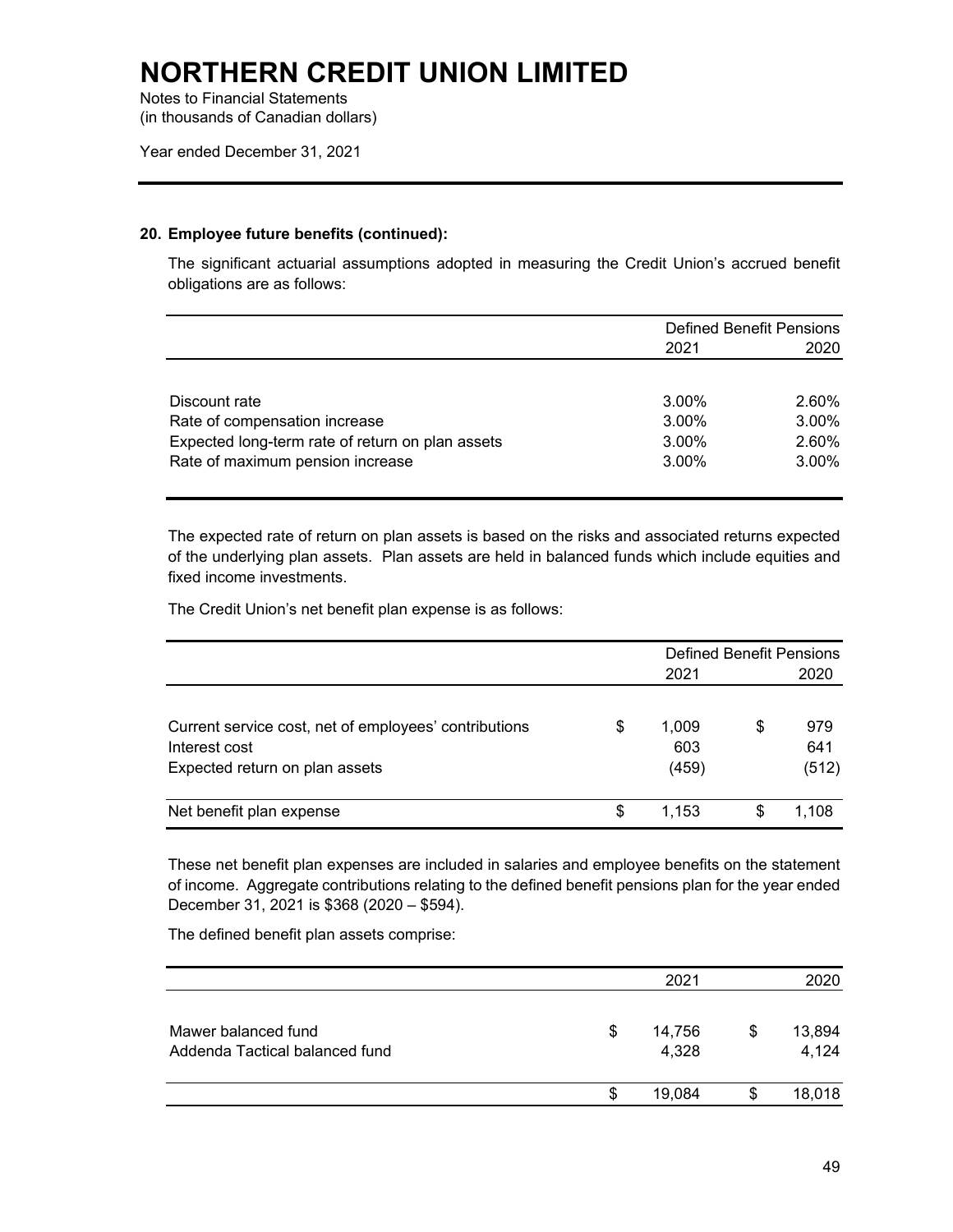Notes to Financial Statements (in thousands of Canadian dollars)

Year ended December 31, 2021

#### **20. Employee future benefits:**

The actual return on plan assets for the year-ended December 31, 2021 was \$1,745 (2020 – (\$1,659).

A 1% decrease in the discount rate would increase the pension benefit obligation at December 31, 2021 by 18.2% or \$3,971 to \$25,786 (2020 **–** 18.7% or \$4,254 to \$26,952). In addition, a 1% decrease in the discount rate would increase the fiscal net service cost by 24.0% or \$230 to \$1,186 (2020 **–** by 27.3% or \$262 to \$1,221).

A 1% decrease in the salary scale would decrease the pension benefit obligation at December 31, 2021 by 3.4% or \$746 to \$21,069 (2020 **–** 3.1% or \$699 to \$21,999). In addition, a 1% decrease in the salary scale would decrease the fiscal 2021 net service cost by 7.6% or \$72 to \$884 (2020 **–** 8.0% or \$77 to \$882).

### **21. Fair value of financial instruments:**

The following table represents the fair values of the Credit Union's financial instruments. The fair values disclosed do not include the value of assets that are not considered financial instruments, such as fixed assets.

While the fair value amounts are intended to represent estimates of the amounts at which these instruments could be exchanged in a current transaction between willing parties, some of the Credit Union's financial instruments lack an available trading market. Consequently, the fair values presented are estimates derived using present value and other valuations techniques and may not be indicative of the net realizable values.

Due to the judgment used in applying a wide range of acceptable valuation techniques and estimates in calculating fair value amounts, fair values are not necessarily comparable among financial institutions. The calculation of estimated fair values is based on market conditions at a specific point in time and may not be reflective of future fair values.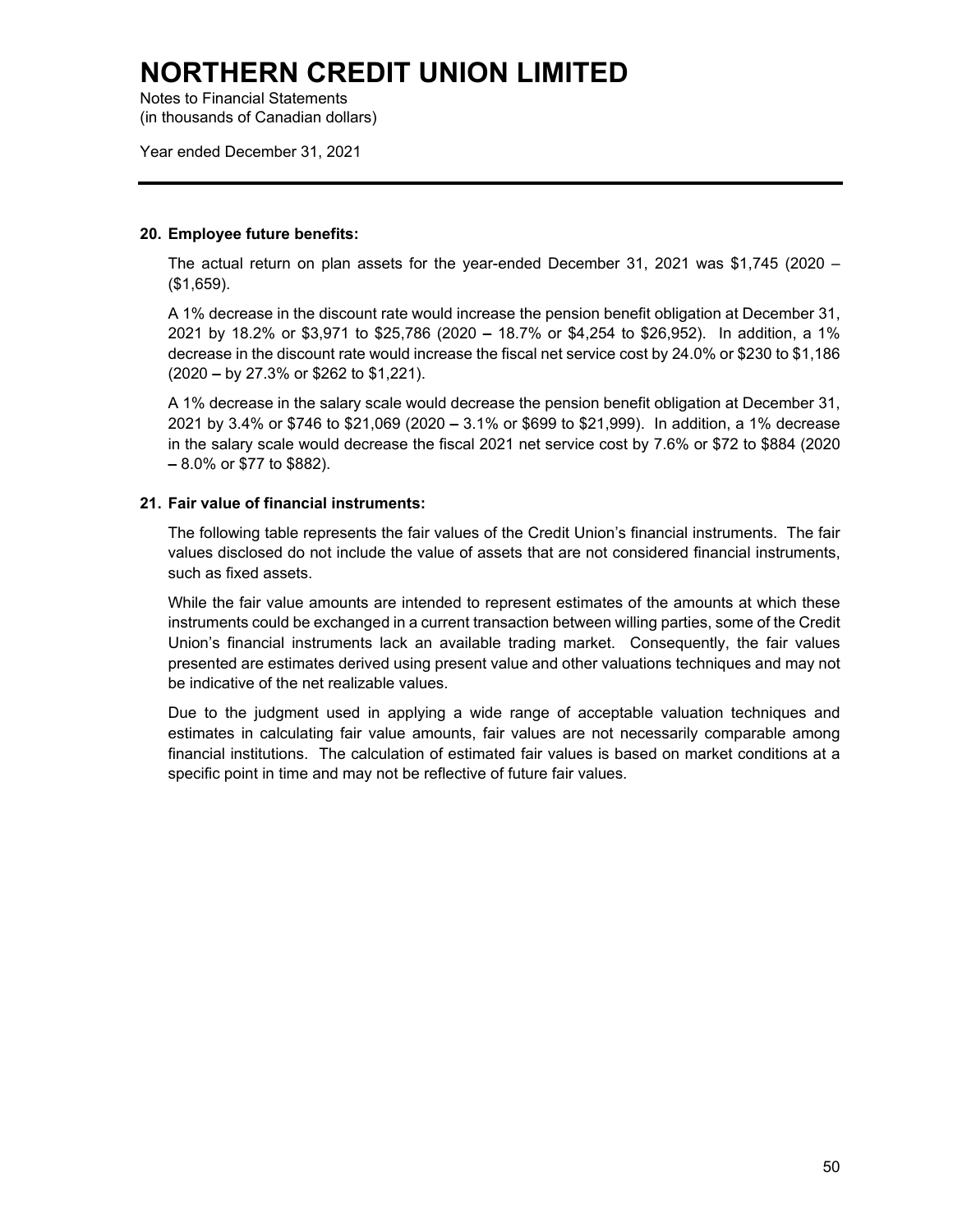Notes to Financial Statements (in thousands of Canadian dollars)

Year ended December 31, 2021

### **21. Fair value of financial instruments (continued):**

|                                    |                 | December 31, 2021 |                   |                 | December 31, 2020 |                   |
|------------------------------------|-----------------|-------------------|-------------------|-----------------|-------------------|-------------------|
|                                    | Carrying        |                   |                   | Carrying        |                   |                   |
|                                    | Value           | <b>Fair Value</b> | <b>Difference</b> | Value           | <b>Fair Value</b> | <b>Difference</b> |
|                                    |                 |                   |                   |                 |                   |                   |
| <b>Amortized Cost</b>              |                 |                   |                   |                 |                   |                   |
| Cash resources                     | \$<br>46,828    | 46,828            |                   | \$<br>61,887    | 61,887            |                   |
| Loans to members                   | 1,465,349       | 1,471,096         | 5,747             | 1,370,072       | 1,384,351         | 14,279            |
| Investments                        | 117,605         | 117,605           |                   | 230,073         | 230,215           | 142               |
| Fair Value through OCI             |                 |                   |                   |                 |                   |                   |
| Investments                        | 81,012          | 81,012            |                   | 7,935           | 7,935             |                   |
| Fair Value through profit and loss |                 |                   |                   |                 |                   |                   |
| Derivative instruments             | 7,208           | 7,208             |                   | 3,445           | 3,445             |                   |
| <b>Total financial assets</b>      | \$1,718,002     | 1,723,749         | 5,747             | \$1,673,412     | 1,687,833         | 14,421            |
| <b>Amortized Cost</b>              |                 |                   |                   |                 |                   |                   |
| Member deposits                    | 1,490,261<br>\$ | 1,496,232         | 5,971             | \$1,407,045     | 1,419,058         | 12,013            |
| Accounts payable and               |                 |                   |                   |                 |                   |                   |
| accrued liabilities                | 8,557           | 8,557             |                   | 10,151          | 10,151            |                   |
| Securitized liabilities            | 136,599         | 137,952           | 1,353             | 188,565         | 193,601           | 5,036             |
| Fair Value through profit and loss |                 |                   |                   |                 |                   |                   |
| Derivative instruments             | 7,208           | 7,208             |                   | 2,400           | 2,400             |                   |
| <b>Total financial liabilities</b> | 1,642,625<br>\$ | 1,642,949         | 7,324             | \$<br>1,608,161 | 1,625,210         | 17,049            |

Interest rate sensitivity is the main cause of change in fair values of the Credit Union's financial instruments.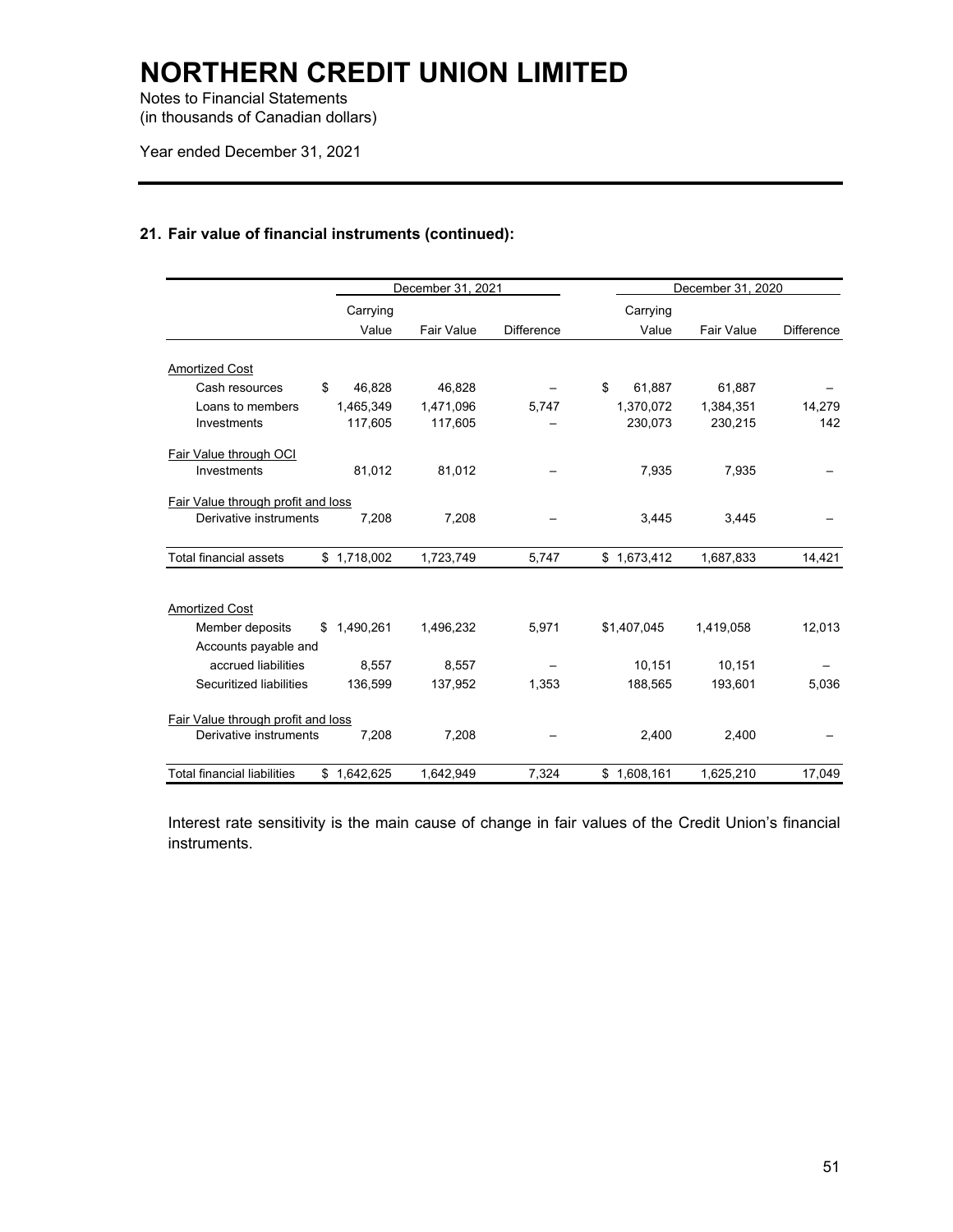Notes to Financial Statements (in thousands of Canadian dollars)

Year ended December 31, 2021

#### **21. Fair value of financial instruments (continued):**

The following methods and assumptions were used to estimate the fair value of financial instruments:

- (a) The fair values of cash and accounts payable and accrued liabilities are assumed to approximate their book values, due to their short–term nature.
- (b) The fair value of investments is based on quoted market values where available. Where no quoted market price is available, the following assumptions were used to determine the fair value, which was completed as at the statement of financial position date:
	- i. Derivative financial instruments fair values of derivative instruments are determined through valuation models on the derivative notional amounts, maturity dates and rates.
	- ii. The Credit Union has concluded that the fair value cannot be reliably measured for Central 1 Credit Union Limited Class A shares, Class E shares, Class F shares, and certain other investments, as these investments do not have a quoted market price in an active market. These investments are carried at fair value through other comprehensive income.
- (c) The estimated fair value of floating rate loans, demand deposits and floating rate deposits are assumed to be equal to book value as the interest rates on these loans and deposits reprice to market on a periodic basis.
- (d) The estimated fair values of fixed rate investments, fixed rate loans and fixed rate deposits are determined by discounting the expected future cash flows of these investments, loans, deposits and borrowings at current market rates for products with similar terms and credit risks.

Fair value measurements can be classified in a hierarchy in order to discern the significance of management assumptions and other inputs incorporated into the measurements. The three levels of fair value hierarchy are:

Level 1 – Unadjusted quoted prices in active markets for identical assets or liabilities.

- Level 2 Inputs other than quoted prices that are observable for the asset or liability, either directly or indirectly. This category includes instruments valued using, quoted market prices in active markets for similar instruments; quoted prices for identical or similar instruments in markets that are consider less than active; or other valuation techniques where all significant inputs are directly or indirectly observable form market data.
- Level 3 Inputs for the asset or liability that are not based on observable market data. This category includes all instruments where the valuation technique includes inputs not based on observable data and the unobservable inputs have a significant effect on the instrument's valuation. This category includes instruments that are valued based on quoted prices for similar instruments where significant unobservable adjustments are required to reflect differences between the instruments.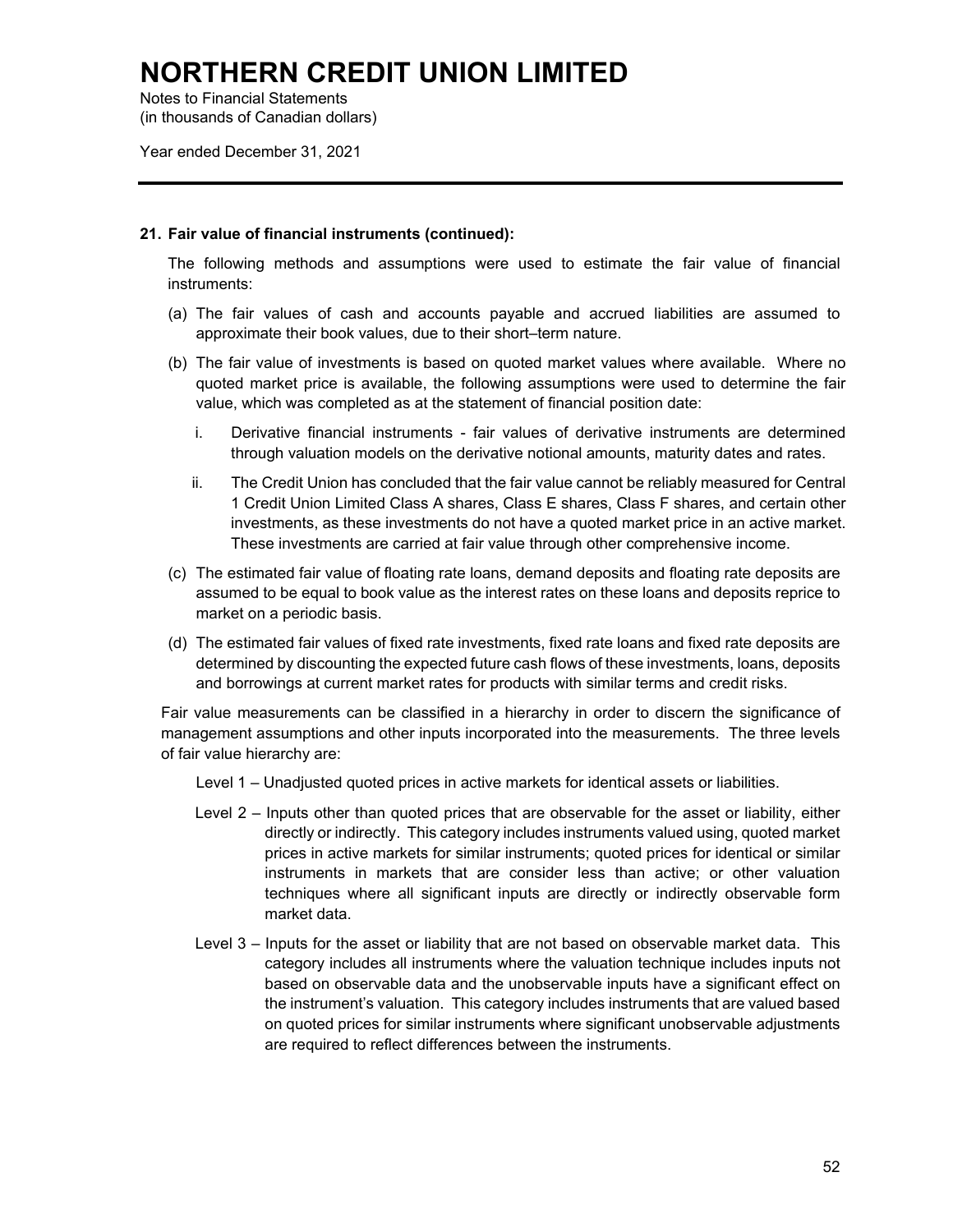Notes to Financial Statements (in thousands of Canadian dollars)

Year ended December 31, 2021

### **21. Fair value of financial instruments (continued):**

The following table summarizes the classification of the Credit Union's financial instruments held and reported on the Statement of Financial Position at fair value:

|                                  |         |               |               |                                    |               | 2021    |
|----------------------------------|---------|---------------|---------------|------------------------------------|---------------|---------|
|                                  | Level 1 |               |               | Level 2 Level 3                    |               | Total   |
| <b>Assets</b>                    |         |               |               |                                    |               |         |
| Investments - FVOCI securities   |         |               |               | $$77,881$ \$ - \$ 3,131 \$81,012   |               |         |
| Derivative financial instruments |         |               | 7,208         |                                    |               | 7,208   |
|                                  |         |               |               | $$77,881$ \$7,208 \$3,131 \$88,220 |               |         |
| <b>Liabilities</b>               |         |               |               |                                    |               |         |
| Derivative financial instruments | \$      | \$            | 7,208 \$      |                                    |               | \$7,208 |
|                                  | \$      | \$            | 7,208 \$      |                                    | $\frac{1}{2}$ | 7,208   |
|                                  |         |               |               |                                    |               |         |
|                                  |         |               |               |                                    |               | 2020    |
|                                  | Level 1 |               | Level 2       | Level 3                            |               | Total   |
| <b>Assets</b>                    |         |               |               |                                    |               |         |
| Investments - FVOCI securities   | \$      |               | $\mathsf{\$}$ | $-$ \$ 7,935 \$ 7,935              |               |         |
| Derivative financial instruments |         |               | 3,445         | $\frac{1}{2}$ and $\frac{1}{2}$    |               | 3,445   |
|                                  | \$      | \$            |               | 3,445 \$7,935 \$11,380             |               |         |
| <b>Liabilities</b>               |         |               |               |                                    |               |         |
| Derivative financial instruments | \$      |               | $$2,400$ \$   |                                    |               | \$2,400 |
|                                  | \$      | $\frac{1}{2}$ | $2,400$ \$    |                                    |               | \$2,400 |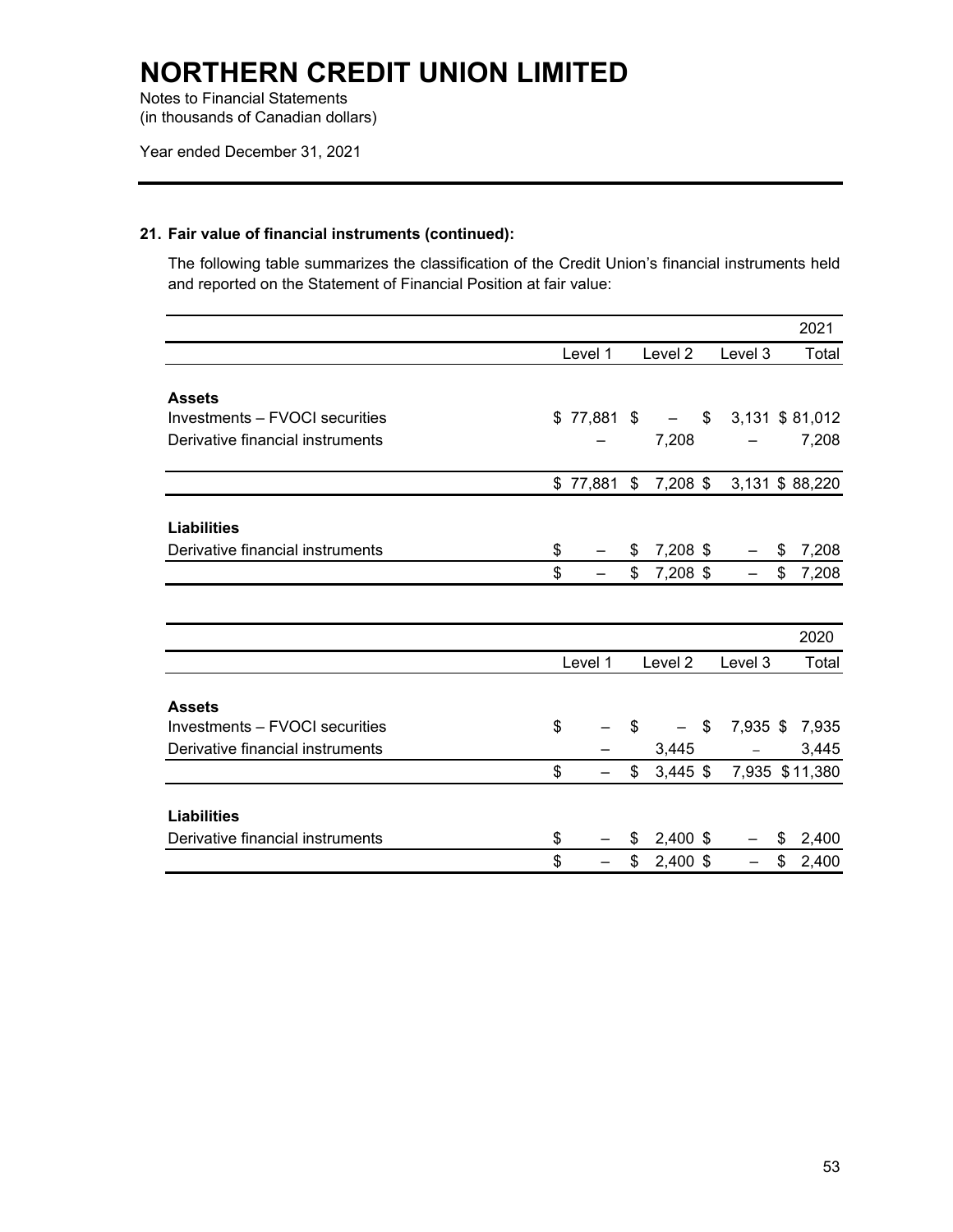Notes to Financial Statements (in thousands of Canadian dollars)

Year ended December 31, 2021

#### **22. Derivative financial instruments:**

a) Notional amounts of derivatives:

The notional amounts of derivatives shown in the tables below do not represent amounts exchanged by the parties and, thus, are not a measure of the exposure of the Credit Union through its use of derivatives. The amounts exchanged are calculated on the basis of the notional amounts and the other terms of the derivatives, which relate to interest rates.

The Credit Union is exposed to credit-related losses in the event of non-performance by counterparties to financial instruments, but it does not expect any counterparties to fail to meet their obligations given their high credit ratings. The credit exposure of interest rate contracts is represented by the fair value of contracts with a positive fair value at the reporting date.

b) Interest rate risk management:

The Credit Union has entered into interest rate contracts to manage interest rate risk and variable rates to alter interest rate exposure. Interest rate swaps allow the Credit Union to finance transactions and effectively swap them into fixed rate terms. Under interest rate swaps, the Credit Union agrees with the counterparty to exchange, at the maturity date, the difference between fixed-rate and floating-rate interest amounts calculated by reference to the notional amount.

The Credit Union did not have any swaps or options in place at December 31, 2021.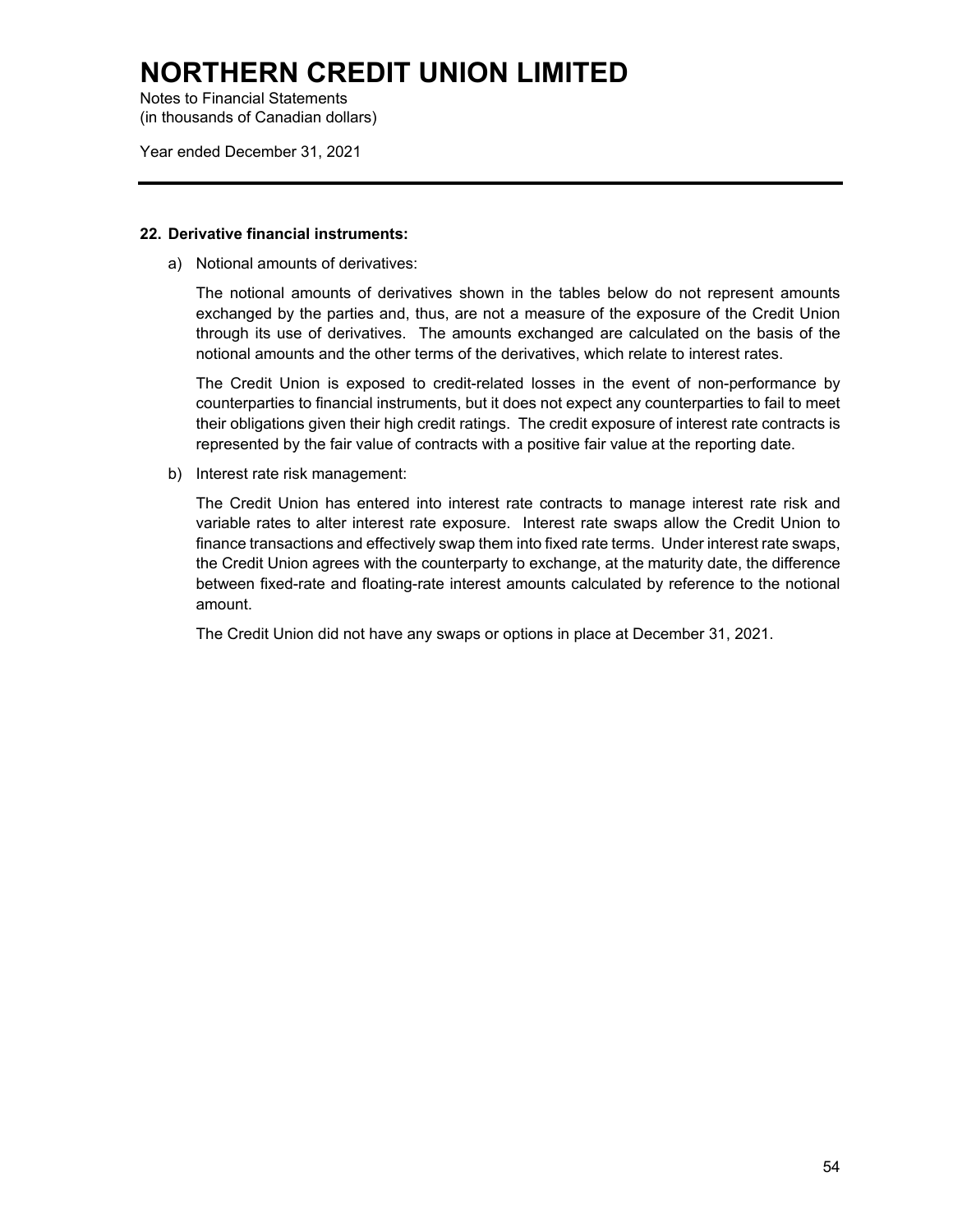Notes to Financial Statements (in thousands of Canadian dollars)

Year ended December 31, 2021

#### **22. Derivative financial instruments (continued):**

b) Interest rate risk management (continued):

|                        |                           |                   |                   |                    | 2020        |
|------------------------|---------------------------|-------------------|-------------------|--------------------|-------------|
| Date Agreement Entered | <b>Notional Principal</b> | <b>Fixed Rate</b> | <b>Start Date</b> | <b>Expiry Date</b> | Fair Value  |
| Interest Rate Swaps    |                           |                   |                   |                    |             |
| July 30, 2019          | 25,000                    | 1.825%            | July 30, 2019     | Jan 29, 2020       | \$<br>164   |
| July 30, 2019          | 10,000                    | 1.763%            | Oct 22, 2019      | Jul 22, 2021       | 127         |
| October 21, 2019       | 50,000                    | 1.965%            | Jan 15, 2020      | Jan 15, 2021       | 509         |
| December 5, 2019       | 25,000                    | 1.938%            | Jan 15, 2020      | Jan 15, 2021       | 248         |
|                        |                           |                   |                   |                    | \$<br>1,048 |

### c) Foreign exchange forward contracts:

 As part of its ongoing program of managing foreign currency exposure, the Credit Union enters into forward rate agreements to purchase US dollars. These agreements function as a hedge against the Credit Union's net US dollar denominated liability position. The net fair value of these contracts as at December 31, 2021 was \$Nil (2020 – (\$3)).

d) Market-linked term deposits:

 At December 31, 2021, the Credit Union has issued \$29,096 (2020 – \$25,382) of market-linked term deposit products to its members. These term deposits pay interest to the depositors at the end of the term, based on the performance of various stocks or indices.

The Credit Union has entered into hedge agreements with Central 1 and Desjardins to offset the exposure to the equities associated with these products. The Credit Unions pays a fixed amount on the face value of these term deposit products. At the end of the respective terms, the Credit Union receives payments equal to the amount required to be paid to the depositors based on the performance of the specified stocks or indices.

The purpose of these agreements is to provide a hedge against market fluctuations. These agreements have a fair value that varies based on the particular contract and changes in the interest rates. The fair value of these swap agreements is \$7,208 (2020 – \$2,400) at December 31, 2021 and has been accounted for as a derivative in accordance with the Credit Union's accounting policy classified as FVTPL under IFRS 9.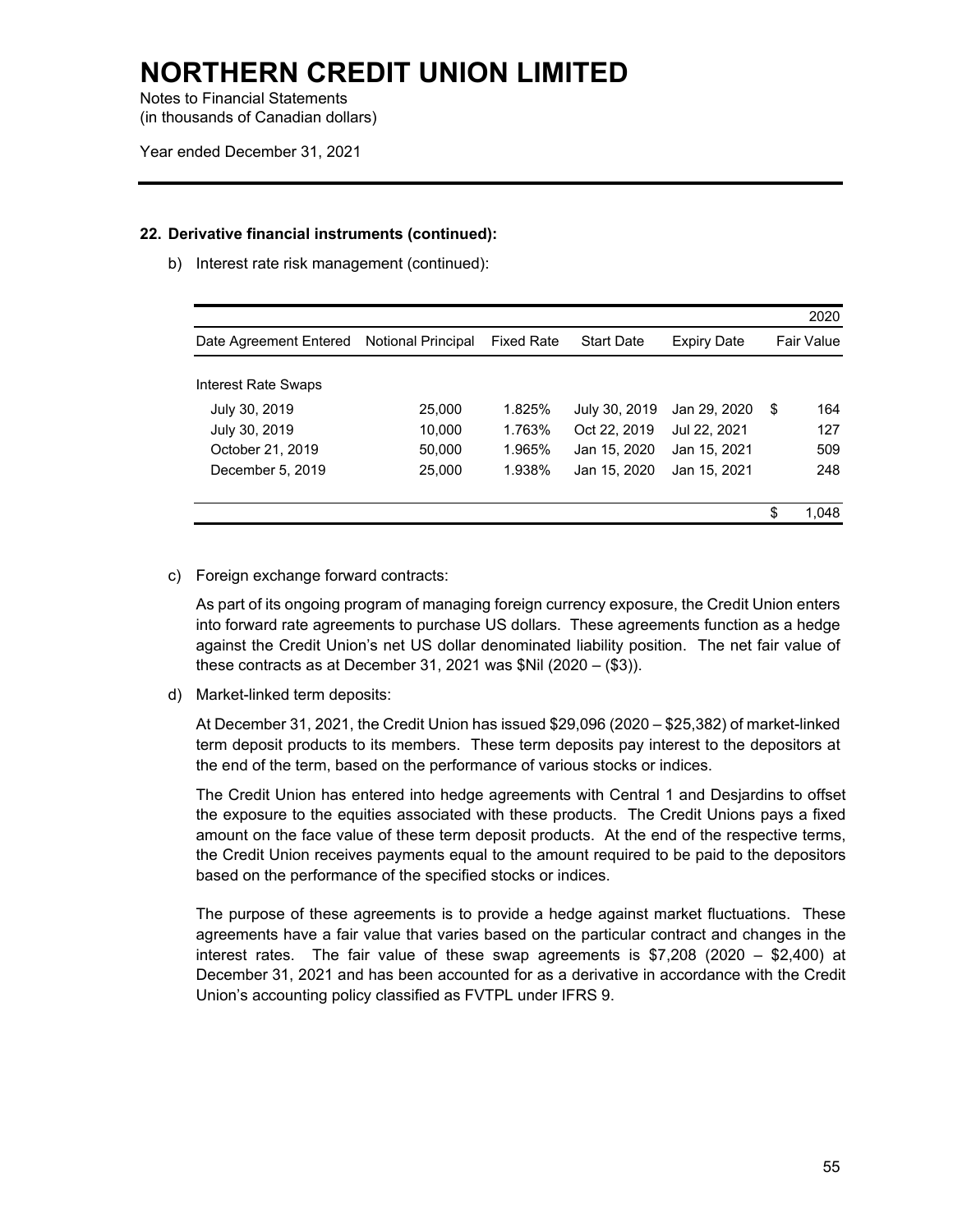Notes to Financial Statements (in thousands of Canadian dollars)

Year ended December 31, 2021

#### **23. Related party transactions:**

The Credit Union entered into the following transactions with key management personnel, which are defined by IAS 24, Related Party Disclosures, as those persons that have authority and responsibility for planning, directing and controlling the activities of the Credit Union.

|                                                  | 2021        | 2020        |
|--------------------------------------------------|-------------|-------------|
| Compensation:                                    |             |             |
| Salaries and other short-term employee benefits  | \$<br>978   | \$<br>1,231 |
| Total pension and other post-employment benefits | 215         | 324         |
|                                                  | \$<br>1,193 | \$<br>1,555 |
|                                                  |             |             |
|                                                  | 2021        | 2020        |
| Loans to key management personnel:               |             |             |
| Aggregate value of loans advanced                | \$<br>353   | \$<br>1,091 |
| Interest received on loans advanced              | 9           | 27          |
| Aggregate value of unadvanced loans              | 91          | 149         |

The Credit Union's policy for lending to key management personnel is that the loans are granted at a discount rate, consistent with industry practices and in accordance with board approved policy. Loan and mortgage balances to key management personnel are secured as per the Credit Union's lending policies.

|                                                                                                                                            | 2021 | 2020 |
|--------------------------------------------------------------------------------------------------------------------------------------------|------|------|
| Deposits from key management personnel:<br>Aggregate value of term and savings deposits<br>Total interest paid on term and saving deposits | 387  | 405. |

 The Credit Union's policy for receiving deposits from key management personnel is that all transactions are approved and deposits accepted at a discount rate, consistent with industry practices and in accordance with board approved policy.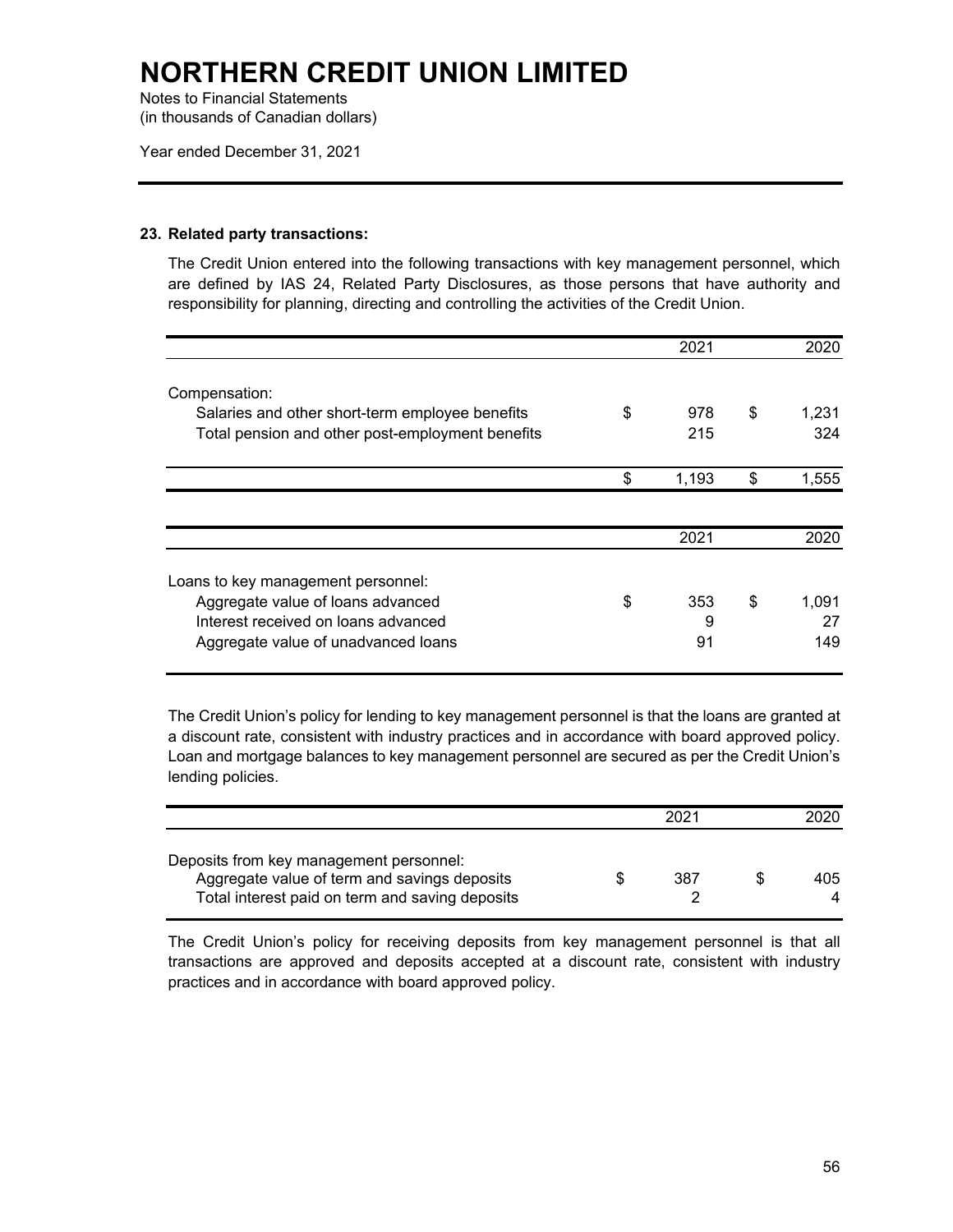Notes to Financial Statements (in thousands of Canadian dollars)

Year ended December 31, 2021

#### **23. Related party transactions (continued):**

The total remuneration paid to the directors and committee members amounted to \$145 (2020 – \$134). The aggregate value of loans to related parties is as follows:

|        | 2021  |   | 2020  |
|--------|-------|---|-------|
| ጦ<br>ง | 1.398 | Œ | 1.342 |
|        |       |   |       |

All loans issued to related parties conform to the Credit Union's policies for terms, interest rates, limits and credit.

 In accordance with the required disclosure under Ontario Regulation 237/09, section 28, of the Credit Unions and Caisses Populaires Act 1994, the Act requires disclosure of the five highest paid officers and employees of the Credit Union where total remuneration exceeds \$150. The names, positions and remuneration paid during the year ended December 31, 2021 of those employees are as follows:

|                                                                      | Salary and variable |              |    |                 |       |      |  |
|----------------------------------------------------------------------|---------------------|--------------|----|-----------------|-------|------|--|
|                                                                      |                     | compensation |    | <b>Benefits</b> | Total |      |  |
| Richard Adam, President and<br><b>Chief Executive Officer</b>        | \$                  | 380          | \$ | 98              | \$    | 478. |  |
| Brandy Heikoop, Senior Vice-President<br>Human Resources             |                     | 206          |    | 44              |       | 250  |  |
| Liisa Woolley, Senior Vice-President<br><b>Member Experience</b>     |                     | 206          |    | 33              |       | 239  |  |
| Tammy Buchanan, Senior Vice-President<br>and Chief Financial Officer |                     | 186          |    | 41              |       | 227  |  |
| Steven Hatzipantelis, Director of<br><b>Wealth Solutions</b>         |                     | 147          |    | 26              |       | 173  |  |

### **24. Financial risk management:**

The Board of Directors has overall responsibility for the establishment and oversight of the Credit Union's risk management framework. The Board has established the Audit Committee and charged them with the responsibility for, among other things, the development and monitoring of risk management policies. An Asset Liability Committee (ALCO) has been established consisting of senior management and an external consultant. This committee meets on a monthly basis to review the results of income simulation models and duration analysis and reports regularly to the Board on its activities.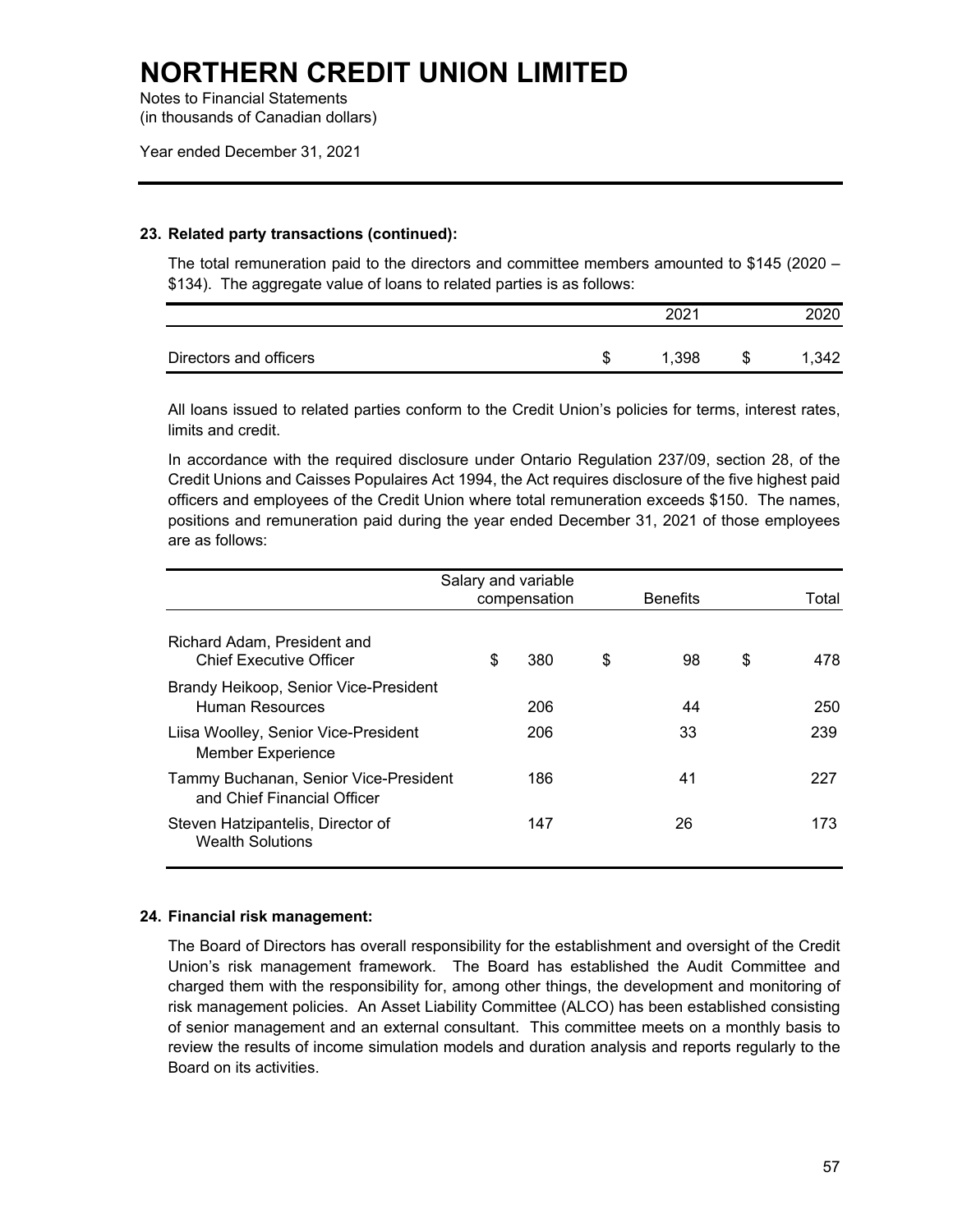Notes to Financial Statements (in thousands of Canadian dollars)

Year ended December 31, 2021

#### **24. Financial risk management (continued):**

a) Liquidity risk:

Liquidity risk arises in the course of managing our assets and liabilities. It is the risk that the entity is unable to meet its financial obligations in a timely manner and at reasonable prices. The Credit Union's liquidity risk management strategies seek to maintain sufficient liquid financial resources to continually fund our balance sheet under both normal and stressed market environments. The Credit Union's liquidity risk is subject to extensive risk management controls and is managed within the framework of polices and limits approved by the Board. These policies and limits ensure, among other things, that the Credit Union is in full adherence to the regulatory requirements prescribed in the Credit Union Act as well as FSRA's standards of Sound Business and Financial Practices. The Board receives regular reports on risk exposures and performance against approved limits.

The Credit Union believes that liquidity risk management is a necessary part of prudent financial administration and is committed to engaging in proper liquidity risk management practices to comply with regulatory requirements and to guarantee the orderly funding of member needs and obligations. The Credit Union will ensure responsible liquidity risk management at all times to provide a cushion for unforeseen liquidity needs.

The key elements of the Credit Union's liquidity risk management framework establishes an overall framework of liquidity risk management which ensures that the Credit Union faces limited exposure to all material risks as well as addressing limits on the sources, quality and amount of liquid assets to meet normal operational, contingency funding for significant deposit withdrawals, and regulatory requirements.

The Credit Union targets to maintain operating liquidity within the range of 8% to 16%. The low end of the range has been established to ensure sufficient levels of liquidity exist for regular activities. A maximum level has been placed on the range in recognition of the fact that too much excess liquidity has a negative impact on earnings. As at December 31, 2021, the Credit Union's liquidity ratio was 13.38% (2020 – 18.98%).

Assets held for liquidity purposes consist of cash resources designated as amortized cost in the amount of \$46,828, marketable securities designated as FVOCI totaling \$77,880, excess term deposits available within 30 days designated as amortized cost totaling \$40,025, and internal mortgage backed securities pooled but unsold of \$33,743.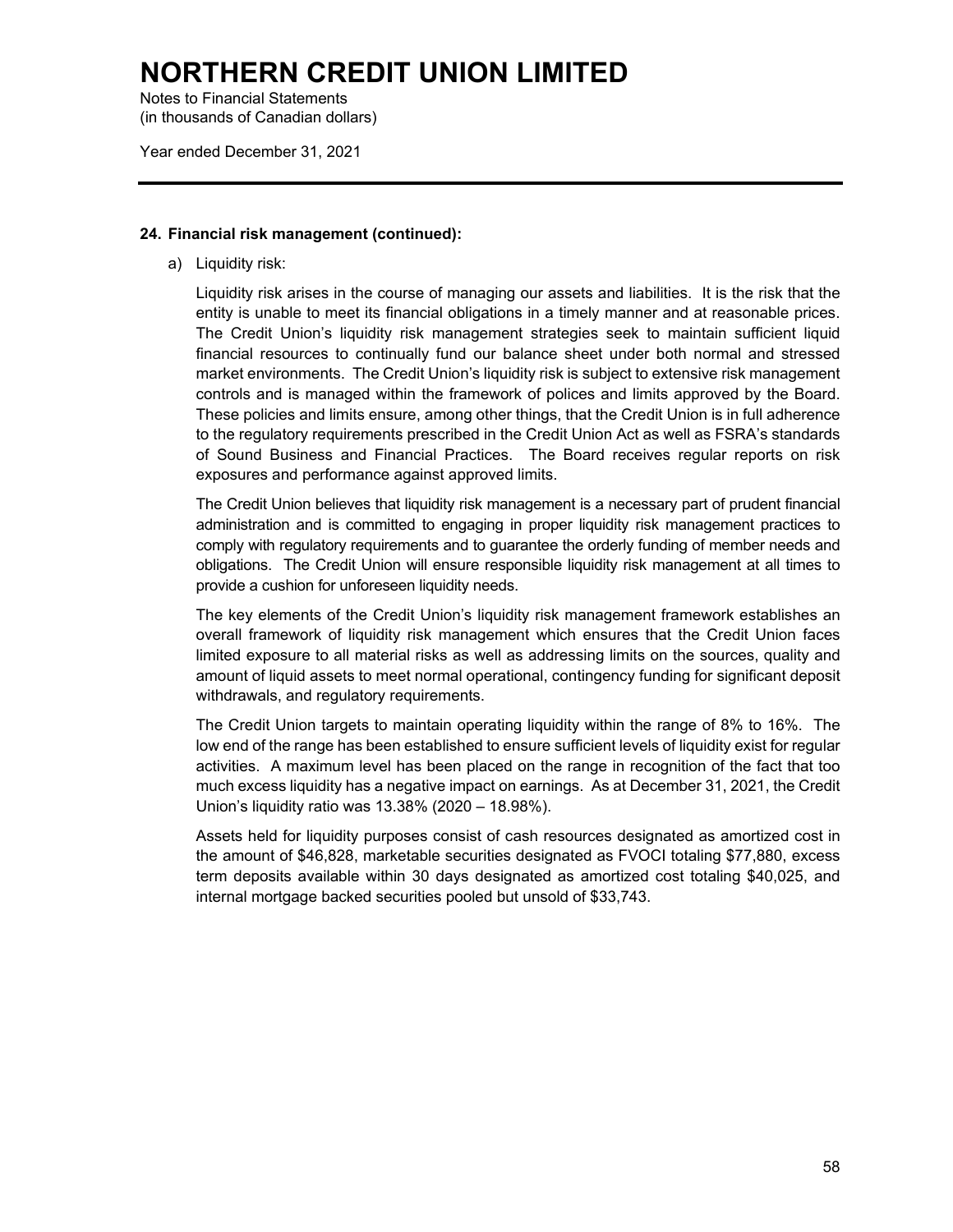Notes to Financial Statements (in thousands of Canadian dollars)

Year ended December 31, 2021

#### **24. Financial risk management (continued):**

a) Liquidity risk (continued):

The table below sets out the period in which the Credit Union's monetary assets and liabilities will mature and be eligible for renegotiation or withdrawal. In addition to the cash flows detailed below, the Credit Union is exposed to potential cash outflows in the form of commitments and contingencies as set out in note 18.

December 31, 2021:

|                                    | Within 3      | 3 months  | 1 to 5            | Over 5 |                   |
|------------------------------------|---------------|-----------|-------------------|--------|-------------------|
|                                    | months        | to 1 year | years             | years  | Total             |
| Financial assets:                  |               |           |                   |        |                   |
| Cash and cash equivalents          | \$<br>46,828  |           |                   |        | 46,828            |
| Investments                        | 114.407       | 45,907    | 38,303            |        | 198,617           |
| Loans to members                   | 218,839       |           | 113,777 1,024,620 |        | 108,113 1,465,349 |
|                                    |               |           |                   |        |                   |
| Total financial assets             | \$<br>380,074 |           | 159,684 1,062,923 |        | 108,113 1,710,794 |
|                                    |               |           |                   |        |                   |
| <b>Financial liabilities</b>       |               |           |                   |        |                   |
| Members' deposits                  | \$<br>954,230 | 289,378   | 246,653           |        | 1,490,261         |
| Securitized liabilities            | 12,355        | 41,261    | 82,983            |        | 136,599           |
| Other liabilities                  | 1,139         | 12,822    | 3,661             |        | 17,622            |
| Share capital                      | 29,408        |           |                   |        | 29,408            |
|                                    |               |           |                   |        |                   |
| <b>Total financial liabilities</b> | \$<br>997,132 | 343,461   | 333,297           |        | 1,673,890         |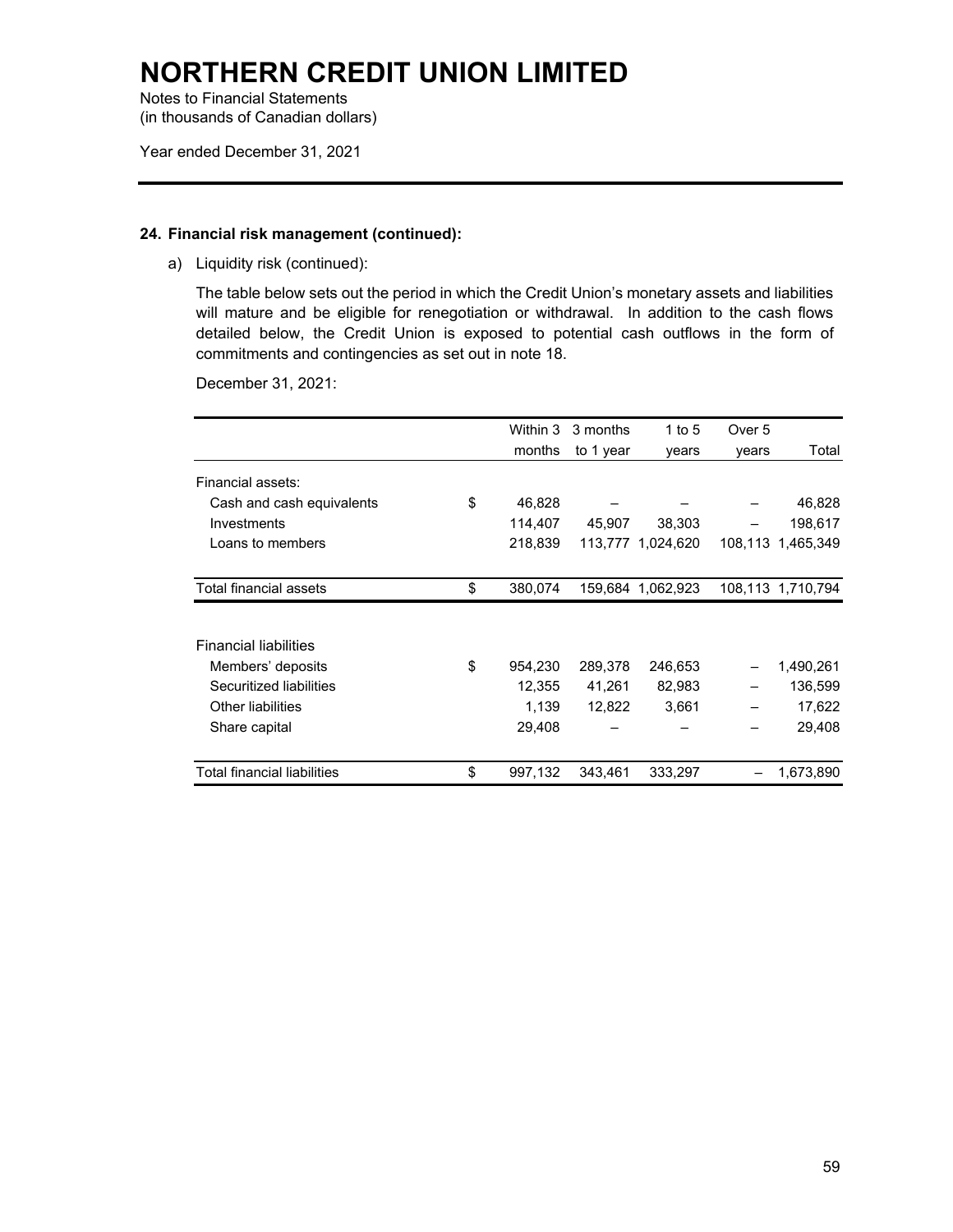Notes to Financial Statements (in thousands of Canadian dollars)

Year ended December 31, 2021

#### **24. Financial risk management (continued):**

a) Liquidity risk (continued):

December 31, 2020:

|                                    | Within 3      | 3 months  | 1 to 5  | Over 5 |                  |
|------------------------------------|---------------|-----------|---------|--------|------------------|
|                                    | months        | to 1 year | years   | years  | Total            |
| Financial assets:                  |               |           |         |        |                  |
| Cash and cash equivalents          | \$<br>61,887  |           |         |        | 61,887           |
| Investments                        | 183,008       | 55,000    |         |        | 238,008          |
| Loans to members                   | 231,468       | 131,816   | 914,551 |        | 92,237 1,370,072 |
| Total financial assets             | \$<br>476.363 | 186,816   | 914,551 |        | 92,237 1,669,967 |
|                                    |               |           |         |        |                  |
| <b>Financial liabilities</b>       |               |           |         |        |                  |
| Members' deposits                  | \$<br>796.006 | 269,144   | 341.895 |        | 1,407,045        |
| Securitized liabilities            | 10.345        | 48.318    | 129.902 |        | 188,565          |
| Other liabilities                  | 4,717         | 709       | 3,653   | 5,873  | 14,952           |
| Share capital                      | 30,797        |           |         |        | 30,797           |
| <b>Total financial liabilities</b> | \$<br>841,865 | 318,171   | 475,450 | 5,873  | 1,641,359        |

### b) Credit risk:

Credit risk is the potential for financial loss to the Credit Union if a borrower or guarantor fails to meet payment obligations in accordance with agreed terms. Every loan, extension of credit or transaction that involves settlements between the Credit Union and other parties or financial institutions exposes the Credit Union to some degree of credit risk.

The Credit Union's primary objective is to create a methodological approach to its credit risk assessment in order to better understand, select and manage our exposures to deliver stable ongoing earnings. The strategy is to ensure central oversight of credit risk, fostering a culture of accountability, independence and balance. The responsibility for credit risk management is organization-wide in scope, and is managed through an infrastructure based upon:

- **Ensuring that credit quality is not compromised for growth;**
- Diversifying credit risks in transactions, relationships and portfolios;
- Using our credit risk weighting and scoring systems, policies and tools;
- Pricing appropriately for the credit risk taken;
- Mitigating credit risk through preventive and detective controls;
- Transferring credit risk to third parties where appropriate through approved credit; and, risk mitigation techniques including insurance coverage.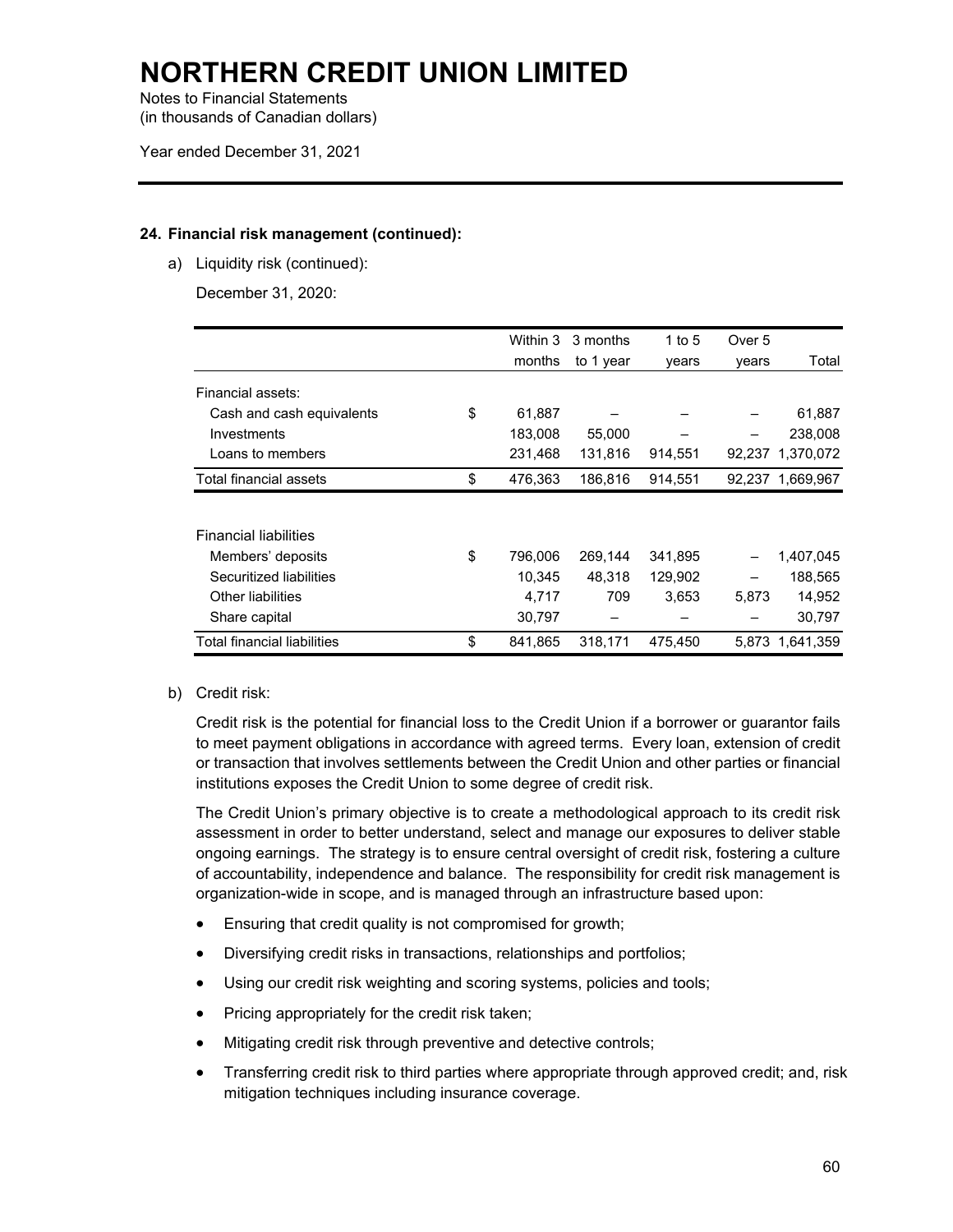Notes to Financial Statements (in thousands of Canadian dollars)

Year ended December 31, 2021

#### **24. Financial risk management (continued):**

c) Market risk:

Market risk is the risk that changes in market prices, such as interest rates, equity rates, foreign exchange rates and credit spreads, will affect the Credit Union's income or the value of its holdings of financial instruments. The objective of market risk is to manage and control market risk exposures within acceptable parameters, while optimizing the return on risk.

i) Interest rate risk:

Interest rate risk is the sensitivity of the Credit Union's financial position to movements in interest rates. The Credit Union is exposed to interest rate risk when it enters into banking transactions with our members, primarily deposit and lending activities. When asset and liability principal and interest cash flows have different payment or maturity dates, this results in mismatched positions. An interest-sensitive asset or liability is re-priced when interest rates change, when there is cash flow from final maturity, normal amortization, or when members exercise prepayment, conversion or redemption options offered for the specific product. The Credit Union's exposure to interest rate risk depends on the size and direction of interest rate changes, and on the size and maturity of the mismatched positions. It is also affected by new business volumes, renewals of loans or deposits, and how actively members exercise options, such as prepaying a loan before its maturity date.

The Credit Union's interest rate risk is subject to extensive risk management controls and is managed within the framework of policies and limits approved by the Board. These policies and limits ensure, among other things, that the entity is in full adherence to the regulatory requirements prescribed in the Act as well as FSRA's standards of Sound Business and Financial Practices. Overall responsibility for asset/liability management rests with the Board.

|                                                                                      |                               | Carrying amount |                         |  |
|--------------------------------------------------------------------------------------|-------------------------------|-----------------|-------------------------|--|
|                                                                                      | 2021                          |                 | 2020                    |  |
| Fixed rate instruments<br><b>Financial assets</b><br><b>Financial liabilities</b>    | \$<br>1,466,722<br>(753, 860) | \$              | 1,303,244<br>(859, 383) |  |
|                                                                                      | \$<br>712,862                 | \$              | 443,861                 |  |
| Variable rate instruments<br><b>Financial assets</b><br><b>Financial liabilities</b> | \$<br>270,530<br>(895, 705)   | \$              | 309,194<br>(757, 824)   |  |
|                                                                                      | \$<br>625,175                 | \$              | 448,630                 |  |

At the reporting date, the interest rate profile of the Credit Union's interest-bearing financial instruments was: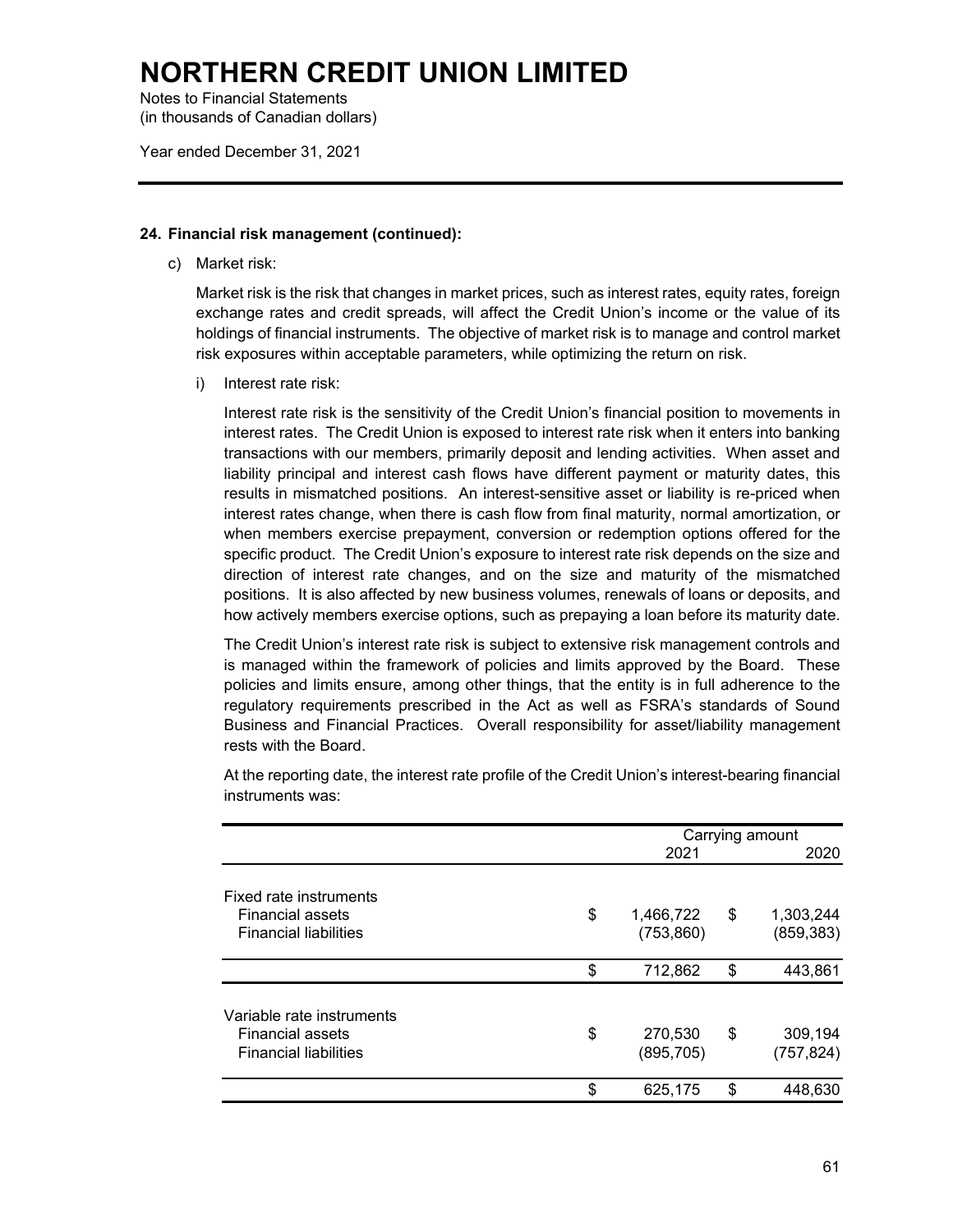Notes to Financial Statements (in thousands of Canadian dollars)

Year ended December 31, 2021

#### **24. Financial risk management (continued):**

- c) Market risk (continued):
	- i) Interest rate risk (continued):

It is estimated that immediate and sustained parallel increase in interest rates of 1% across all maturities and currencies would increase net interest income by approximately \$706 and a decrease in interest rates of 1% across all maturities and currencies would increase net interest income by approximately \$433 over the next twelve months using the following assumptions:

- (i) accrued interest receivable and payable as at December 31, 2021 are excluded from the calculation;
- (ii) no hedging or interest rate exposures are made;
- (iii) instruments reprice evenly within their respective time bands, and;
- (iv) existing credit commitments will not be drawn upon.

Fair value sensitivity analysis for fixed rate instruments:

The Credit Union does not account for any fixed rate financial assets and liabilities at fair value through profit or loss, and the Credit Union does not designate derivatives (interest rate swaps) as hedging instruments under a fair value hedge accounting model; therefore a change in interest rates at the reporting date would not affect profit or loss.

A change of 100 basis points in interest rates would have increased or decreased equity by \$7,105 (2020 – \$1,256).

The Credit Union uses income simulation modeling to measure exposure to changes in interest rates over short-term periods. Earnings at risk, is calculated by forecasting the net interest margin for the next 12 months using the most likely assumptions. These assumptions include management's estimates of future growth rates, and future interest rates and term preferences of members. Future growth rates are initially based on the board approved budget. Future interest rates are based on the most current interest rate path. These earnings at risk are then shocked by a change in rates sustained for a 12 month period. The resulting change in the forecast as a result of the rate shock then determines the earnings at risk. Maximum limits are established under these scenarios and are approved by the Board of Directors.

Long-term interest rate risk is measured using duration analysis. The duration of an asset is an expression of its term to maturity taking into account the yield of the asset.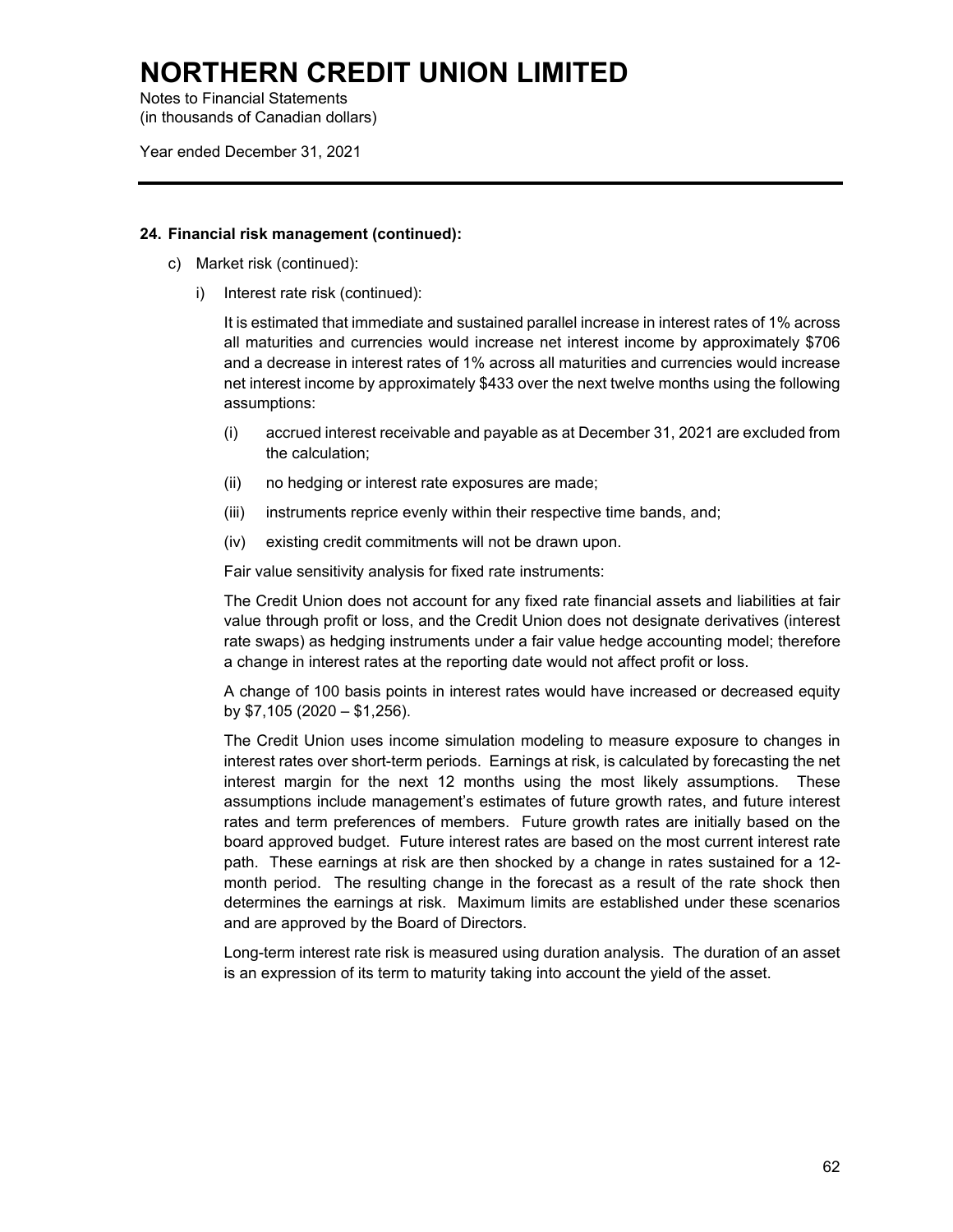Notes to Financial Statements (in thousands of Canadian dollars)

Year ended December 31, 2021

#### **24. Financial risk management (continued):**

- c) Market risk (continued):
	- i) Interest rate risk (continued):

Maximum limits are established for both earnings at risk and duration of capital and are approved by the Board of Directors. The current maximum limit and projected change is indicated below:

|                                      | Maximum limit       | Projected change |  |  |  |
|--------------------------------------|---------------------|------------------|--|--|--|
| $0.50\%$ shock down<br>1.0% shock up | (600)<br>S<br>(600) | 229<br>706       |  |  |  |

### Cash Flow Hedges

The Credit Union had designated certain hedging relationships involving interest rate swaps that converted variable rate deposits to fixed rate deposits as cash flow hedges. During the year ended December 31, 2021, reclassification of other comprehensive gain of \$Nil (2020 – \$1,159) was recorded in other interest revenue in the Statement of Income. The fair value of interest rate swaps involved in hedging relationships at the end of the year was \$Nil (2020 – \$ Nil). The amount of other comprehensive income that is expected to be reclassified to the Statement of Income over the next 12 months is \$Nil (2020 – \$ Nil gain).

The Credit Union has also designated hedging relationships involving bond forwards that hedged forecasted debt issuances associated with securitization activity as cash flow hedges. Realized gains (losses) on these derivatives are deferred and amortized in accordance with the effective interest rate method along with the debt originated. The fair value of bond forwards involved in these hedges at the end of the year was a liability of \$12 (2020 – \$27). The amount of other comprehensive loss that is expected to be reclassified to the Statement of Income over the next 12 months is \$9 (2020 – \$12).

ii) Foreign currency risk:

 Foreign currency risk is the risk that the fair value of future cash flows of a financial instrument will fluctuate because of changes in foreign exchange rates. The Credit Union is exposed to foreign currency risk as a result of its members' activities in foreign currency denominated deposits and cash transactions. All foreign currency risk comes from U.S. dollar transactions. The Credit Union's foreign currency risk is subject to extensive risk management controls and is managed in accordance with the framework of policies and limits approved by the Board. These policies and limits ensure, among other things, that the entity is in full adherence to the regulatory requirements prescribed in the Act as well as FSRA's standards of Sound Business and Financial Practices.

Prudent limits will be placed on unhedged liquid assets denominated in a foreign currency. Limits are established in relation to the size of the overall liquidity portfolio and are to apply at the time of purchase.

At December 31, 2021, the Credit Union was in compliance with Board policy on financial risk management.